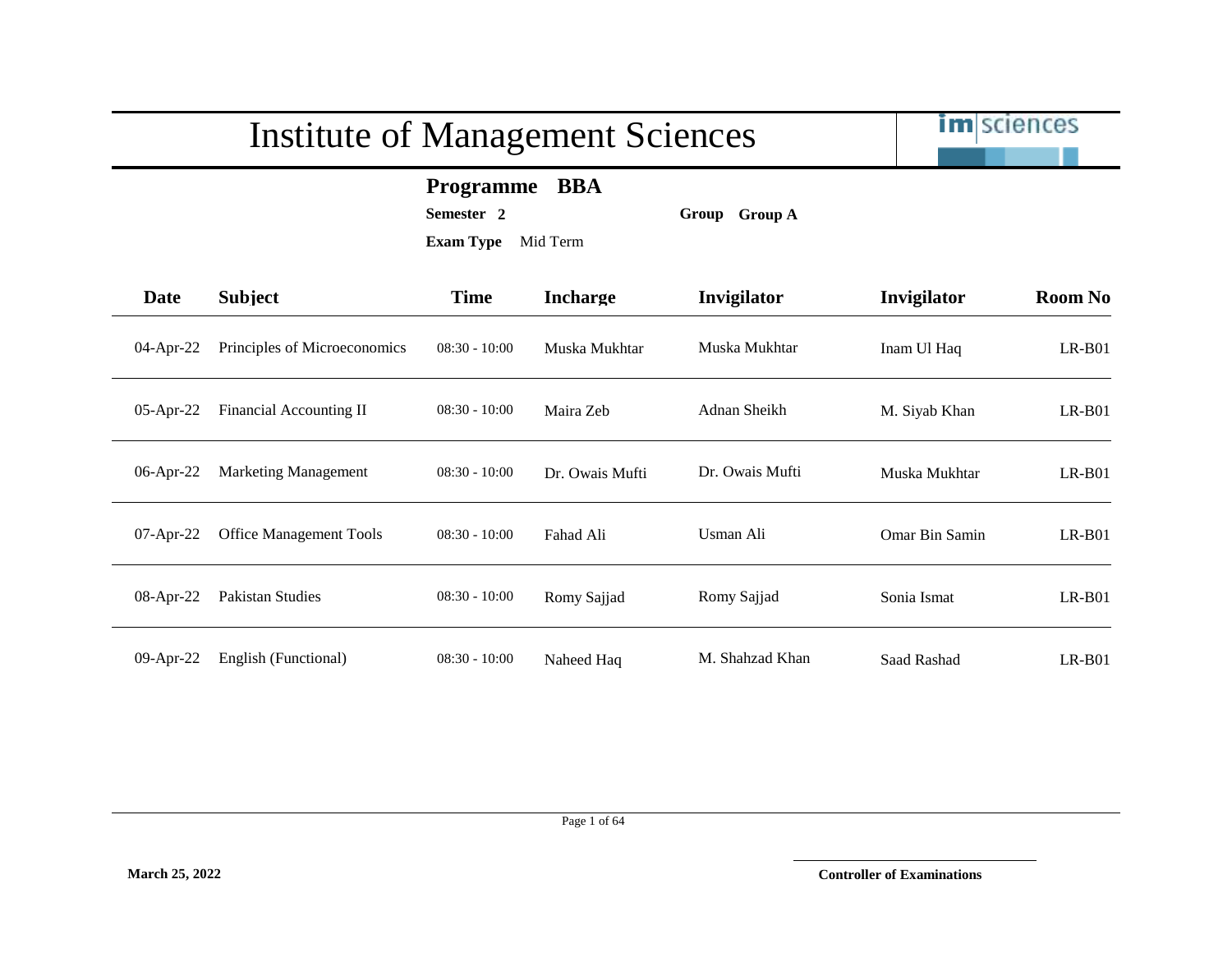

**Programme BBA**

**Semester 4 Group Group A**

| Date         | <b>Subject</b>                    | <b>Time</b>     | <b>Incharge</b>       | Invigilator        | Invigilator          | <b>Room No</b> |
|--------------|-----------------------------------|-----------------|-----------------------|--------------------|----------------------|----------------|
| 04-Apr-22    | <b>Business Finance</b>           | $10:30 - 12:00$ | Dr. Gohar Saleem      | Dr. Gohar Saleem   | Tahir Nawaz          | $LR-B01$       |
| 05-Apr-22    | Organizational Behavior           | $10:30 - 12:00$ | Marium Durrani        | Dr. Maryam Jabeen  | Maira Zeb            | $LR-B01$       |
| $06$ -Apr-22 | <b>Business Law</b>               | $10:30 - 12:00$ | Faisal Mushtaq yousaf | Naheed Haq         | Faisal Mushtaq yousa | $LR-B01$       |
| 07-Apr-22    | <b>Descriptive Statistics</b>     | $10:30 - 12:00$ | Dr. Shahid Ali        | Saad Rashad        | Mukhtar Ahmad        | $LR-B01$       |
| $08$ -Apr-22 | <b>Fundamentals of Psychology</b> | $10:30 - 12:00$ | Maidah Waheed         | Dr. Afia Saleem    | Mehhrunnisa Saleem   | $LR-B01$       |
| 09-Apr-22    | Logic & Critical Thinging         | $10:30 - 12:00$ | Fazli Subhan          | M. Zeeshan Khattak | Ahmad Hassan         | $LR-B01$       |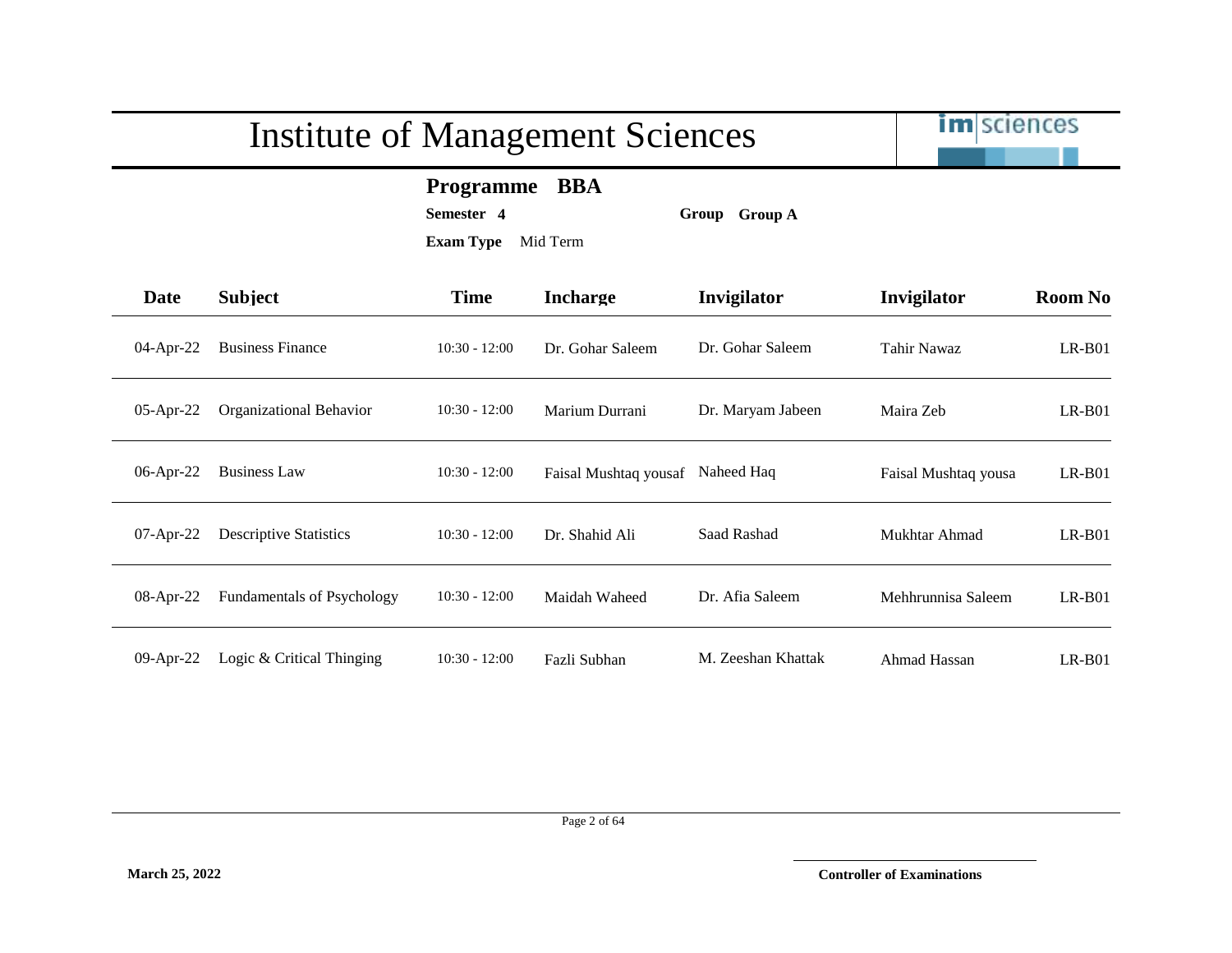im sciences

**Programme BBA**

**Semester 6 Group Group A**

**Exam Type** Mid Term

| <b>Date</b>  | <b>Subject</b>                   | <b>Time</b>     | <b>Incharge</b>      | Invigilator                           | Invigilator      | <b>Room No</b>  |
|--------------|----------------------------------|-----------------|----------------------|---------------------------------------|------------------|-----------------|
| 04-Apr-22    | <b>Reward Management</b>         | $12:30 - 02:00$ | Syed Zulkifal        | Maidah Waheed                         | Omar Bin Samin   | $R - B02 + B03$ |
| 04-Apr-22    | Financial Markets and            | $12:30 - 02:00$ | Nadia Iftikhar       | Nadia Iftikhar                        | Mansoor Khan     | $LR-B05$        |
| 04-Apr-22    | Creativity and Innovation        | $12:30 - 02:00$ |                      | Dr. Muhammad Noum Dr. Muhammad Nouman | Mian Yasir Hayat | $LR-B01$        |
| 04-Apr-22    | <b>Islamic Capital Markets</b>   | $12:30 - 02:00$ | Dr. Shafi Ullah Jan  | Dr. Shafi Ullah Jan                   |                  | LR-010          |
| 04-Apr-22    | Advertising and Promotional      | $12:30 - 02:00$ | M. Zeeshan Khattak   | M. Zeeshan Khattak                    | Ghulam Mujtaba   | $R-B12+B13$     |
| 05-Apr-22    | <b>Business Research Methods</b> | $10:30 - 12:00$ | Dr. Sohail.M. Younis | Saad Rashad                           | Dr. Bashir Hayat | $LR-B12$        |
| 06-Apr-22    | Oral Communication               | $12:30 - 02:00$ | Shahzad Hanif        | Adnan Malik                           | M. Nauman Khan   | $LR-B01$        |
| $07$ -Apr-22 | <b>Project Management</b>        | $12:30 - 02:00$ | Dr. Saleem Gul       | Aisha Jabeen                          | Dr. Ismail Wali  | $LR-B01$        |
|              |                                  |                 | Page 3 of 64         |                                       |                  |                 |

**March 25, 2022 Controller of Examinations**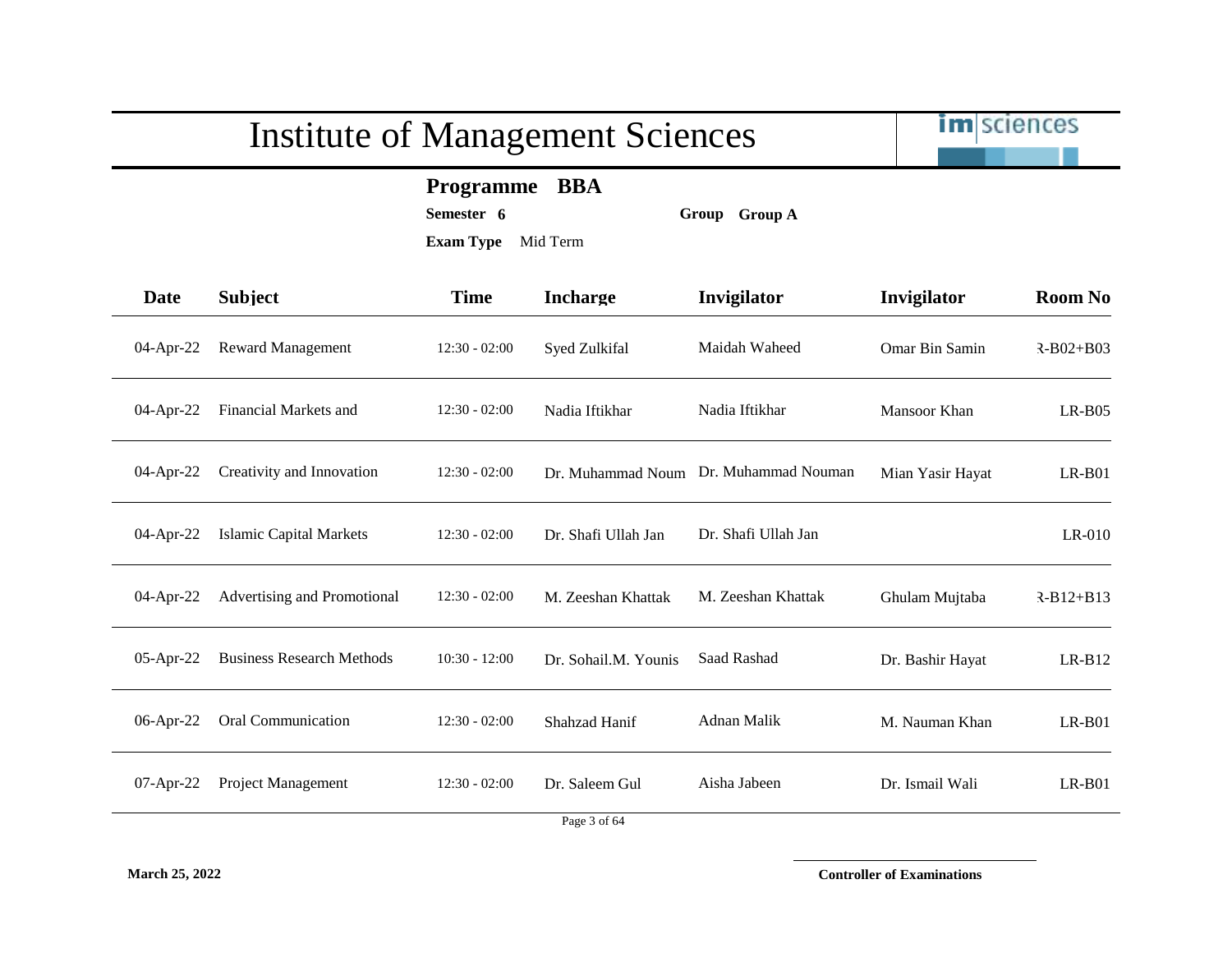|              | Institute of Management Sciences   |                                                    |                 |               | <b>im</b> sciences |          |
|--------------|------------------------------------|----------------------------------------------------|-----------------|---------------|--------------------|----------|
|              |                                    | <b>Programme</b><br>Semester 6<br><b>Exam Type</b> | BBA<br>Mid Term | Group Group A |                    |          |
| $08$ -Apr-22 | <b>International Relations</b>     | $02:00 - 03:30$                                    | Sikandar Tangi  | Hassan Rashid | Naheed Haq         | $LR-B01$ |
| $09$ -Apr-22 | <b>Quantitative Techniques for</b> | $10:30 - 12:00$                                    | Usama Laique    | Aisha Jabeen  | M. Afraz Abdur Reh | $LR-001$ |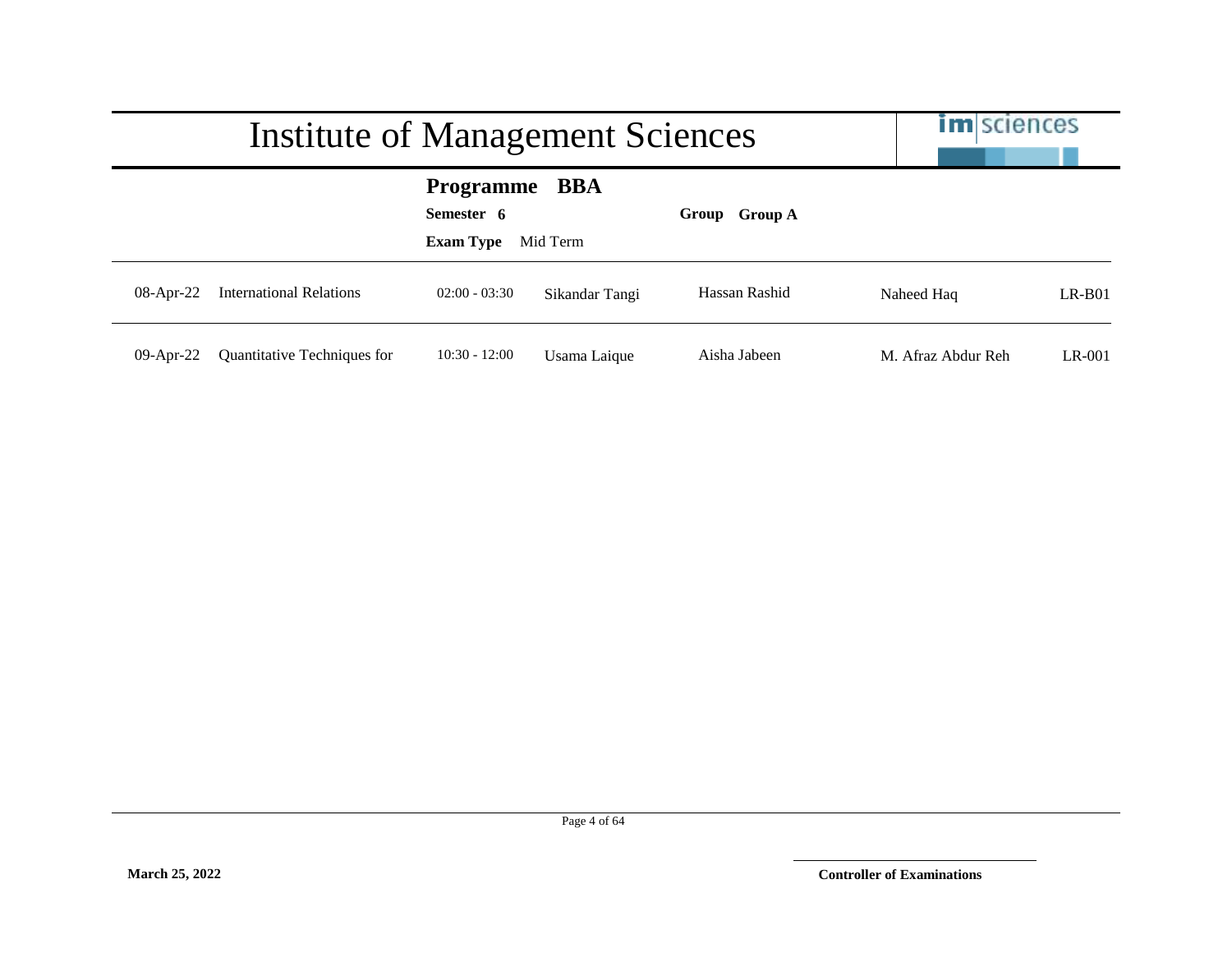im sciences

**Programme BBA**

**Semester 8 Group Group A**

**Exam Type** Mid Term

| Date      | <b>Subject</b>              | <b>Time</b>     | <b>Incharge</b>                                          | Invigilator                               | Invigilator          | <b>Room No</b> |
|-----------|-----------------------------|-----------------|----------------------------------------------------------|-------------------------------------------|----------------------|----------------|
| 04-Apr-22 | Islamic Microfinance        | $12:30 - 02:00$ | Adnan Malik                                              | Adnan Malik                               |                      | LR-103         |
| 04-Apr-22 | <b>Brand Management</b>     | $12:30 - 02:00$ | Abdul Qadus                                              | Mansoor Khan                              | Sattar Khan          | R-B06+B07      |
| 04-Apr-22 | Group Dynamics              | $12:30 - 02:00$ | Dr. Afia Saleem                                          | Jawad Ur Rehman                           | Dr. Afia Saleem      | LR-014         |
| 04-Apr-22 | Digital Entrepreneurship    | $12:30 - 02:00$ | Shawana Zeeshan                                          | Shawana Zeeshan                           | Dr. Romana Bangash   | LR-102         |
| 04-Apr-22 | Computer Application in     | $12:30 - 02:00$ |                                                          | M. Afraz Abdur Rehm M. Afraz Abdur Rehman | Dr. Aamer Taj        | LR-105         |
| 05-Apr-22 | <b>Strategic Management</b> | $12:30 - 02:00$ | M.Imran Wazir                                            | Adnan Malik                               | Sattar Khan          | $LR-B01$       |
| 06-Apr-22 | <b>Managerial Economics</b> | $12:30 - 02:00$ | Aisha Jabeen                                             | M. Siyab Khan                             | Dr. Sohail.M. Younis | LR-105         |
| 07-Apr-22 | Sustainable Development     | $12:30 - 02:00$ | Dr. Salma Amir<br>$\mathbf{r}$ $\mathbf{r}$ $\mathbf{r}$ | Zafar Habib                               | Dr. Salma Amir       | LR-001         |

**March 25, 2022 Controller of Examinations**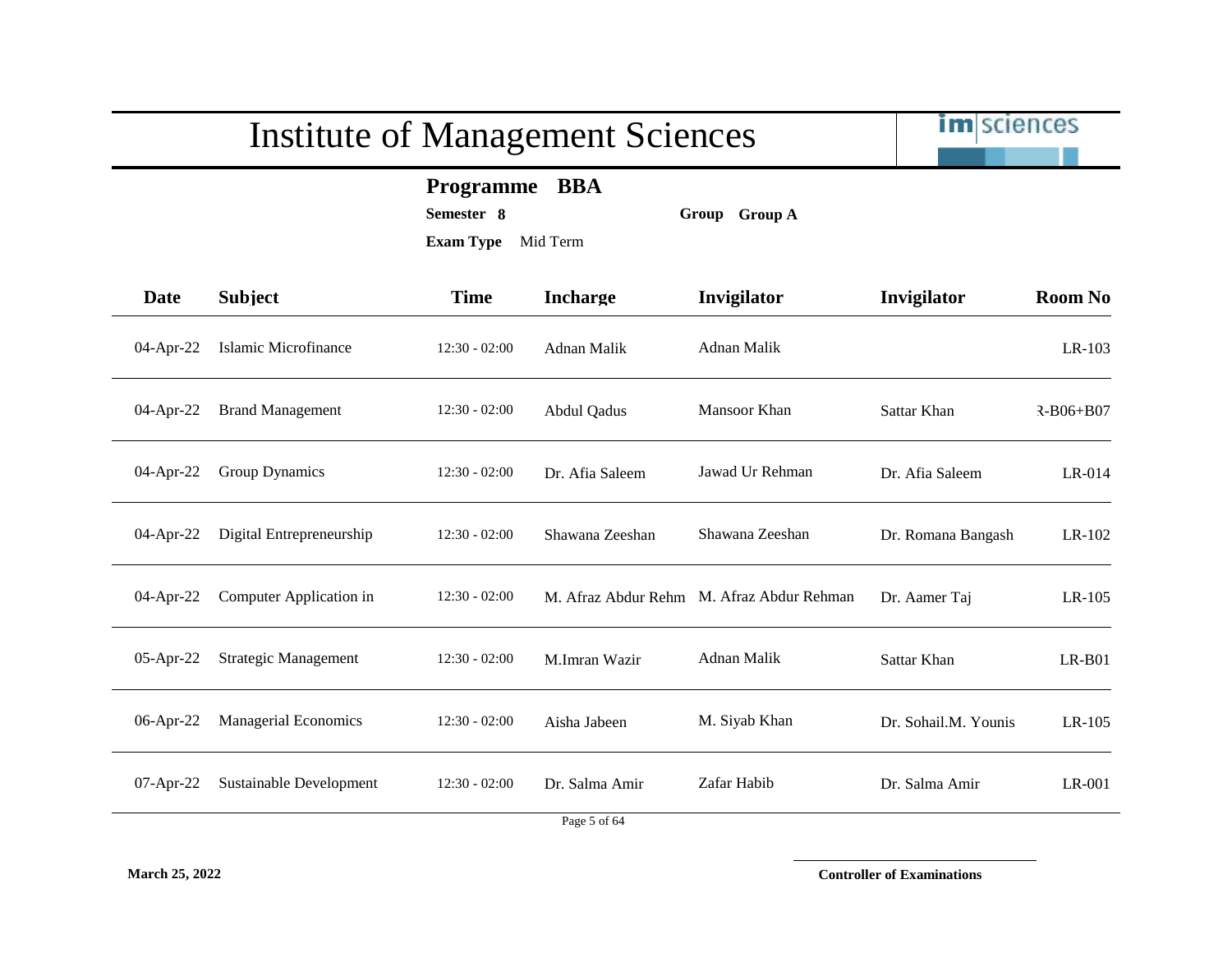im sciences

**Programme BBA**

**Semester 2 Group Group B**

**Exam Type** Mid Term

| <b>Date</b> | <b>Subject</b>                 | <b>Time</b>     | <b>Incharge</b> | Invigilator      | Invigilator       | <b>Room No</b> |
|-------------|--------------------------------|-----------------|-----------------|------------------|-------------------|----------------|
| 04-Apr-22   | Principles of Microeconomics   | $08:30 - 10:00$ | Muska Mukhtar   | Basit Ali        | Ghulam Mujtaba    | $LR-B02$       |
| 05-Apr-22   | Financial Accounting II        | $08:30 - 10:00$ | Muhammad Arif   | Rafiqullah Jan   | Dr. Afia Saleem   | $LR-B02$       |
| 06-Apr-22   | <b>Marketing Management</b>    | $08:30 - 10:00$ | Dr. Owais Mufti | Afsheen Khalid   | Dr. Maryam Jabeen | $LR-B02$       |
| 07-Apr-22   | <b>Office Management Tools</b> | $08:30 - 10:00$ | Fahad Ali       | Dr. Bashir Hayat | Sohail Khalil     | $LR-B02$       |
| 08-Apr-22   | Pakistan Studies               | $08:30 - 10:00$ | Romy Sajjad     | Sumaira Imtiaz   | Ali Abdullah      | $LR-B02$       |
| 09-Apr-22   | English (Functional)           | $08:30 - 10:00$ | Naheed Haq      | Ghulam Mujtaba   | Naheed Haq        | $LR-B02$       |

Page 6 of 64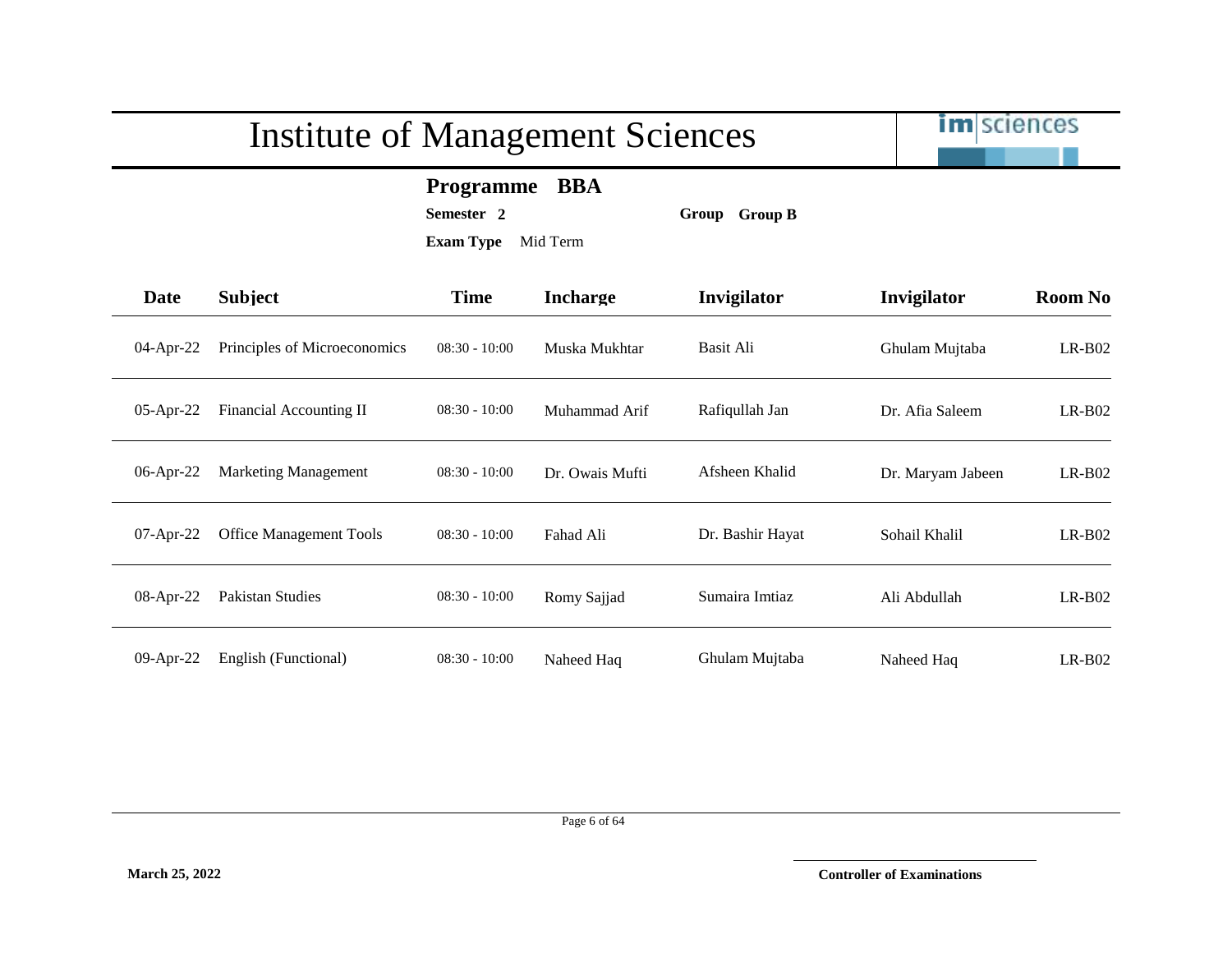

**Programme BBA**

**Semester 4 Group Group B**

| Date        | <b>Subject</b>                    | <b>Time</b>     | <b>Incharge</b>  | Invigilator      | Invigilator         | <b>Room No</b> |
|-------------|-----------------------------------|-----------------|------------------|------------------|---------------------|----------------|
| 04-Apr-22   | <b>Business Finance</b>           | $10:30 - 12:00$ | Dr. Gohar Saleem | Usama Laique     | Dr. Shafi Ullah Jan | $LR-B02$       |
| 05-Apr-22   | Organizational Behavior           | $10:30 - 12:00$ | Marium Durrani   | Marium Durrani   | Sohail Khalil       | $LR-B02$       |
| 06-Apr-22   | <b>Business Law</b>               | $10:30 - 12:00$ | Mudassar Salim   | Dr. Imran Ahmad  | Dr. Tamleek Ali Tan | $LR-B02$       |
| $07-Apr-22$ | <b>Descriptive Statistics</b>     | $10:30 - 12:00$ | Dr. Shahid Ali   | Muhammad Arif    | Inam Ul Haq         | $LR-B02$       |
| 08-Apr-22   | <b>Fundamentals of Psychology</b> | $10:30 - 12:00$ | Maidah Waheed    | Adnan Sheikh     | Maidah Waheed       | $LR-B02$       |
| 09-Apr-22   | Logic & Critical Thinging         | $10:30 - 12:00$ | Fazli Subhan     | S.Jawad Ali Shah | Shahzad Hanif       | $LR-B02$       |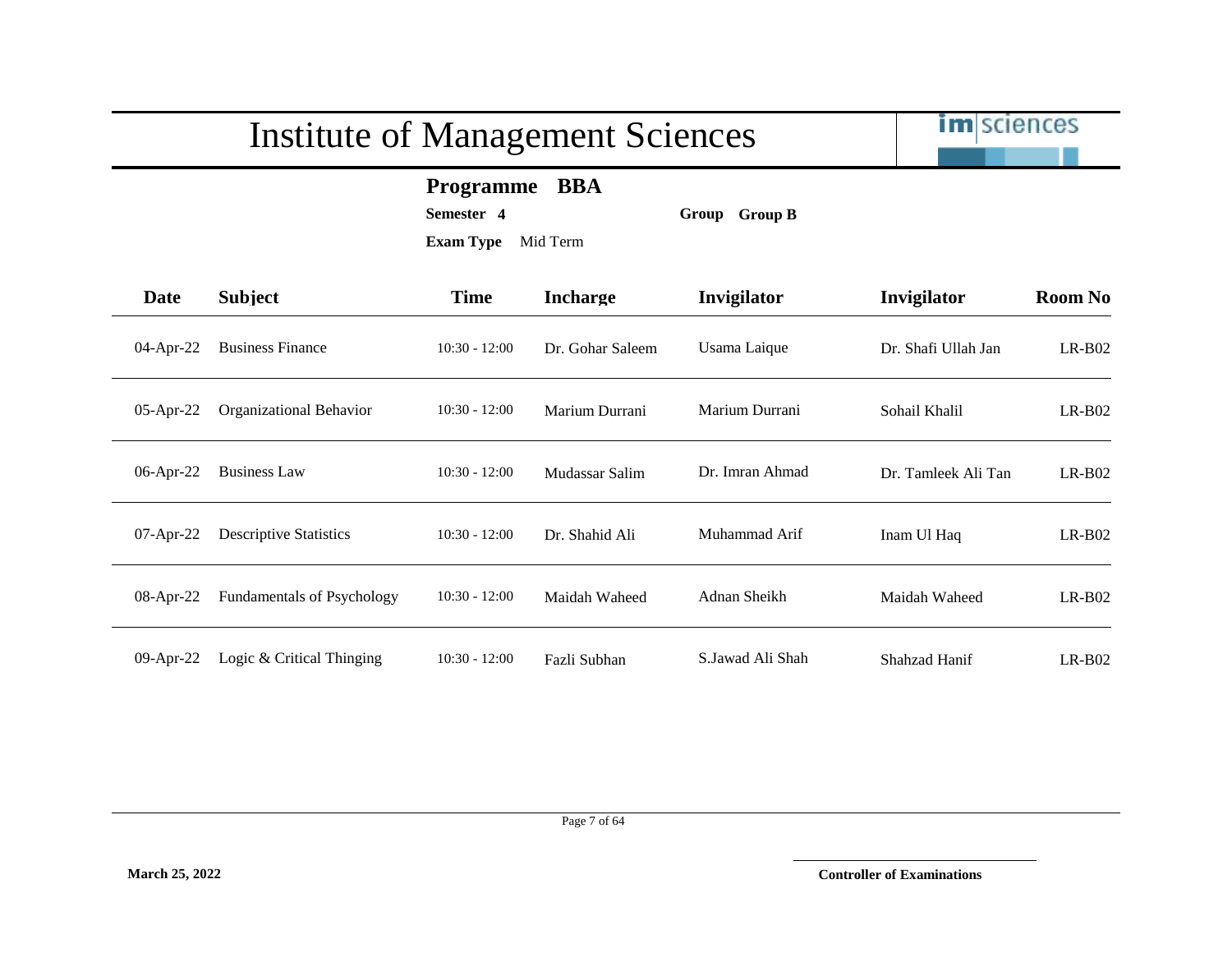| <b>Subject</b>                   | <b>Programme</b><br>Semester 6<br><b>Exam Type</b> | <b>BBA</b><br>Mid Term | Group Group B      |                   |                |
|----------------------------------|----------------------------------------------------|------------------------|--------------------|-------------------|----------------|
|                                  |                                                    |                        |                    |                   |                |
|                                  | <b>Time</b>                                        | <b>Incharge</b>        | Invigilator        | Invigilator       | <b>Room No</b> |
| <b>Reward Management</b>         | $12:30 - 02:00$                                    | Syed Zulkifal          | Sattar Khan        | Syed Zulkifal     | $R-B02+B03$    |
| Financial Markets and            | $12:30 - 02:00$                                    | Nadia Iftikhar         |                    |                   | $LR-B05$       |
| <b>Islamic Capital Markets</b>   | $12:30 - 02:00$                                    | Dr. Shafi Ullah Jan    |                    |                   | $LR-010$       |
| Advertising and Promotional      | $12:30 - 02:00$                                    | M. Zeeshan Khattak     | Zohaib Ali         | Sayed Ajan        | $R-B12+B13$    |
| Creativity and Innovation        | $12:30 - 02:00$                                    | Dr. Muhammad Noum      |                    |                   | $LR-B01$       |
| <b>Business Research Methods</b> | $10:30 - 12:00$                                    | Dr. Sohail.M. Younis   | <b>Abdul Qadus</b> | Aisha Jabeen      | $LR-B13$       |
| Oral Communication               | $12:30 - 02:00$                                    | Shahzad Hanif          | Laila Taskin Qazi  | Fazli Subhan      | $LR-B02$       |
| Project Management               | $12:30 - 02:00$                                    | Dr. Saleem Gul         | Muhammad Ehtesham  | Dr. Shakeel Hayat | $LR-B02$       |
|                                  |                                                    |                        |                    |                   | Page 8 of 64   |

**March 25, 2022 Controller of Examinations**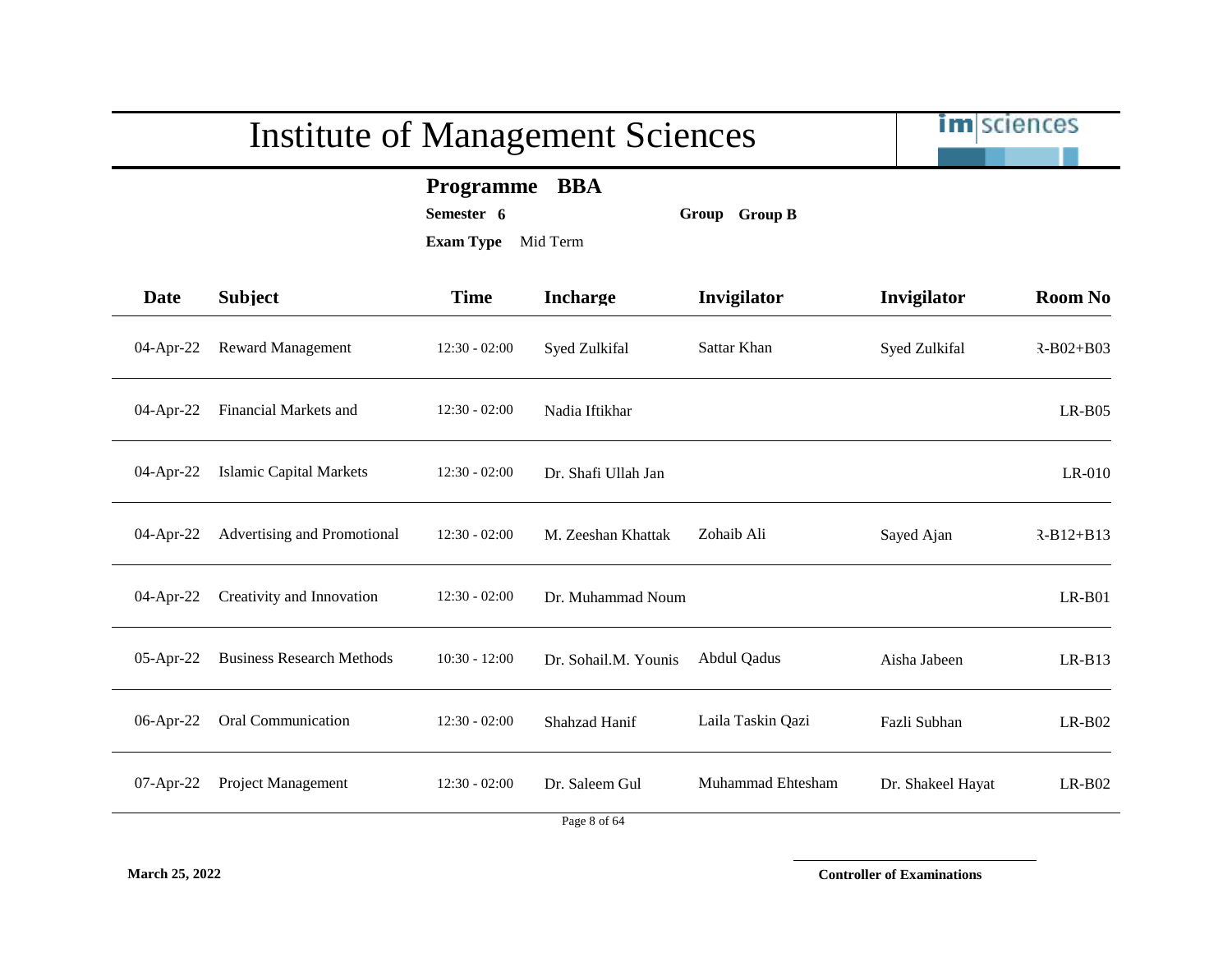|              | Institute of Management Sciences |                                                        |                |                | <b>im</b> sciences |          |
|--------------|----------------------------------|--------------------------------------------------------|----------------|----------------|--------------------|----------|
|              |                                  | <b>Programme BBA</b><br>Semester 6<br><b>Exam Type</b> | Mid Term       | Group Group B  |                    |          |
| $08$ -Apr-22 | <b>International Relations</b>   | $02:00 - 03:30$                                        | Sikandar Tangi | Sikandar Tangi | Fahad Ali          | $LR-B02$ |
| $09$ -Apr-22 | Quantitative Techniques for      | $10:30 - 12:00$                                        | Usama Laique   | Muhammad Hamid | Mian Yasir Hayat   | $LR-002$ |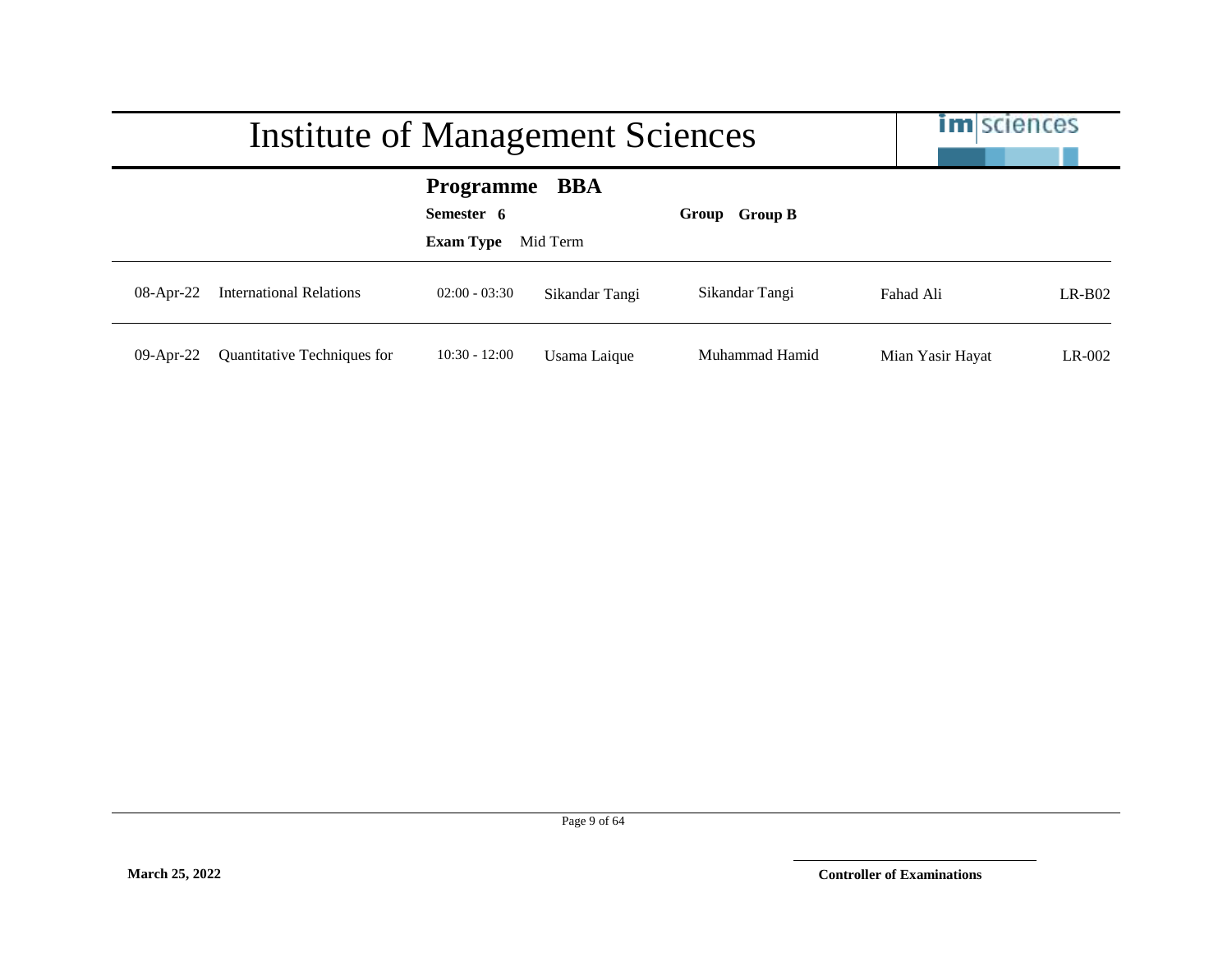# im sciences Institute of Management Sciences **Programme BBA Semester 8 Group Group B Exam Type** Mid Term **Date Subject Time Incharge Invigilator Invigilator Room No** 04-Apr-22 Computer Application in 12:30 - 02:00 M. Afraz Abdur Rehm Javed Iqbal LR-105 04-Apr-22 Brand Management 12:30 - 02:00 Abdul Qadus Dr. Zohra Jabeen Abdul Qadus R-B06+B07 04-Apr-22 Group Dynamics 12:30 - 02:00 Dr. Afia Saleem LR-014 04-Apr-22 Islamic Microfinance 12:30 - 02:00 Adnan Malik LR-103 04-Apr-22 Digital Entrepreneurship 12:30 - 02:00 Shawana Zeeshan LR-102 05-Apr-22 Strategic Management 12:30 - 02:00 M.Imran Wazir M.Imran Wazir Hassan Rashid LR-B02 06-Apr-22 Managerial Economics 12:30 - 02:00 Aisha Jabeen Dr. Tamleek Ali Shabana Gul LR-106 07-Apr-22 Sustainable Development 12:30 - 02:00 Dr. Salma Amir LR-001

**March 25, 2022 Controller of Examinations**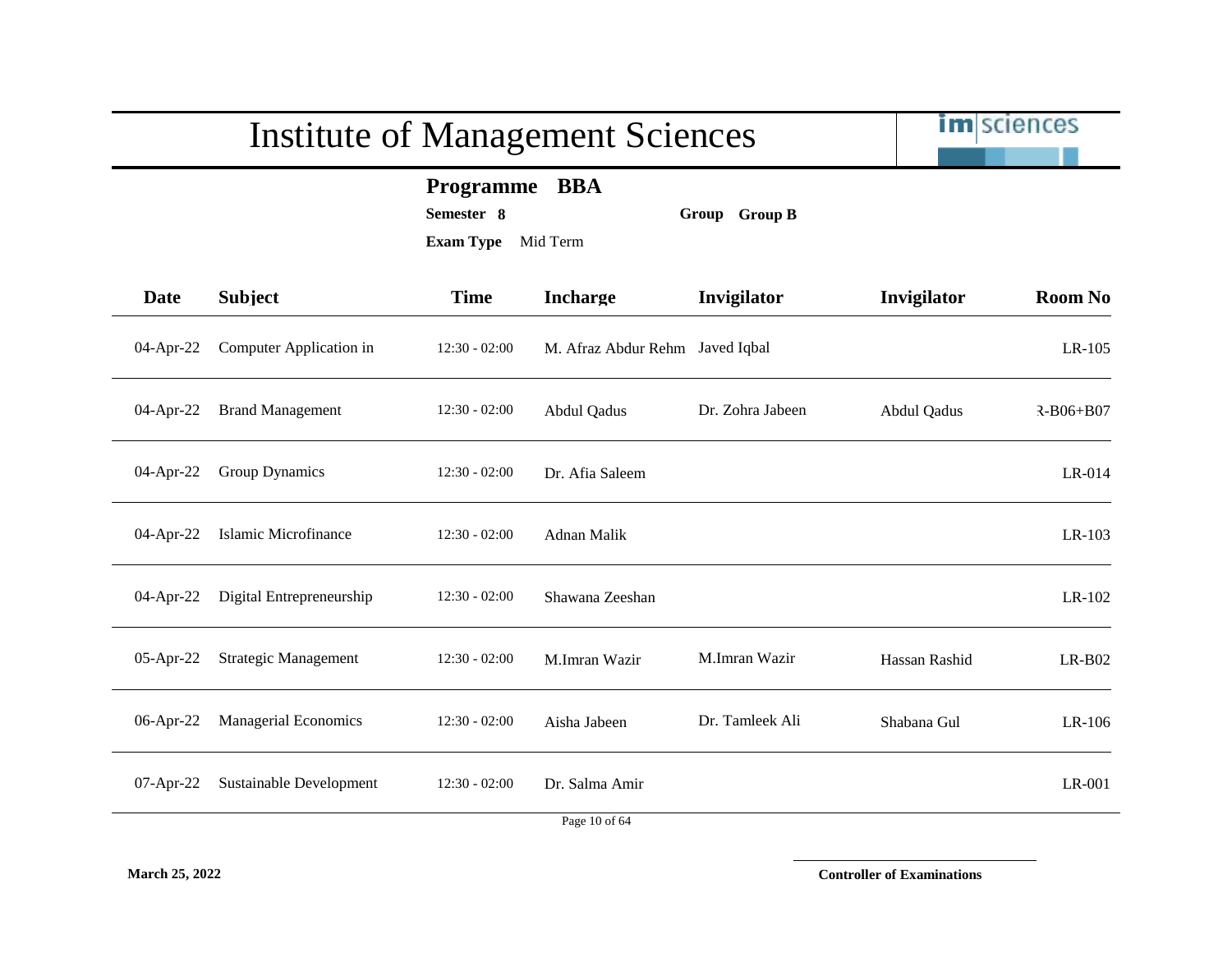im sciences

**Programme BBA**

**Semester 2 Group Group C**

| Date         | <b>Subject</b>                 | <b>Time</b>     | <b>Incharge</b> | Invigilator  | Invigilator      | <b>Room No</b> |
|--------------|--------------------------------|-----------------|-----------------|--------------|------------------|----------------|
| 04-Apr-22    | Principles of Microeconomics   | $08:30 - 10:00$ | Muska Mukhtar   | Ali Abdullah | Usama Laique     | $LR-B03$       |
| 05-Apr-22    | Financial Accounting II        | $08:30 - 10:00$ | Maira Zeb       | Maira Zeb    | Marium Durrani   | $LR-B03$       |
| 06-Apr-22    | <b>Marketing Management</b>    | $08:30 - 10:00$ | Dr. Usman Ghani | Inam Ul Haq  | Omar Bin Samin   | $LR-B03$       |
| 07-Apr-22    | <b>Office Management Tools</b> | $08:30 - 10:00$ | Fahad Ali       | Fahad Ali    | M. Shahzad Khan  | $LR-B03$       |
| 08-Apr-22    | Pakistan Studies               | $08:30 - 10:00$ | Romy Sajjad     | Maria Anwar  | S.Jawad Ali Shah | $LR-B03$       |
| $09$ -Apr-22 | English (Functional)           | $08:30 - 10:00$ | Naheed Haq      | Hasan Farooq | Maidah Waheed    | $LR-B03$       |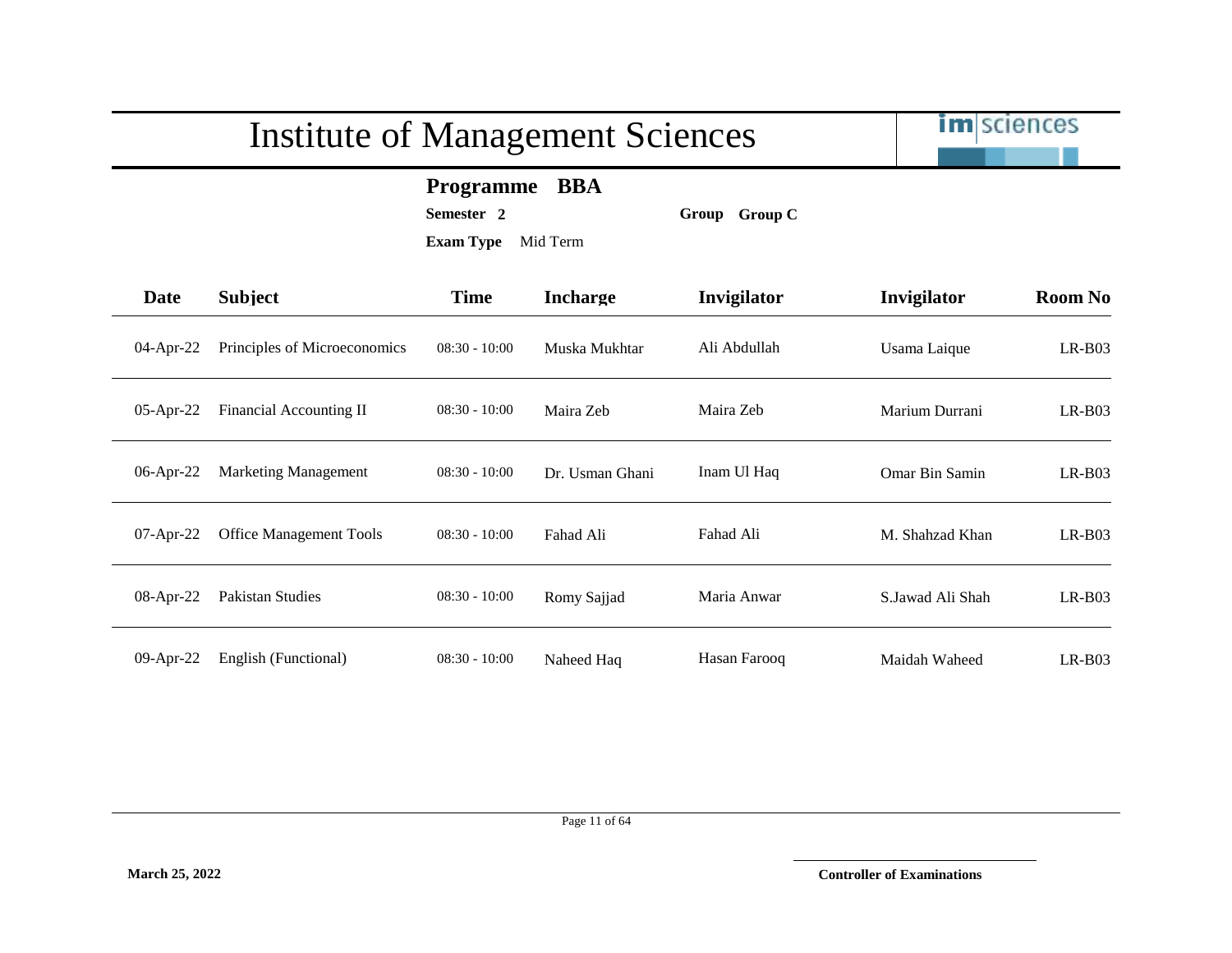im sciences

**Programme BBA**

**Semester 4 Group Group C**

| m |  |  |  |
|---|--|--|--|

| <b>Date</b> | <b>Subject</b>                | <b>Time</b>     | <b>Incharge</b>  | Invigilator       | Invigilator        | <b>Room No</b> |
|-------------|-------------------------------|-----------------|------------------|-------------------|--------------------|----------------|
| 04-Apr-22   | <b>Business Finance</b>       | $10:30 - 12:00$ | Ali Abdullah     | Dr. Bashir Hayat  | Ali Abdullah       | $LR-B03$       |
| 05-Apr-22   | Organizational Behavior       | $10:30 - 12:00$ | Fayaz Ahmad      | Laila Taskin Qazi | M. Siyab Khan      | $LR-B03$       |
| 06-Apr-22   | <b>Business Law</b>           | $10:30 - 12:00$ | Ubaid Ur Rehman  | Ubaid Ur Rehman   | Shahzad Hanif      | $LR-B03$       |
| 07-Apr-22   | <b>Descriptive Statistics</b> | $10:30 - 12:00$ | Dr. Zafar Zaheer | Javed Iqbal       | M. Afraz Abdur Reh | $LR-B03$       |
| 08-Apr-22   | Fundamentals of Psychology    | $10:30 - 12:00$ | Maidah Waheed    | Ali Abdullah      | Maria Anwar        | $LR-B03$       |
| 09-Apr-22   | Logic & Critical Thinging     | $10:30 - 12:00$ | Fazli Subhan     | M. Shahzad Khan   | Fazli Subhan       | $LR-B03$       |
| $11-Apr-22$ | Principles of Management      | $04:00 - 05:30$ | Sonia Ismat      | M. Shahzad Khan   | Sonia Ismat        | LR-201         |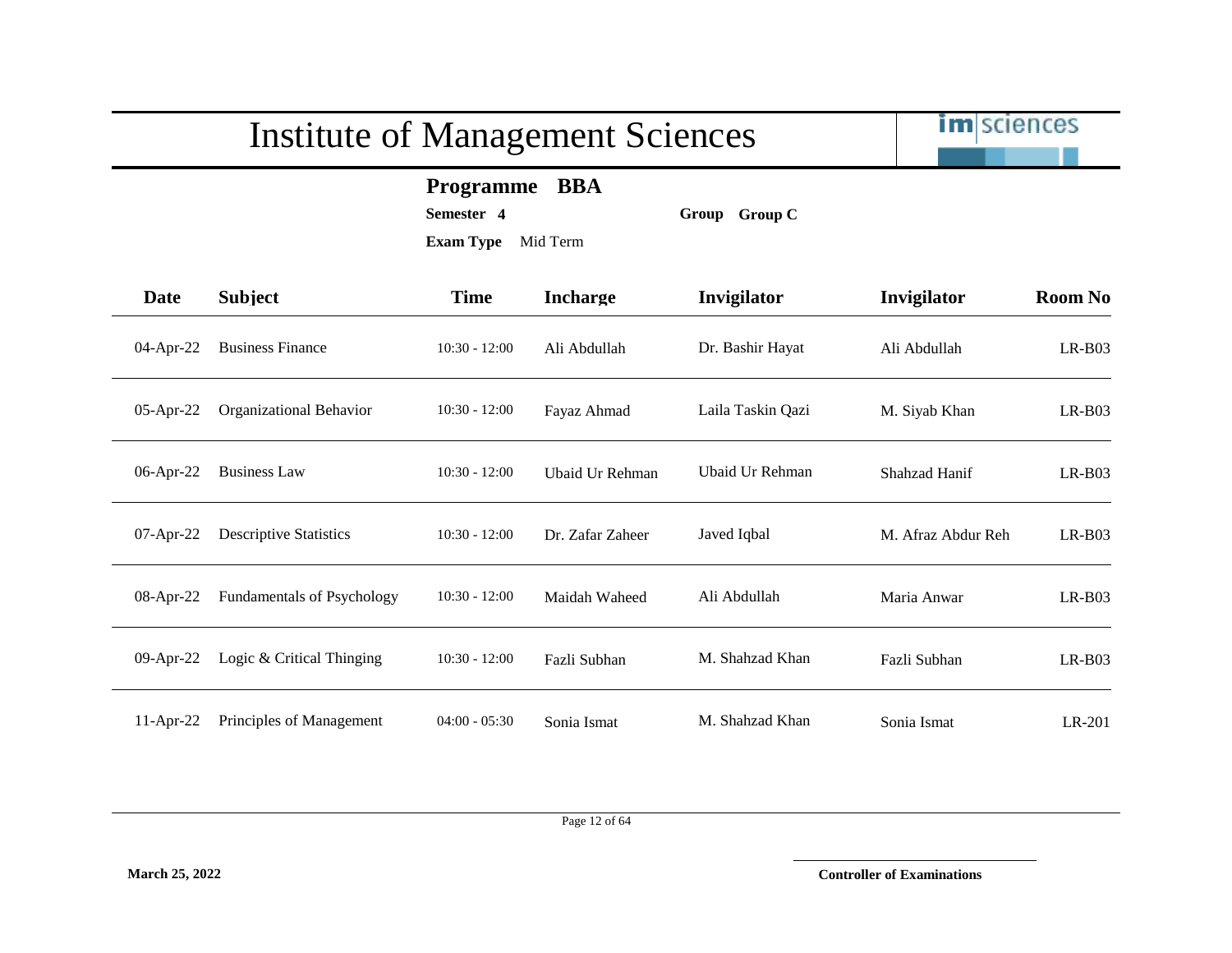|             |                                  | <b>Institute of Management Sciences</b>            |                        |                | <b>im</b> sciences |                |
|-------------|----------------------------------|----------------------------------------------------|------------------------|----------------|--------------------|----------------|
|             |                                  | <b>Programme</b><br>Semester 6<br><b>Exam Type</b> | <b>BBA</b><br>Mid Term | Group Group C  |                    |                |
| <b>Date</b> | <b>Subject</b>                   | <b>Time</b>                                        | <b>Incharge</b>        | Invigilator    | Invigilator        | <b>Room No</b> |
| 04-Apr-22   | Creativity and Innovation        | $12:30 - 02:00$                                    | Dr. Muhammad Noum      |                |                    | $LR-B01$       |
| 04-Apr-22   | Advertising and Promotional      | $12:30 - 02:00$                                    | M. Zeeshan Khattak     |                |                    | $R-B12+B13$    |
| 04-Apr-22   | <b>Islamic Capital Markets</b>   | $12:30 - 02:00$                                    | Dr. Shafi Ullah Jan    |                |                    | $LR-010$       |
| 04-Apr-22   | Financial Markets and            | $12:30 - 02:00$                                    | Nadia Iftikhar         |                |                    | $LR-B05$       |
| 04-Apr-22   | <b>Reward Management</b>         | $12:30 - 02:00$                                    | Syed Zulkifal          |                |                    | $R-B02+B03$    |
| 05-Apr-22   | <b>Business Research Methods</b> | $10:30 - 12:00$                                    | Dr. Sohail.M. Younis   | Shabana Gul    | Afsheen Khalid     | $LR-B14$       |
| 06-Apr-22   | Oral Communication               | $12:30 - 02:00$                                    | Shahzad Hanif          | M. Ismail      | Dr. M. Atiq        | $LR-B03$       |
| 07-Apr-22   | Project Management               | $12:30 - 02:00$                                    | Dr. Saleem Gul         | Dr. Saleem Gul | Sattar Khan        | $LR-B03$       |
|             |                                  |                                                    | Page 13 of 64          |                |                    |                |

**March 25, 2022 Controller of Examinations**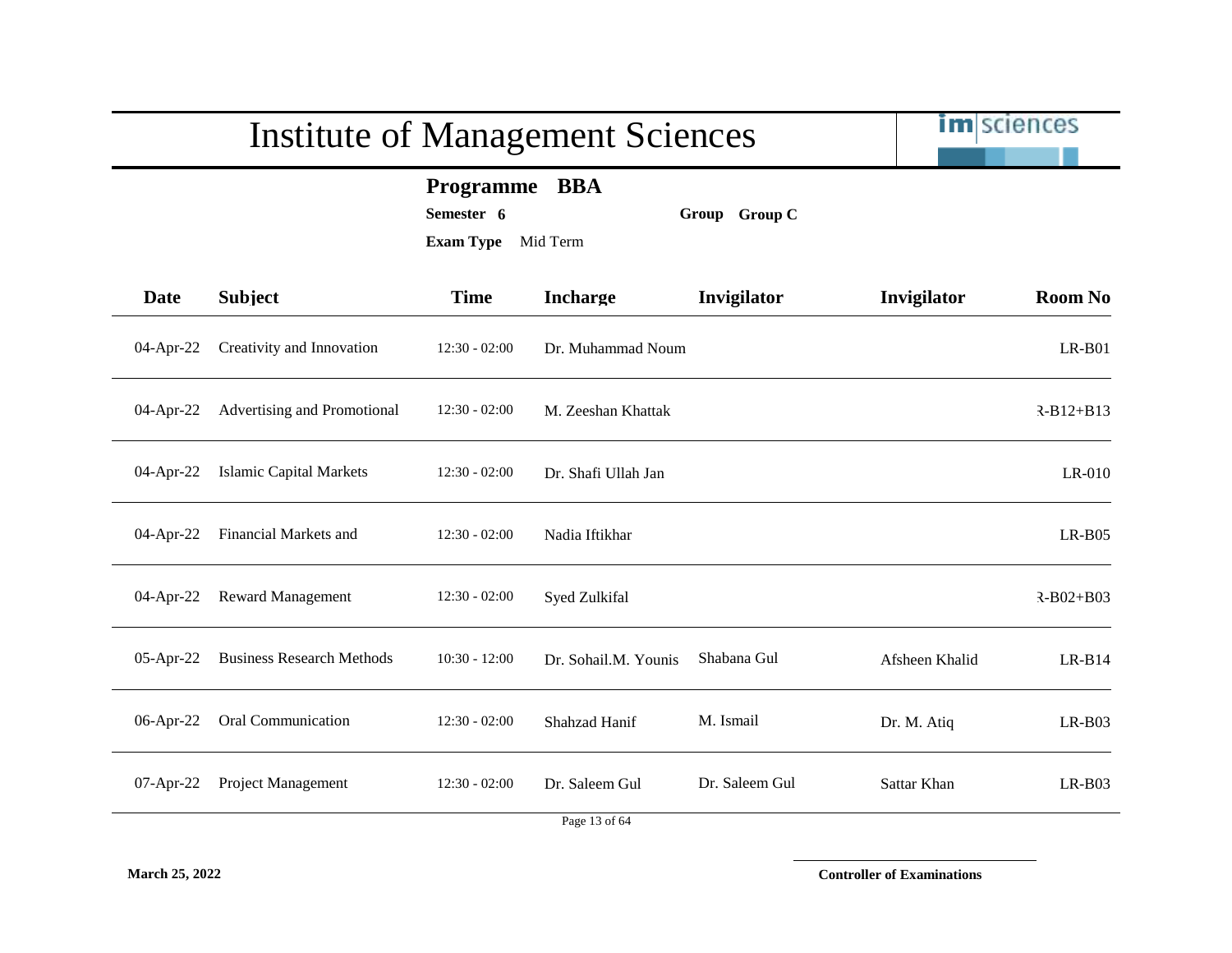|              | Institute of Management Sciences | <b>im</b> sciences                                     |              |                  |                   |          |
|--------------|----------------------------------|--------------------------------------------------------|--------------|------------------|-------------------|----------|
|              |                                  | <b>Programme BBA</b><br>Semester 6<br><b>Exam Type</b> | Mid Term     | Group Group C    |                   |          |
| $08-Apr-22$  | <b>International Relations</b>   | $02:00 - 03:30$                                        | Zafar Habib  | Dr. Zafar Zaheer | Laila Taskin Oazi | $LR-B03$ |
| $09$ -Apr-22 | Quantitative Techniques for      | $10:30 - 12:00$                                        | Usama Laique | Hamood Ur Rehman | Mukhtar Ahmad     | $LR-003$ |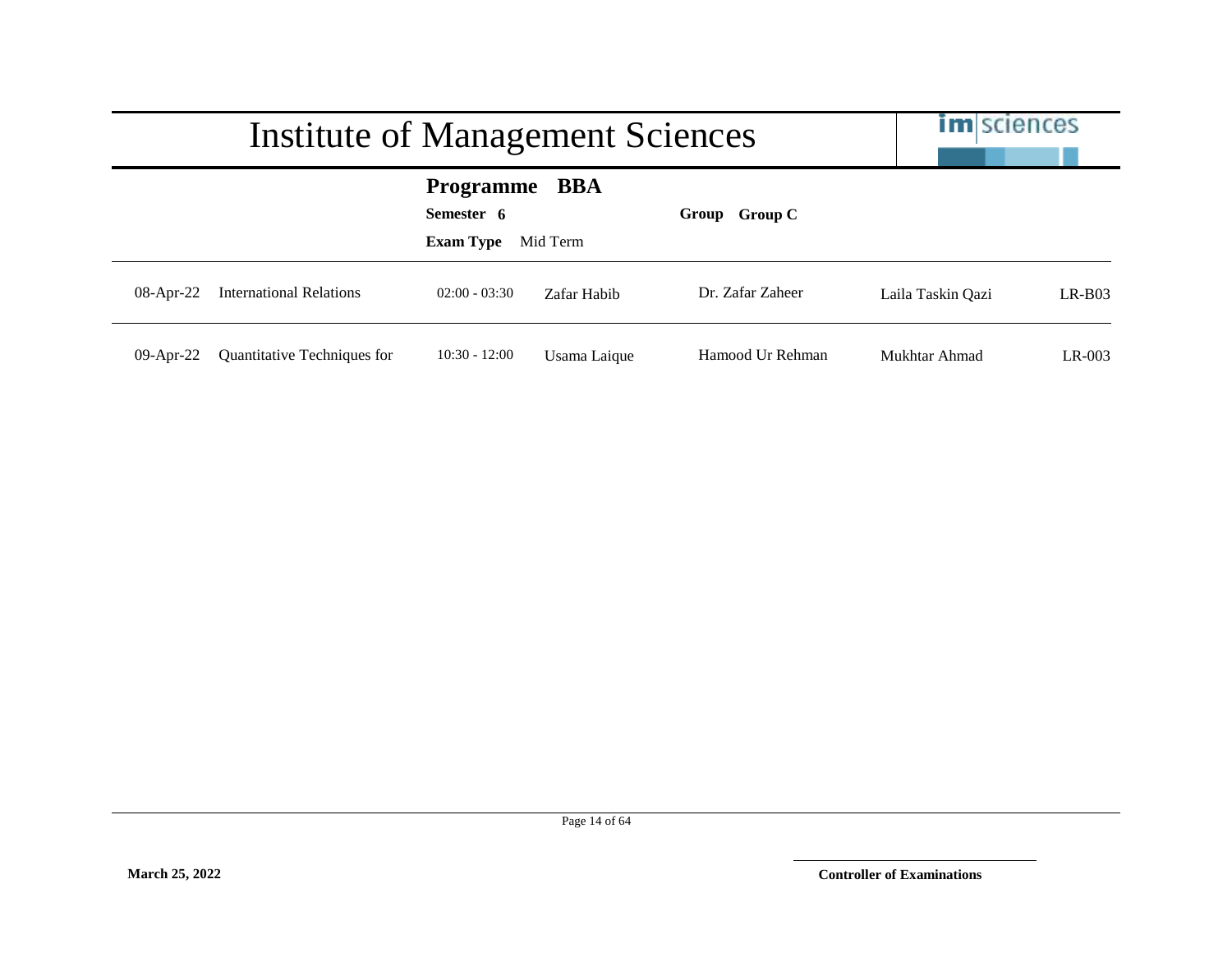|             |                                   | <b>Institute of Management Sciences</b>                     |                     |               | <b>im</b> sciences |                 |
|-------------|-----------------------------------|-------------------------------------------------------------|---------------------|---------------|--------------------|-----------------|
|             |                                   | <b>Programme</b><br>Semester 8<br><b>Exam Type</b> Mid Term | <b>BBA</b>          | Group Group C |                    |                 |
| <b>Date</b> | <b>Subject</b>                    | <b>Time</b>                                                 | <b>Incharge</b>     | Invigilator   | Invigilator        | <b>Room No</b>  |
| 04-Apr-22   | <b>Brand Management</b>           | $12:30 - 02:00$                                             | Abdul Qadus         |               |                    | $R - B06 + B07$ |
| 04-Apr-22   | Islamic Microfinance              | $12:30 - 02:00$                                             | Adnan Malik         |               |                    | LR-103          |
|             | 04-Apr-22 Computer Application in | $12:30 - 02:00$                                             | M. Afraz Abdur Rehm |               |                    | $LR-105$        |
| 04-Apr-22   | <b>Group Dynamics</b>             | $12:30 - 02:00$                                             | Dr. Afia Saleem     |               |                    | LR-014          |
| 04-Apr-22   | Digital Entrepreneurship          | $12:30 - 02:00$                                             | Shawana Zeeshan     |               |                    | LR-102          |
| 05-Apr-22   | <b>Strategic Management</b>       | $12:30 - 02:00$                                             | Awais Alam          | Awais Alam    | Hamood Ur Rehman   | $LR-B05$        |
| 06-Apr-22   | <b>Managerial Economics</b>       | $12:30 - 02:00$                                             | Aisha Jabeen        | Aisha Jabeen  | Muhammad Hamid     | LR-107          |
| 07-Apr-22   | Sustainable Development           | $12:30 - 02:00$                                             | Dr. Salma Amir      |               |                    | LR-001          |
|             |                                   |                                                             | Page 15 of 64       |               |                    |                 |

**March 25, 2022 Controller of Examinations**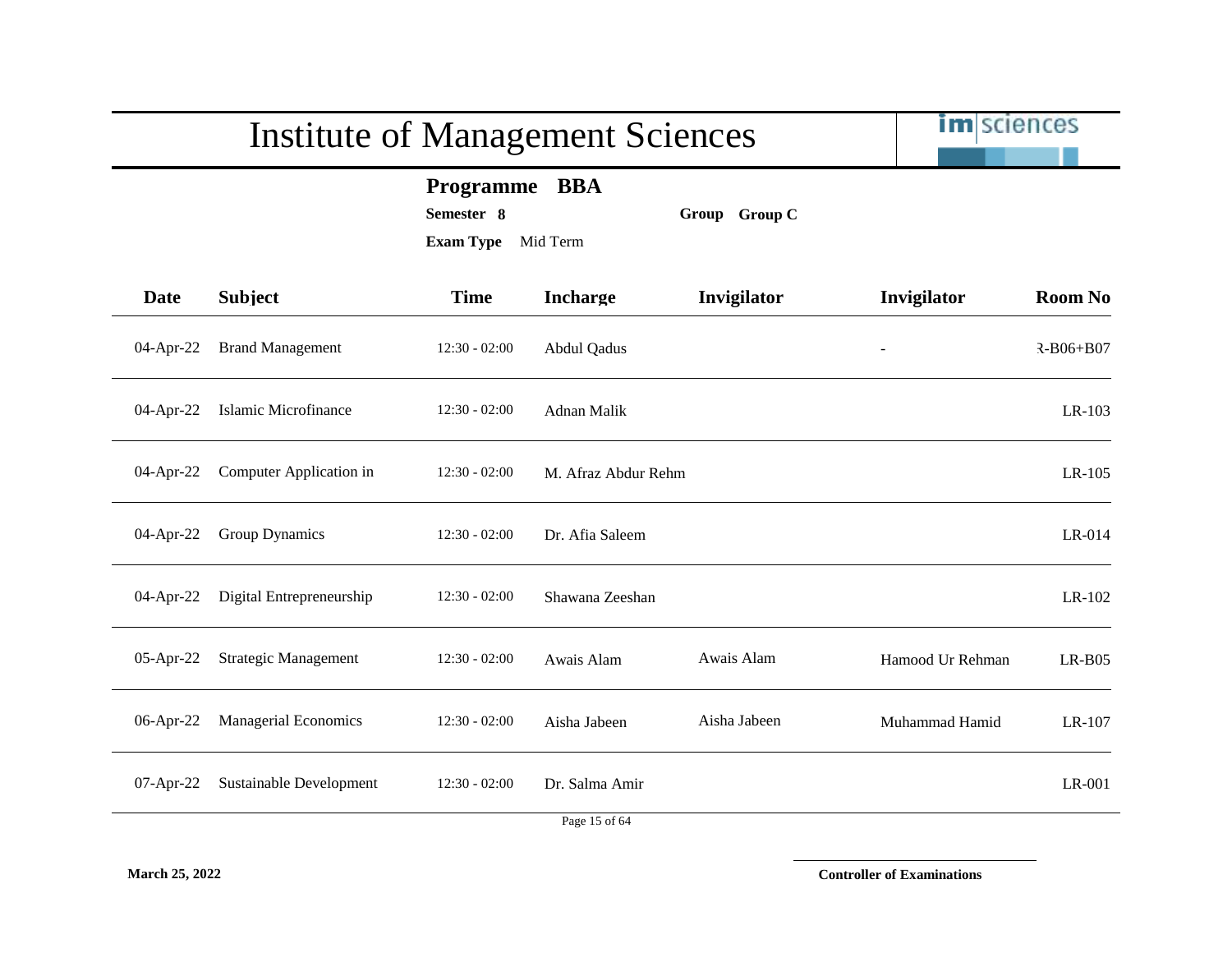

**Programme BBA**

**Semester 2 Group Group D**

| <b>Date</b> | <b>Subject</b>                 | <b>Time</b>     | <b>Incharge</b>    | Invigilator          | Invigilator      | <b>Room No</b> |
|-------------|--------------------------------|-----------------|--------------------|----------------------|------------------|----------------|
| 04-Apr-22   | Principles of Microeconomics   | $08:30 - 10:00$ | Mukhtar Ahmad      | Mukhtar Ahmad        | Hassan Rashid    | $LR-B05$       |
| 05-Apr-22   | <b>Financial Accounting II</b> | $08:30 - 10:00$ | Muhammad Arif      | Muhammad Arif        | Ghulam Mujtaba   | $LR-B05$       |
| 06-Apr-22   | <b>Marketing Management</b>    | $08:30 - 10:00$ | M. Zeeshan Khattak | M. Zeeshan Khattak   | Adnan Malik      | $LR-B05$       |
| 07-Apr-22   | <b>Office Management Tools</b> | $08:30 - 10:00$ | Ahsan Ashfaq       | Qazi Waheed uz Zaman | Sattar khan      | $LR-B05$       |
| 08-Apr-22   | Pakistan Studies               | $08:30 - 10:00$ | Mian Yasir Hayat   | Falak Naz Khan       | Mian Yasir Hayat | $LR-B05$       |
| 09-Apr-22   | English (Functional)           | $08:30 - 10:00$ | Sardar Daud        | Sardar Daud          | Sattar Khan      | $LR-B13$       |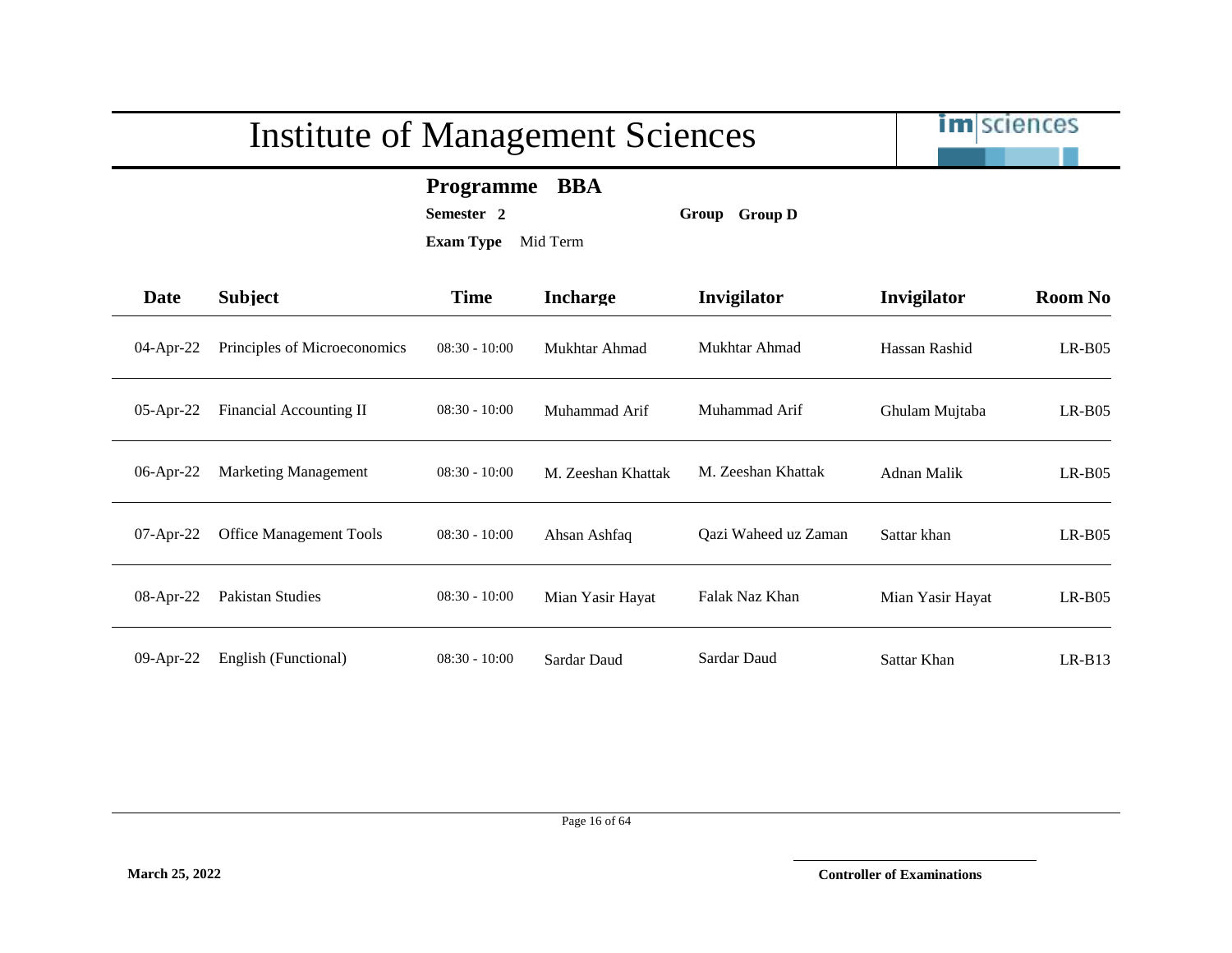im sciences

**Programme BBA**

**Semester 4 Group Group D**

| <b>Date</b> | <b>Subject</b>                | <b>Time</b>     | <b>Incharge</b>  | <b>Invigilator</b> | Invigilator       | <b>Room No</b> |
|-------------|-------------------------------|-----------------|------------------|--------------------|-------------------|----------------|
| 04-Apr-22   | <b>Business Finance</b>       | $10:30 - 12:00$ | Ali Abdullah     | Awais Alam         | Dr. Shahwali Khan | $LR-B05$       |
| 05-Apr-22   | Organizational Behavior       | $10:30 - 12:00$ | Fayaz Ahmad      | Fayaz Ahmad        | Awais Alam        | $LR-B05$       |
| 06-Apr-22   | <b>Business Law</b>           | $10:30 - 12:00$ | Mudassar Salim   | Mudassar Salim     | Sikandar Tangi    | $LR-B05$       |
| 07-Apr-22   | <b>Descriptive Statistics</b> | $10:30 - 12:00$ | Dr. Zafar Zaheer | Fahad Ali          | Dr. Zahoor Khan   | $LR-B05$       |
| 08-Apr-22   | Fundamentals of Psychology    | $10:30 - 12:00$ | Maidah Waheed    | Marium Durrani     | Mian Yasir Hayat  | $LR-B05$       |
| 09-Apr-22   | Logic & Critical Thinging     | $10:30 - 12:00$ | Fazli Subhan     | Muhammad Zubair    | Inam Ul Haq       | $LR-B05$       |
| 11-Apr-22   | Principles of Management      | $04:00 - 05:30$ | Sonia Ismat      |                    |                   | LR-201         |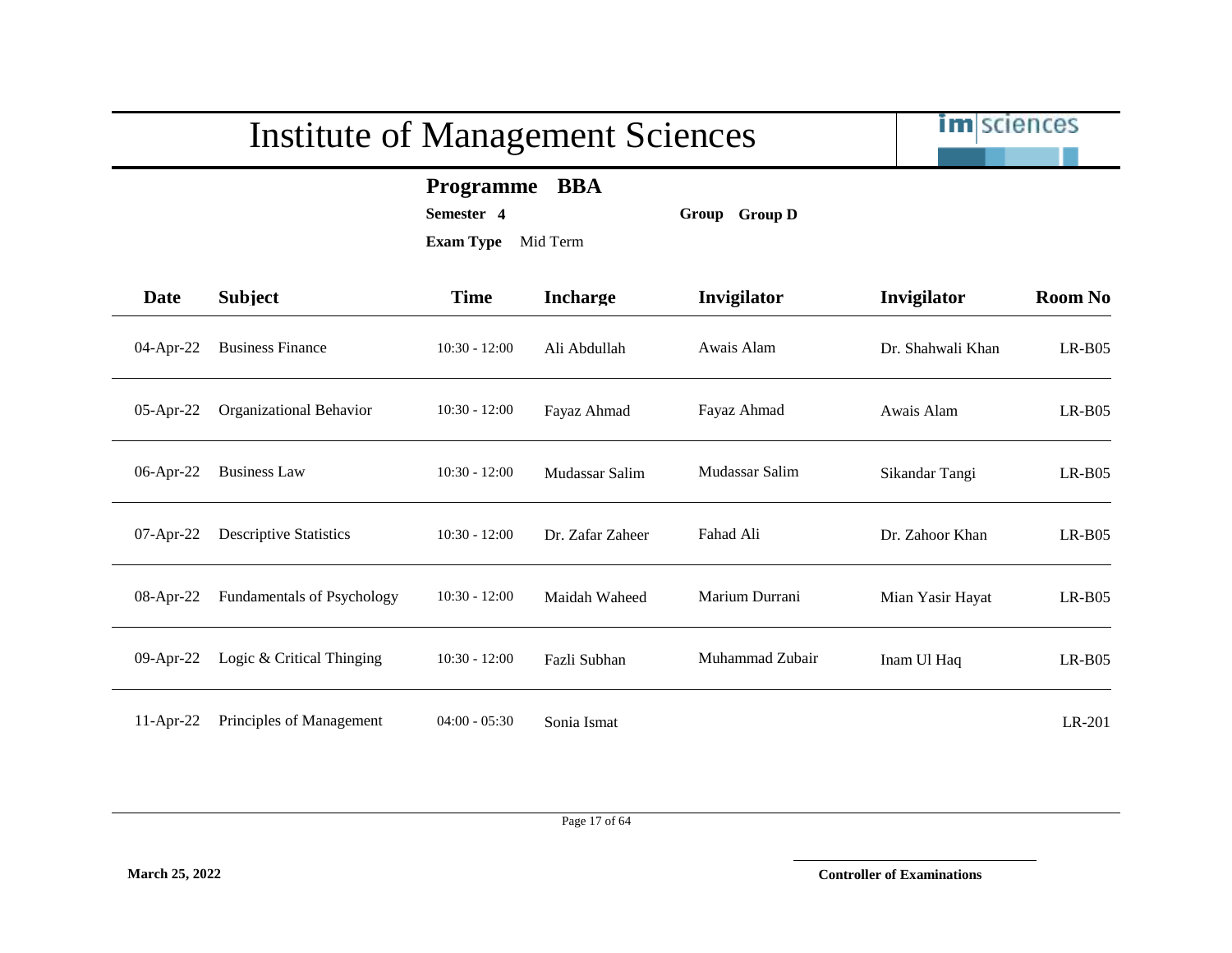|              | <b>Institute of Management Sciences</b> | im sciences                                       |                     |                   |                 |                 |
|--------------|-----------------------------------------|---------------------------------------------------|---------------------|-------------------|-----------------|-----------------|
|              |                                         | Programme BBA<br>Semester 6<br>Exam Type Mid Term |                     | Group Group D     |                 |                 |
| <b>Date</b>  | <b>Subject</b>                          | <b>Time</b>                                       | <b>Incharge</b>     | Invigilator       | Invigilator     | <b>Room No</b>  |
| 04-Apr-22    | Financial Markets and                   | $12:30 - 02:00$                                   | Nadia Iftikhar      |                   |                 | $LR-B05$        |
| 04-Apr-22    | Advertising and Promotional             | $12:30 - 02:00$                                   | M. Zeeshan Khattak  |                   |                 | $R-B12+B13$     |
| $04$ -Apr-22 | <b>Reward Management</b>                | $12:30 - 02:00$                                   | Syed Zulkifal       |                   |                 | $R - B02 + B03$ |
| 04-Apr-22    | Creativity and Innovation               | $12:30 - 02:00$                                   | Dr. Muhammad Noum   |                   |                 | $LR-B01$        |
| 04-Apr-22    | <b>Islamic Capital Markets</b>          | $12:30 - 02:00$                                   | Dr. Shafi Ullah Jan |                   |                 | LR-010          |
| $05$ -Apr-22 | <b>Business Research Methods</b>        | $10:30 - 12:00$                                   | Dr. Afia Saleem     | Mansoor Khan      | Sonia Ismat     | $LR-B06$        |
| 06-Apr-22    | Oral Communication                      | $12:30 - 02:00$                                   | Shahzad Hanif       | Dr. Shakeel Hayat | Dr. Zahid ullah | $LR-B05$        |
|              | 07-Apr-22 Project Management            | $10:30 - 12:00$                                   | Sonia Ismat         | Dr. M. Atiq       | Sattar Khan     | LR-007          |
|              |                                         |                                                   | Page 18 of 64       |                   |                 |                 |

**March 25, 2022 Controller of Examinations**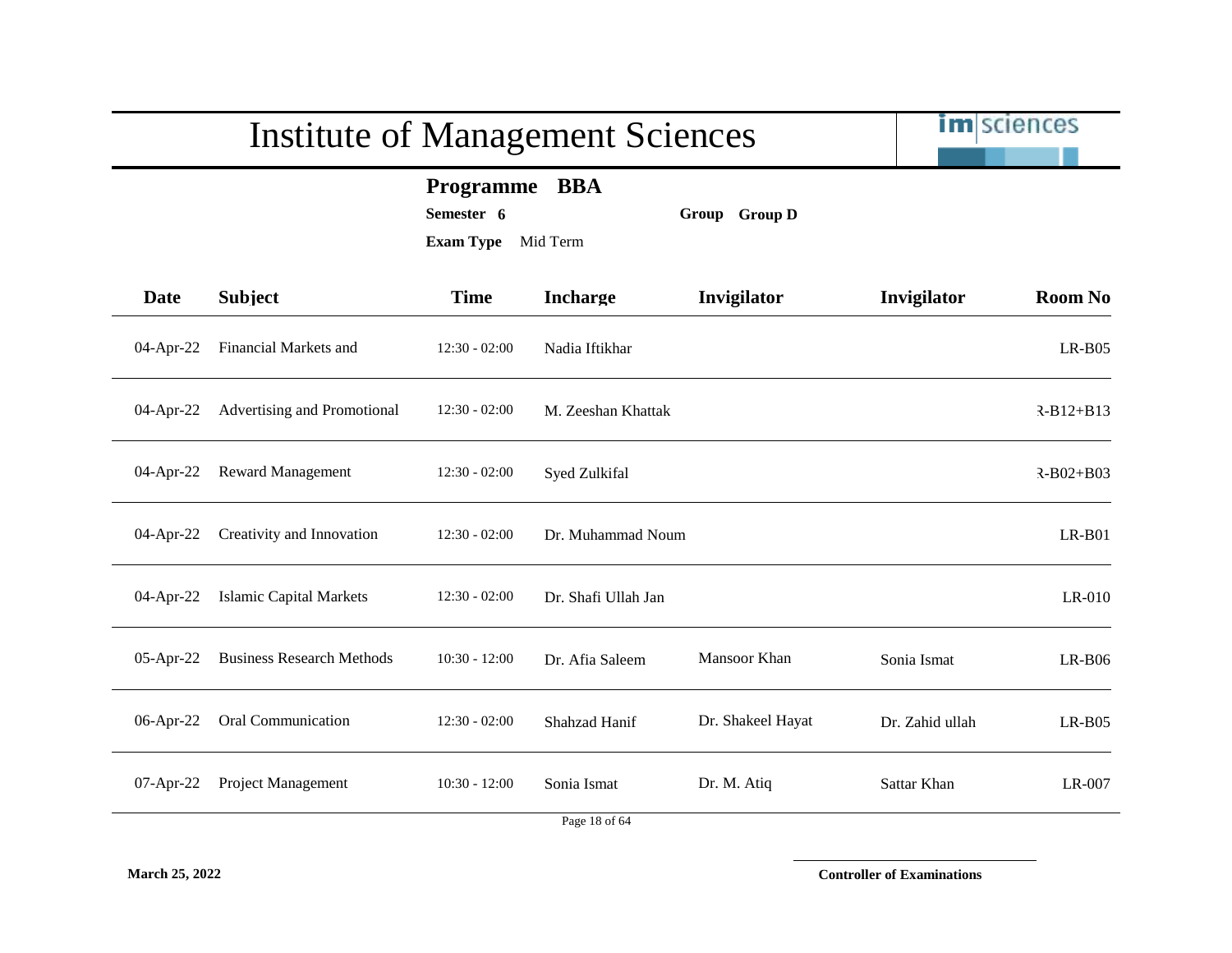|              | Institute of Management Sciences   | <b>im</b> sciences                                     |                 |                   |             |          |
|--------------|------------------------------------|--------------------------------------------------------|-----------------|-------------------|-------------|----------|
|              |                                    | <b>Programme BBA</b><br>Semester 6<br><b>Exam Type</b> | Mid Term        | Group Group D     |             |          |
| $08-Apr-22$  | <b>International Relations</b>     | $02:00 - 03:30$                                        | Jawad Ur Rahman | Dr. Maryam Jabeen | Basit Ali   | $LR-BO5$ |
| $09$ -Apr-22 | <b>Quantitative Techniques for</b> | $10:30 - 12:00$                                        | Usama Laique    | Zohaib Ali        | Tahir Nawaz | $LR-005$ |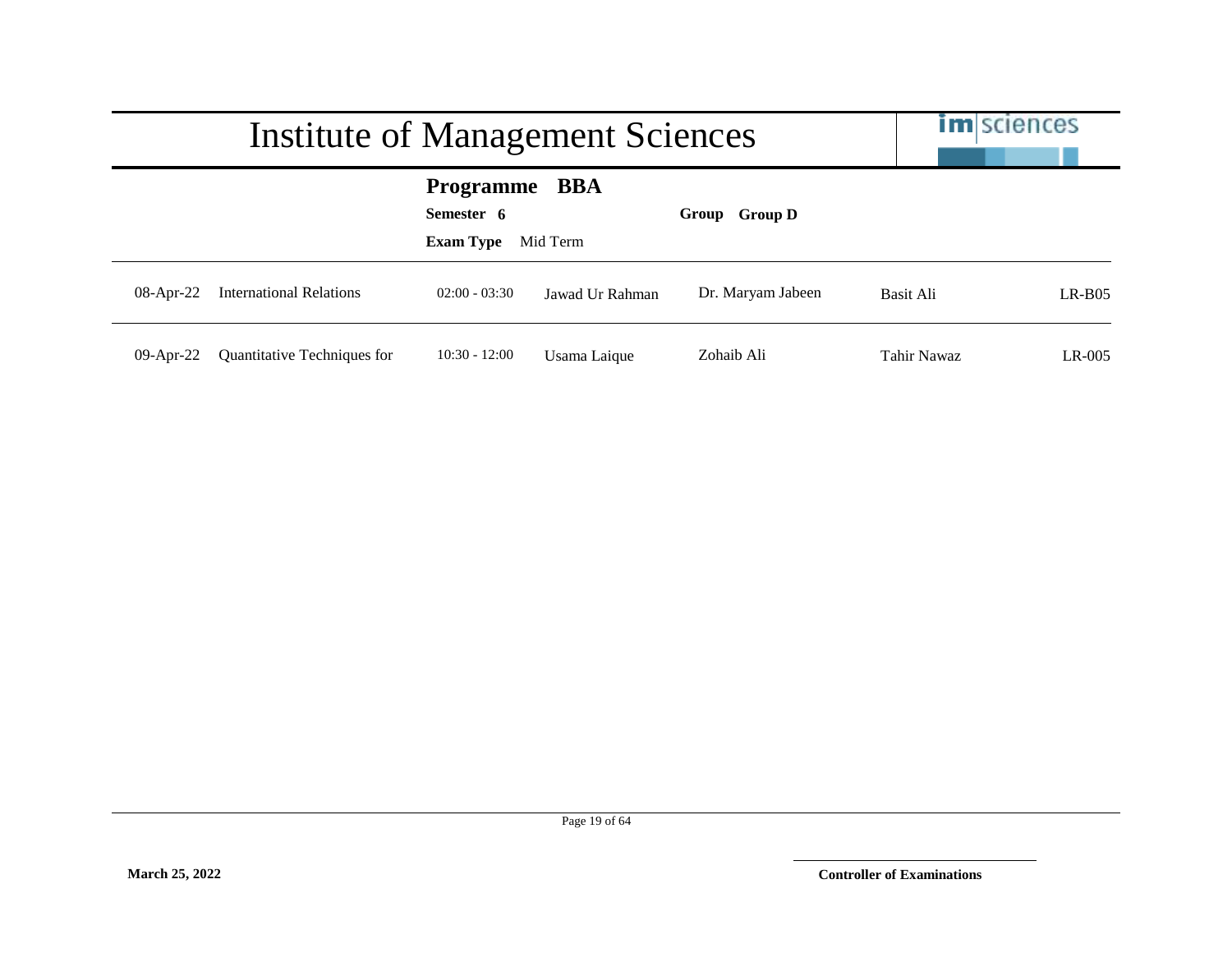|             |                             | <b>Institute of Management Sciences</b>            |                        |                  | <b>im</b> sciences |                 |
|-------------|-----------------------------|----------------------------------------------------|------------------------|------------------|--------------------|-----------------|
|             |                             | <b>Programme</b><br>Semester 8<br><b>Exam Type</b> | <b>BBA</b><br>Mid Term | Group Group D    |                    |                 |
| <b>Date</b> | <b>Subject</b>              | <b>Time</b>                                        | <b>Incharge</b>        | Invigilator      | Invigilator        | <b>Room No</b>  |
| 04-Apr-22   | <b>Brand Management</b>     | $12:30 - 02:00$                                    | <b>Abdul Qadus</b>     |                  |                    | $R - B06 + B07$ |
| 04-Apr-22   | Group Dynamics              | $12:30 - 02:00$                                    | Dr. Afia Saleem        |                  |                    | LR-014          |
| 04-Apr-22   | Computer Application in     | $12:30 - 02:00$                                    | M. Afraz Abdur Rehm    |                  |                    | LR-105          |
| 04-Apr-22   | Islamic Microfinance        | $12:30 - 02:00$                                    | Adnan Malik            |                  |                    | LR-103          |
| 04-Apr-22   | Digital Entrepreneurship    | $12:30 - 02:00$                                    | Shawana Zeeshan        |                  |                    | LR-102          |
| 05-Apr-22   | <b>Strategic Management</b> | $12:30 - 02:00$                                    | Awais Alam             | Dr. Zafar Zaheer | Dr. M. Atiq        | $LR-B03$        |
| 06-Apr-22   | <b>Managerial Economics</b> | $12:30 - 02:00$                                    | Aisha Jabeen           | Adnan Amin       | Muhammad Arif      | LR-103          |
| 07-Apr-22   | Sustainable Development     | $12:30 - 02:00$                                    | Dr. Salma Amir         |                  |                    | LR-001          |
|             |                             |                                                    | Page 20 of 64          |                  |                    |                 |

**March 25, 2022 Controller of Examinations**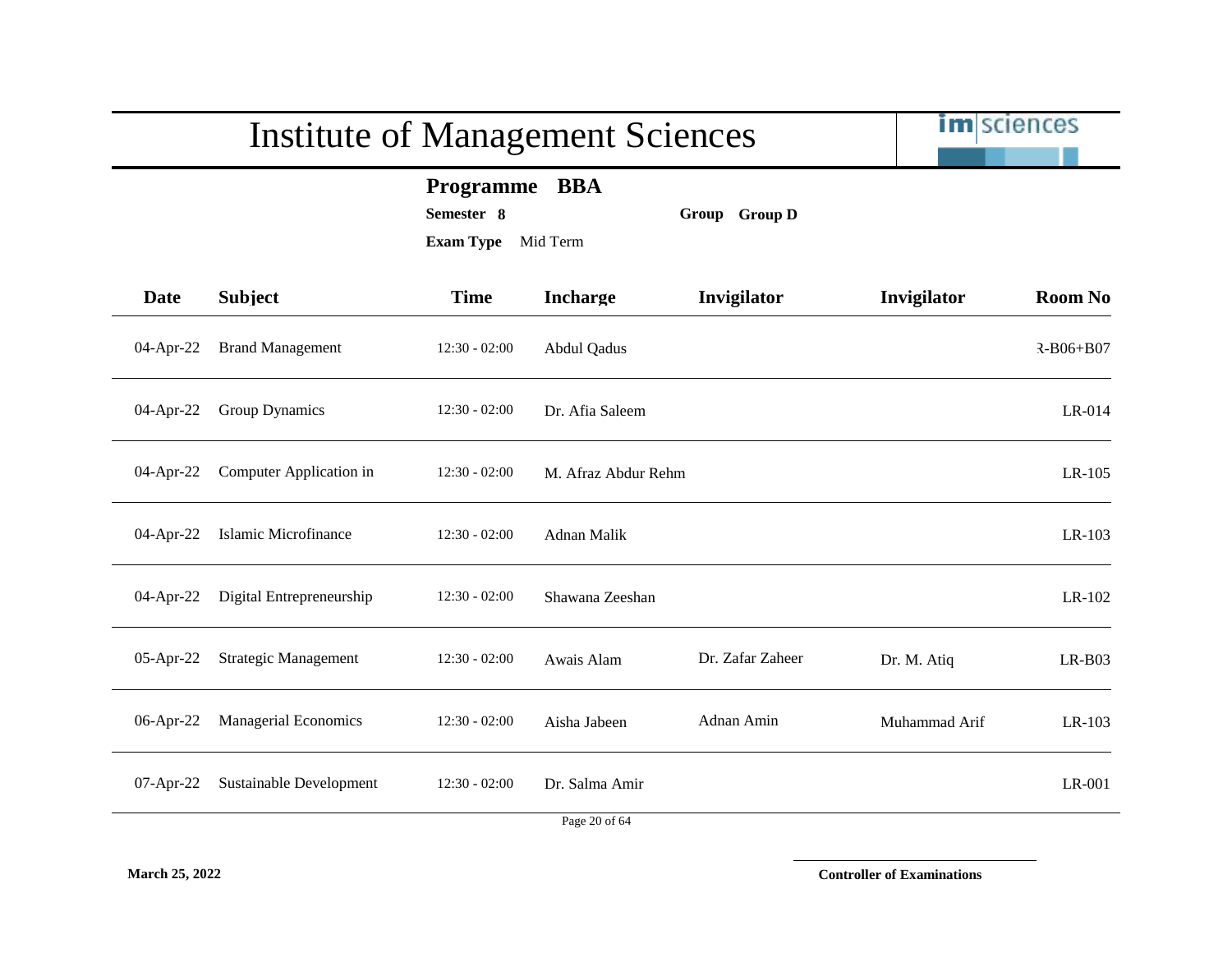

**Programme BBA**

**Semester 2 Group Group E**

**Exam Type** Mid Term

| Date         | <b>Subject</b>                 | <b>Time</b>     | <b>Incharge</b>    | Invigilator       | Invigilator        | <b>Room No</b>  |
|--------------|--------------------------------|-----------------|--------------------|-------------------|--------------------|-----------------|
| 04-Apr-22    | Principles of Microeconomics   | $08:30 - 10:00$ | Mukhtar Ahmad      | Muhammad Ehtesham | Ourat ul Ain       | $R - B06 + B07$ |
| $05$ -Apr-22 | Financial Accounting II        | $08:30 - 10:00$ | Muhammad Arif      | Zohaib Ali        | Dr. Gohar Saleem   | $R - B06 + B07$ |
| $06$ -Apr-22 | <b>Marketing Management</b>    | $08:30 - 10:00$ | M. Zeeshan Khattak | Dr. Gohar Saleem  | Ali Abdullah       | $R - B06 + B07$ |
| $07$ -Apr-22 | <b>Office Management Tools</b> | $08:30 - 10:00$ | Ahsan Ashfaq       | Dr. Rehmat Ali    | <b>Tahir Nawaz</b> | $R - B06 + B07$ |
| 08-Apr-22    | <b>Pakistan Studies</b>        | $08:30 - 10:00$ | Mian Yasir Hayat   | M. Shahzad Khan   | Adil Hussain       | $R - B06 + B07$ |

Page 21 of 64

09-Apr-22 English (Functional) 08:30 - 10:00 Sardar Daud Sattar Khan Rafiqullah Jan R-013+014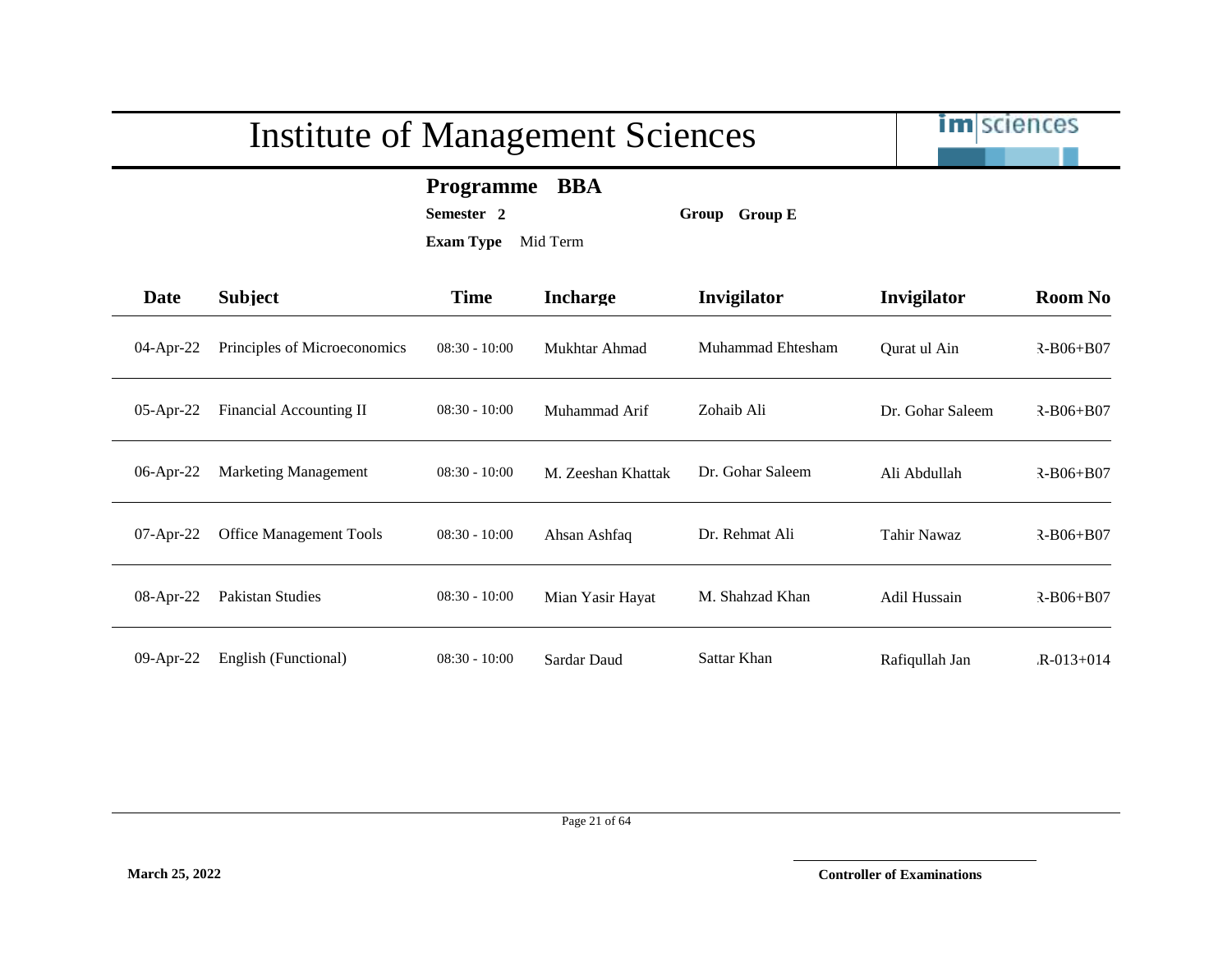|              |                                  | <b>Institute of Management Sciences</b>            |                        |                      | <b>im</b> sciences |                 |
|--------------|----------------------------------|----------------------------------------------------|------------------------|----------------------|--------------------|-----------------|
|              |                                  | <b>Programme</b><br>Semester 6<br><b>Exam Type</b> | <b>BBA</b><br>Mid Term | Group Group E        |                    |                 |
| <b>Date</b>  | <b>Subject</b>                   | <b>Time</b>                                        | <b>Incharge</b>        | Invigilator          | Invigilator        | <b>Room No</b>  |
| 04-Apr-22    | Creativity and Innovation        | $12:30 - 02:00$                                    | Dr. Muhammad Noum      |                      |                    | $LR-B01$        |
| 04-Apr-22    | <b>Reward Management</b>         | $12:30 - 02:00$                                    | Syed Zulkifal          |                      |                    | $R - B02 + B03$ |
| $04$ -Apr-22 | <b>Islamic Capital Markets</b>   | $12:30 - 02:00$                                    | Dr. Shafi Ullah Jan    |                      |                    | $LR-010$        |
| $04$ -Apr-22 | Advertising and Promotional      | $12:30 - 02:00$                                    | M. Zeeshan Khattak     |                      |                    | $R-B12+B13$     |
| $04$ -Apr-22 | Financial Markets and            | $12:30 - 02:00$                                    | Nadia Iftikhar         |                      |                    | $LR-B05$        |
| $05$ -Apr-22 | <b>Business Research Methods</b> | $10:30 - 12:00$                                    | Dr. Afia Saleem        | Qazi Waheed uz Zaman | Sardar Daud        | $LR-B07$        |
| 06-Apr-22    | Oral Communication               | $12:30 - 02:00$                                    | Shahzad Hanif          | Omar Bin Samin       | Qazi Waheed uz Zam | $LR-B06$        |
| $07$ -Apr-22 | Project Management               | $10:30 - 12:00$                                    | Sonia Ismat            | M. Siyab Khan        | Dr. Atiq           | LR-006          |
|              |                                  |                                                    | Page 22 of 64          |                      |                    |                 |

**March 25, 2022 Controller of Examinations**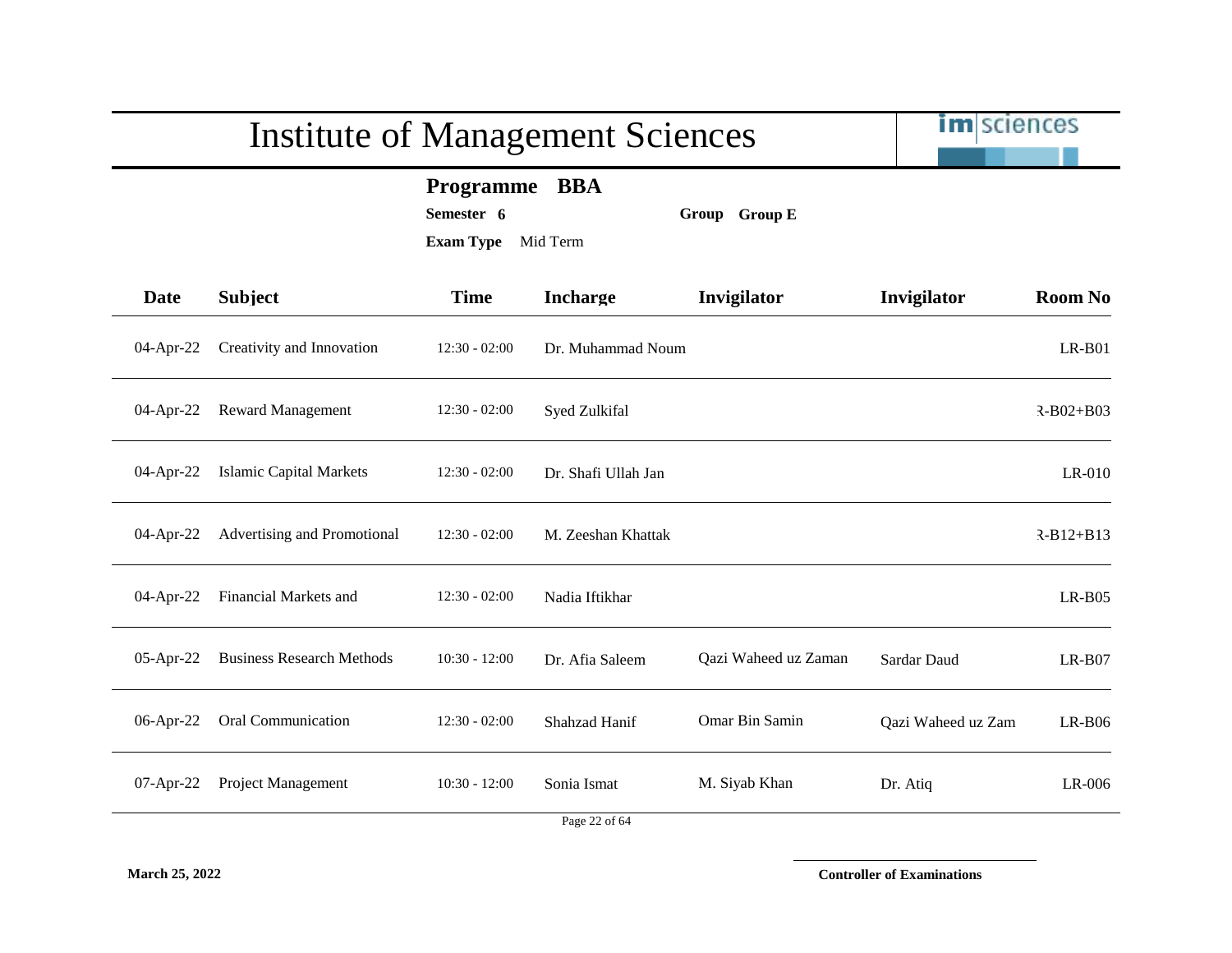|              | Institute of Management Sciences |                                                    |                        |               | <b>im</b> sciences |          |
|--------------|----------------------------------|----------------------------------------------------|------------------------|---------------|--------------------|----------|
|              |                                  | <b>Programme</b><br>Semester 6<br><b>Exam Type</b> | <b>BBA</b><br>Mid Term | Group Group E |                    |          |
| $08$ -Apr-22 | <b>International Relations</b>   | $02:00 - 03:30$                                    | Jawad Ur Rahman        | Maira Zeb     | Jawad Ur Rahman    | $LR-BO6$ |
| $09$ -Apr-22 | Quantitative Techniques for      | $10:30 - 12:00$                                    | Usama Laique           | M. Ismail     | Usama Laique       | $LR-006$ |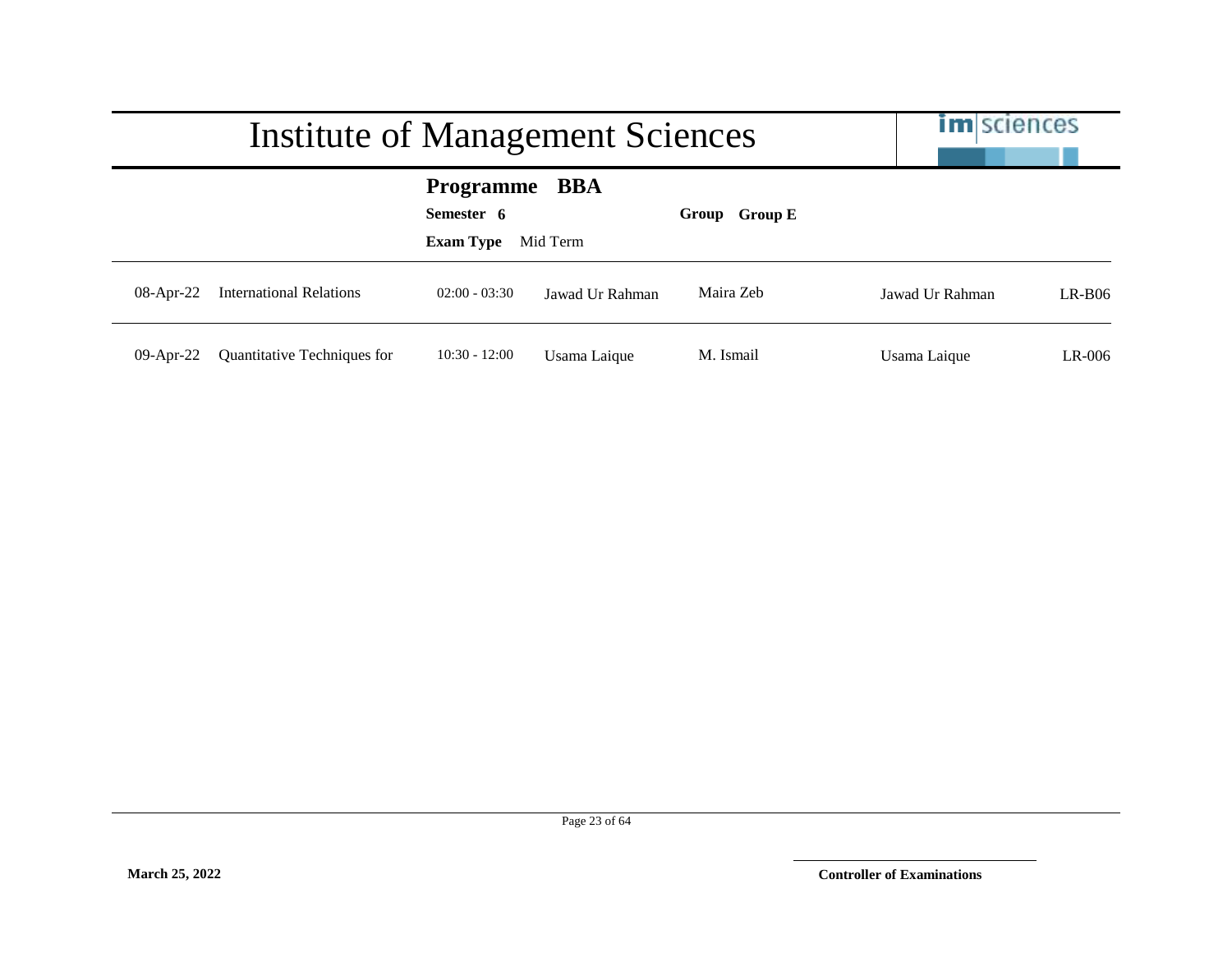

**Programme BCS**

**Semester 2 Group Group A**

**Exam Type** Mid Term

| <b>Date</b>  | <b>Subject</b>                                 | <b>Time</b>     | <b>Incharge</b>     | <b>Invigilator</b> | Invigilator     | <b>Room No</b>  |
|--------------|------------------------------------------------|-----------------|---------------------|--------------------|-----------------|-----------------|
| 04-Apr-22    | Discrete Structures                            | $08:30 - 10:00$ | Dr. M. Nawaz        | Tahir Nawaz        | Marium Durrani  | $R - 012 + 013$ |
| $05$ -Apr-22 | Linear Algebra                                 | $08:30 - 10:00$ | Rehmat ullah        | M. Shahzad Khan    | Sardar Daud     | $R - 012 + 013$ |
| 06-Apr-22    | Principles of Marketing                        | $08:30 - 10:00$ | Shawana Zeeshan     | Muhammad Ehtesham  | Muhammad Hamid  | $R - 001 + 002$ |
| 07-Apr-22    | <b>Object Oriented Programming</b>             | $08:30 - 10:00$ | Dr. Imran Ahmad     | Ali Abdullah       | M. Shahzad Khan | $R - 013 + 014$ |
| $08$ -Apr-22 | Fundamentals of Pakistan Studies 08:30 - 10:00 |                 | Dr. M. Tauqir Alam  | Zohaib Ali         | M. Ismail       | $R - 012 + 013$ |
| 09-Apr-22    | English (Functional)                           | $08:30 - 10:00$ | Muhammad Hamid      | Rafiqullah Jan     | Muska Mukhtar   | $R - 006 + 007$ |
| $11-Apr-22$  | <b>Fundamentals of Mathematics-II</b>          | $02:00 - 03:30$ | Dr. Muhammad Zubair |                    |                 | LR-201          |

Page 24 of 64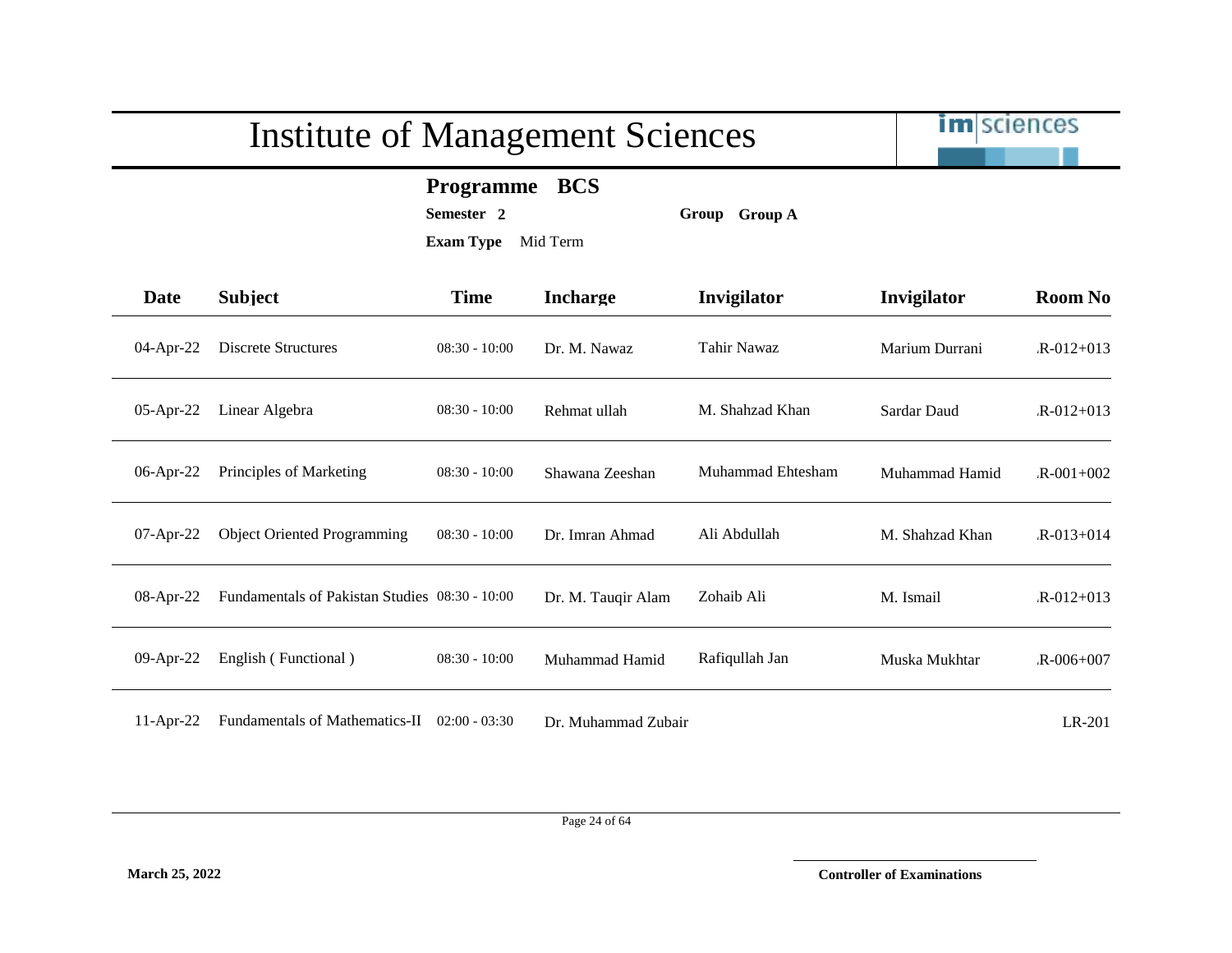im sciences

#### **Programme BCS**

**Semester 4 Group Group A**

| Date         | <b>Subject</b>                                | <b>Time</b>     | <b>Incharge</b>       | <b>Invigilator</b>  | Invigilator     | <b>Room No</b> |
|--------------|-----------------------------------------------|-----------------|-----------------------|---------------------|-----------------|----------------|
| 04-Apr-22    | Computer Organization & Assem $10:30 - 12:00$ |                 | <b>Omar Bin Samin</b> | Dr. Awais Adnan     | Marium Durrani  | $LR-003$       |
| $05$ -Apr-22 | Principles of Marketing                       | $08:30 - 10:00$ | Shawana Zeeshan       | Dr. Muhammad Nouman | Shawana Zeeshan | $LR-001$       |
| 06-Apr-22    | <b>Operating Systems</b>                      | $10:30 - 12:00$ | Duri Shahwar          | Dr. Atta ur Rehman  | Sabeen          | $LR-003$       |
| $07$ -Apr-22 | Database Systems                              | $10:30 - 12:00$ | Dr. Khalid Haseeb     | Naheed Haq          | M.Imran Wazir   | $LR-003$       |
| 08-Apr-22    | Intro to software Engineering                 | $10:30 - 12:00$ | Saeed Shahzad         | Saeed Shahzad       | Ourat ul Ain    | $LR-003$       |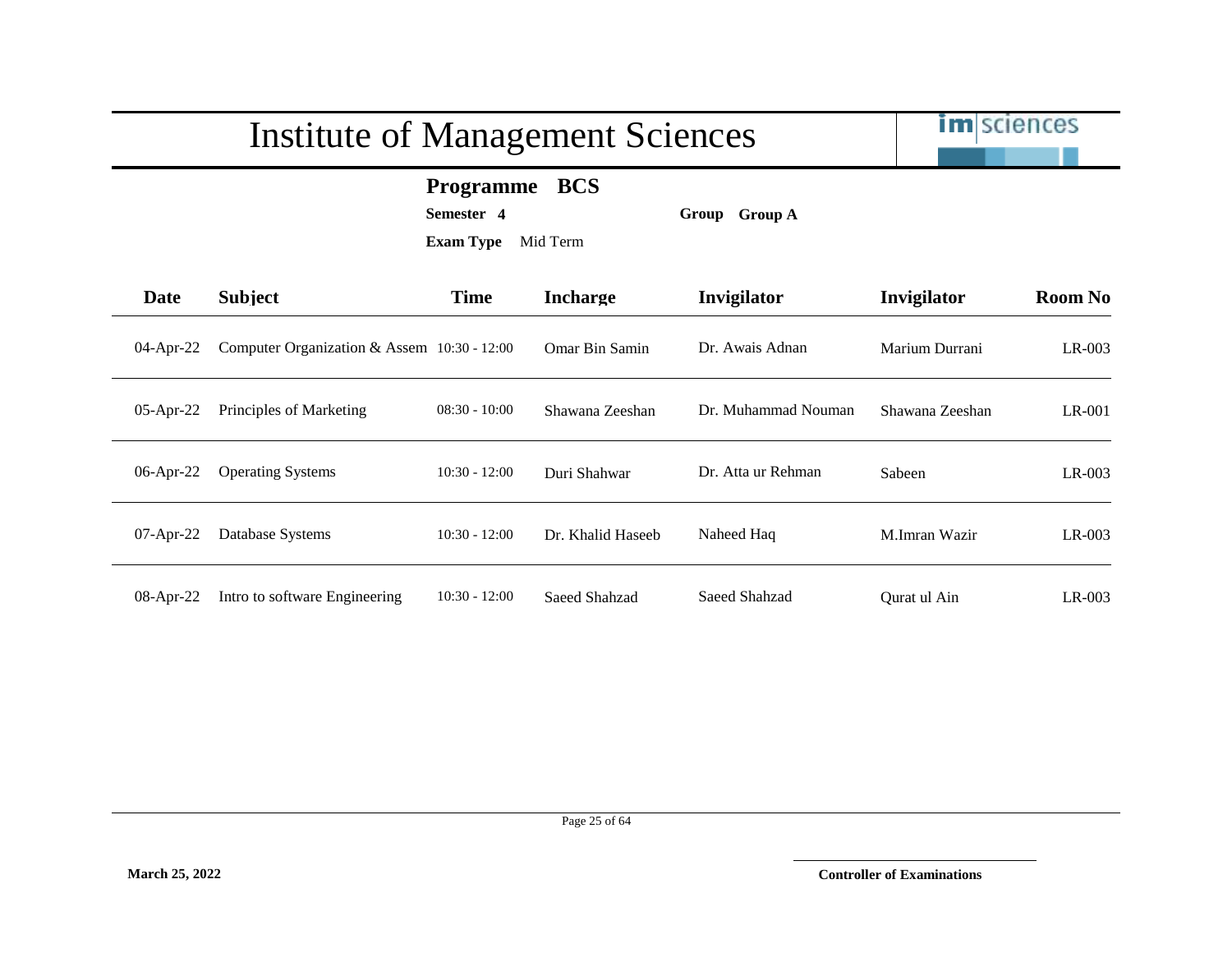|              | <b>Institute of Management Sciences</b>       |                                                             |                   |                                               | <b>im</b> sciences |                |
|--------------|-----------------------------------------------|-------------------------------------------------------------|-------------------|-----------------------------------------------|--------------------|----------------|
|              |                                               | <b>Programme</b><br>Semester 6<br><b>Exam Type</b> Mid Term | <b>BCS</b>        | Group Group A                                 |                    |                |
| <b>Date</b>  | <b>Subject</b>                                | <b>Time</b>                                                 | <b>Incharge</b>   | Invigilator                                   | Invigilator        | <b>Room No</b> |
| 04-Apr-22    | <b>Compiler Construction</b>                  | $12:30 - 02:00$                                             | Afsheen Khalid    | Afsheen Khalid                                | Dr. Maryam Jabeen  | LR-008         |
| 05-Apr-22    | <b>Information Security</b>                   | $12:30 - 02:00$                                             |                   | Dr. Tamleek Ali Tanve Dr. Tamleek Ali Tanveer | Maidah Waheed      | LR-008         |
| 06-Apr-22    | <b>Differential Equations</b>                 | $12:30 - 02:00$                                             | Dr. Sheeraz Ahmed | Dr. Sheeraz Ahmed                             | Dr. Saleem Gul     | LR-008         |
| $07$ -Apr-22 | Data Science                                  | $12:30 - 02:00$                                             | Adnan Amin        | Adnan Amin                                    | Dr. Zahid ullah    | LR-008         |
| $08$ -Apr-22 | Design & Analysis of Algorithms 02:00 - 03:30 |                                                             | Dr. Bashir Hayat  | Dr. Bashir Hayat                              | Dr. Awais Adnan    | LR-008         |
| $09$ -Apr-22 | Internet of Things                            | $10:30 - 12:00$                                             | Omar Bin Samin    | Saeed Shahzad                                 | Maidah Waheed      | $LR-B12$       |

Page 26 of 64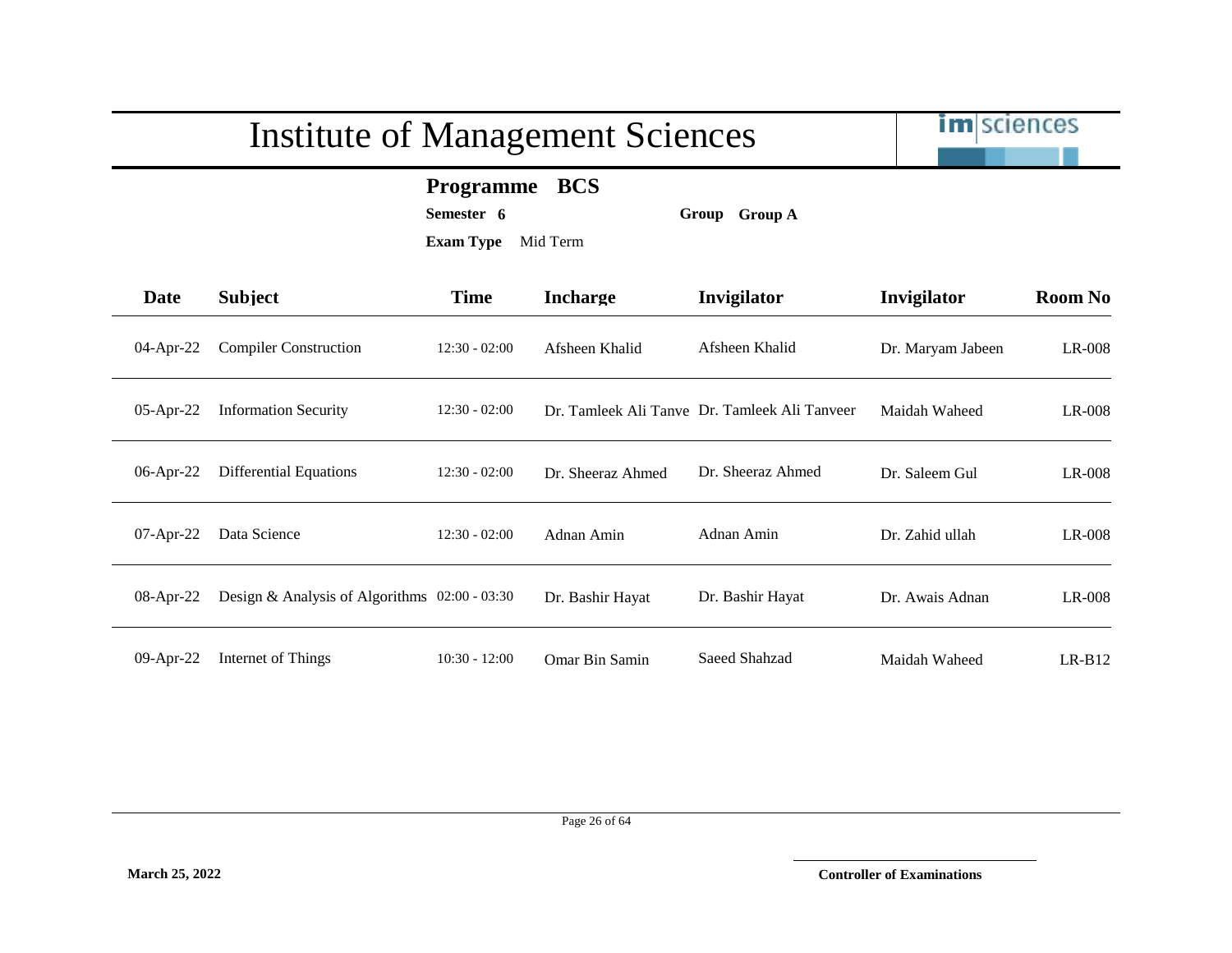im sciences

#### **Programme BCS**

**Semester 8 Group Group A**

| Date         | <b>Subject</b>                | <b>Time</b>     | <b>Incharge</b>   | <b>Invigilator</b> | Invigilator       | <b>Room No</b> |
|--------------|-------------------------------|-----------------|-------------------|--------------------|-------------------|----------------|
| $04$ -Apr-22 | <b>Professional Practices</b> | $12:30 - 02:00$ | Hamood Ur Rehman  | Dr. Sajid Anwar    | Dr. Zahid Ullah   | $LR-B14$       |
| $05$ -Apr-22 | Cloud Computing               | $12:30 - 02:00$ | Dr. Amaad Khalil  | M. Zeeshan Khattak | Dr. Amaad Khalil  | $LR-B14$       |
| $06$ -Apr-22 | <b>Numerical Computing</b>    | $10:30 - 12:00$ | Dr. Sheeraz Ahmed | Dr. Sheeraz Ahmed  | Laila Taskin Qazi | LR-009         |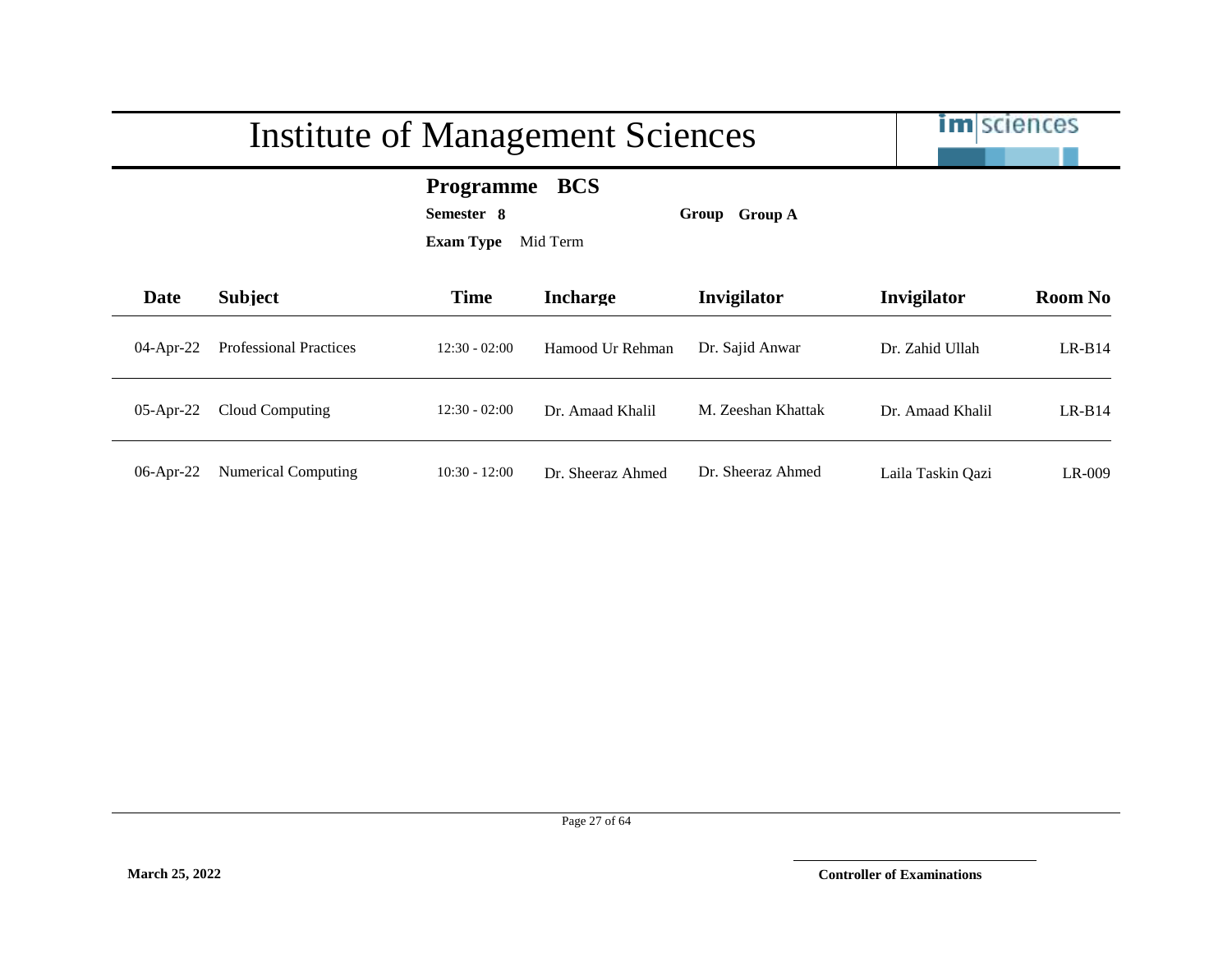im sciences

**Programme BCS**

**Semester 2 Group Group B**

| Date         | <b>Subject</b>                                 | <b>Time</b>     | <b>Incharge</b>    | Invigilator        | Invigilator      | <b>Room No</b> |
|--------------|------------------------------------------------|-----------------|--------------------|--------------------|------------------|----------------|
| $04$ -Apr-22 | Discrete Structures                            | $08:30 - 10:00$ | Dr. M. Nawaz       | Dr. M. Nawaz       | M. Ismail        | $LR-014$       |
| 05-Apr-22    | Linear Algebra                                 | $08:30 - 10:00$ | Rehmat ullah       | Rehmat ullah       | Sattar Khan      | $LR-014$       |
| 06-Apr-22    | Principles of Marketing                        | $08:30 - 10:00$ | Shawana Zeeshan    | Mukhtar Ahmad      | Shawana Zeeshan  | LR-003         |
| 07-Apr-22    | <b>Object Oriented Programming</b>             | $08:30 - 10:00$ | Dr. Naveed Abbas   | Dr. Naveed Abbas   | Muhammad Ehtesha | $LR-002$       |
| 08-Apr-22    | Fundamentals of Pakistan Studies 08:30 - 10:00 |                 | Dr. M. Tauqir Alam | Dr. M. Tauqir Alam | Inam Ul Haq      | $LR-014$       |
| 09-Apr-22    | English (Functional)                           | $08:30 - 10:00$ | Muhammad Hamid     | Falak Naz Khan     | Muhammad Hamid   | LR-002         |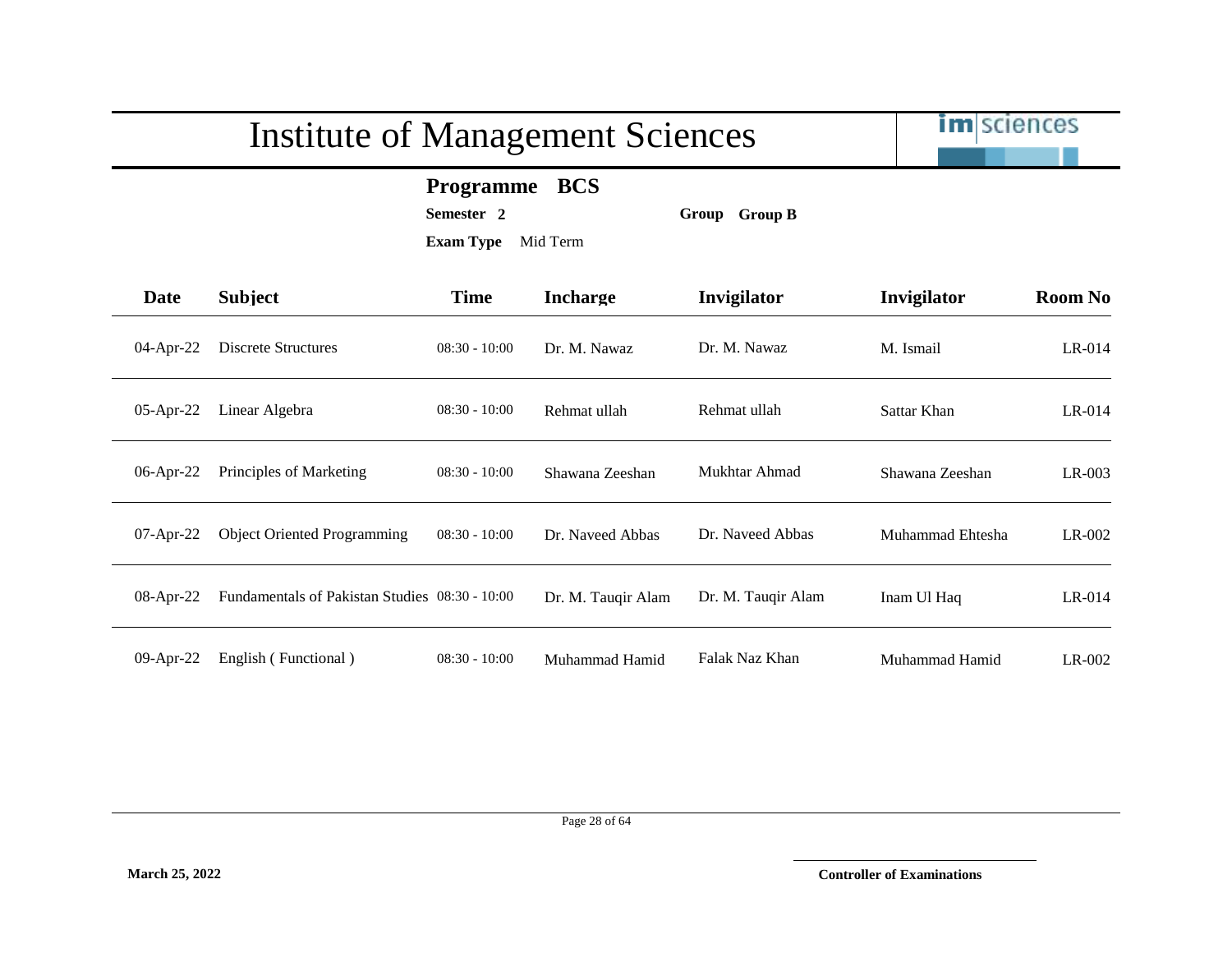im sciences

#### **Programme BCS**

**Semester 4 Group Group B**

| Date         | <b>Subject</b>                              | <b>Time</b>     | <b>Incharge</b>       | Invigilator        | Invigilator   | <b>Room No</b> |
|--------------|---------------------------------------------|-----------------|-----------------------|--------------------|---------------|----------------|
| 04-Apr-22    | Computer Organization & Assem 10:30 - 12:00 |                 | <b>Omar Bin Samin</b> | Hamood Ur Rehman   | Maria Ishtiaq | $LR-005$       |
| 05-Apr-22    | Principles of Marketing                     | $08:30 - 10:00$ | Abdul Qadus           | Dr. Sajid Anwar    | Abdul Qadus   | LR-002         |
| 06-Apr-22    | <b>Operating Systems</b>                    | $10:30 - 12:00$ | Duri Shahwar          | Dr. Shahid Ali     | Basit Ali     | $LR-005$       |
| $07$ -Apr-22 | Database Systems                            | $10:30 - 12:00$ | Dr. Khalid Haseeb     | Syed Waqar Hussain | Romy Sajjad   | $LR-005$       |
| 08-Apr-22    | Intro to software Engineering               | $10:30 - 12:00$ | Saeed Shahzad         | Romy Sajjad        | Muska Mukhtar | LR-005         |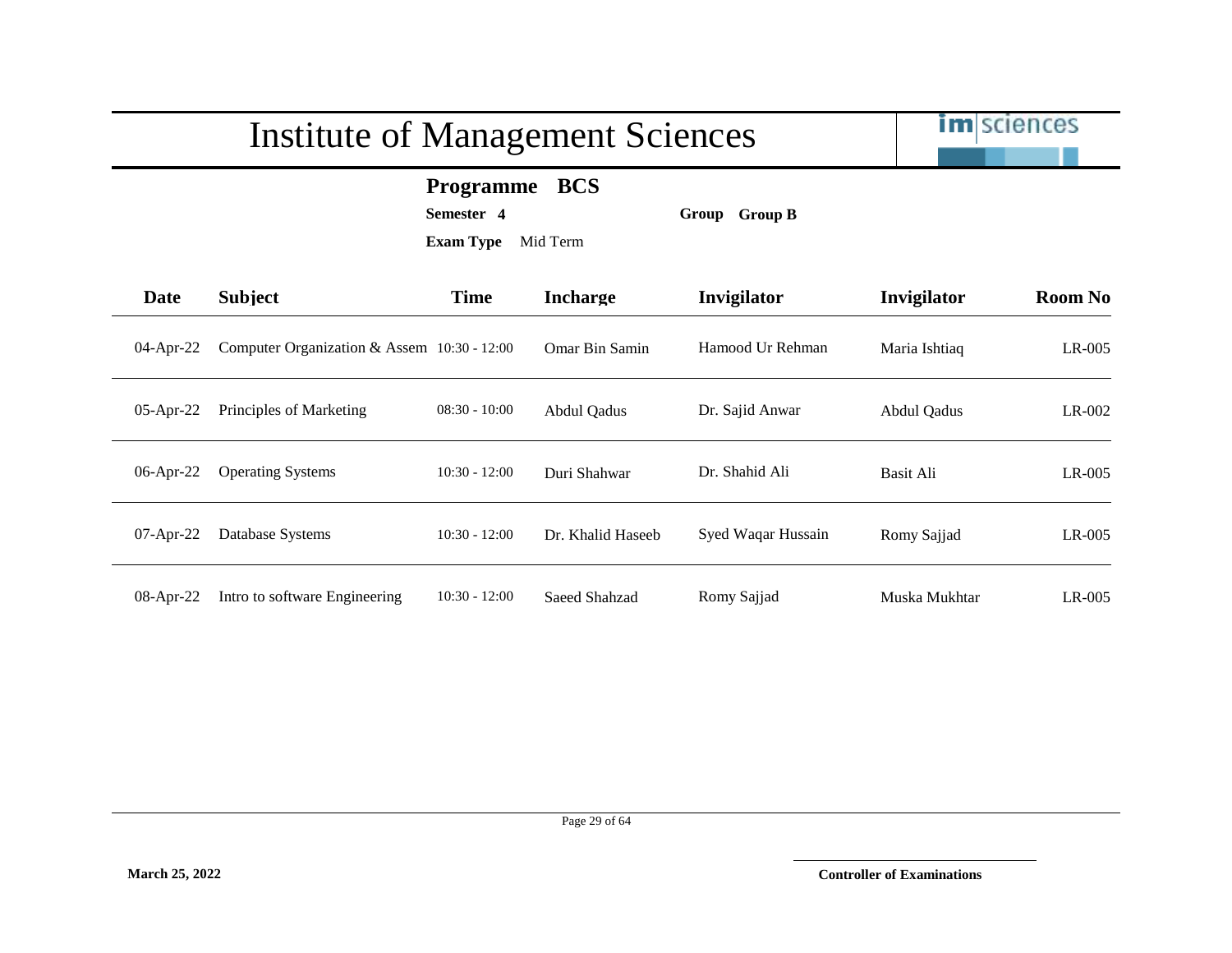# im sciences Institute of Management Sciences **Programme BCS Semester 6 Group Group B Exam Type** Mid Term **Date Subject Time Incharge Invigilator Invigilator Room No** 04-Apr-22 Compiler Construction 12:30 - 02:00 Afsheen Khalid Dr. Zafar Zaheer Dr. Tamleek Ali Tan LR-009 05-Apr-22 Information Security 12:30 - 02:00 Dr. Tamleek Ali Tanve Dr. Shandana Shoaib Fahad Ali LR-009 06-Apr-22 Differential Equations 12:30 - 02:00 Dr. Sheeraz Ahmed Azam Farooq Hassan Mustafa LR-009 07-Apr-22 Data Science 12:30 - 02:00 Adnan Amin Dr. Maryam Jabeen Sabeen LR-009 08-Apr-22 Design & Analysis of Algorithms 02:00 - 03:30 Dr. Bashir Hayat Dr. M Rafiq Dr. Zahid Ullah LR-009 09-Apr-22 Internet of Things 10:30 - 12:00 Omar Bin Samin Maria Anwar Omar Bin Samin LR-B13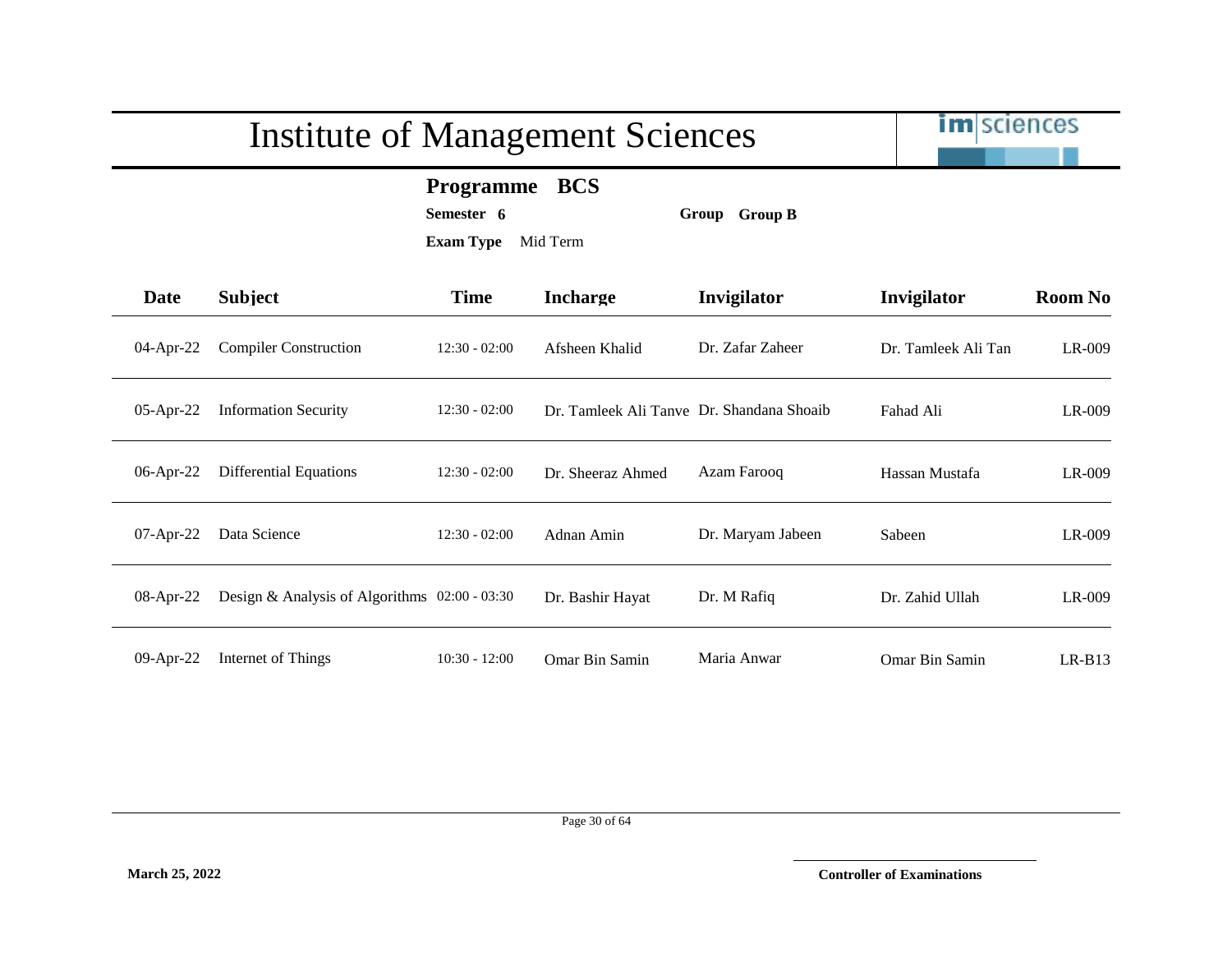

#### **Programme BS Data Science**

**Semester 2 Group Group A**

**Exam Type** Mid Term

| <b>Date</b>  | <b>Subject</b>                         | <b>Time</b>     | <b>Incharge</b>    | Invigilator      | Invigilator        | <b>Room No</b>  |
|--------------|----------------------------------------|-----------------|--------------------|------------------|--------------------|-----------------|
| $04$ -Apr-22 | <b>Fundamentals of Data Science</b>    | $08:30 - 10:00$ | Mian Ibad Ali Shah | Dr. Gohar Saleem | Mian Ibad Ali Shah | $R - 006 + 007$ |
| $05$ -Apr-22 | Linear Algebra                         | $08:30 - 10:00$ | Afsheen Khalid     | Sardar Daud      | Mansoor Khan       | $R - 006 + 007$ |
| $06$ -Apr-22 | <b>Fundamentals of Islamic Studies</b> | $08:30 - 10:00$ | Ghulam Mujtaba     | Ghulam Mujtaba   | Usama Laique       | $R - 006 + 007$ |
| $07$ -Apr-22 | <b>Object oriented Programming</b>     | $08:30 - 10:00$ | Adnan Amin         | Dr. Saleem Gul   | Dr. Romana Bangash | $R - 006 + 007$ |
| $08$ -Apr-22 | English (Functional)                   | $08:30 - 10:00$ | Muhammad Hamid     | Inam Ul Haq      | Hassan Mustafa     | $R - 006 + 007$ |
|              |                                        |                 |                    |                  |                    |                 |

11-Apr-22 Fundamentals of Mathematics- II 02:00 - 03:30 Dr. Muhammad Zubair LR-201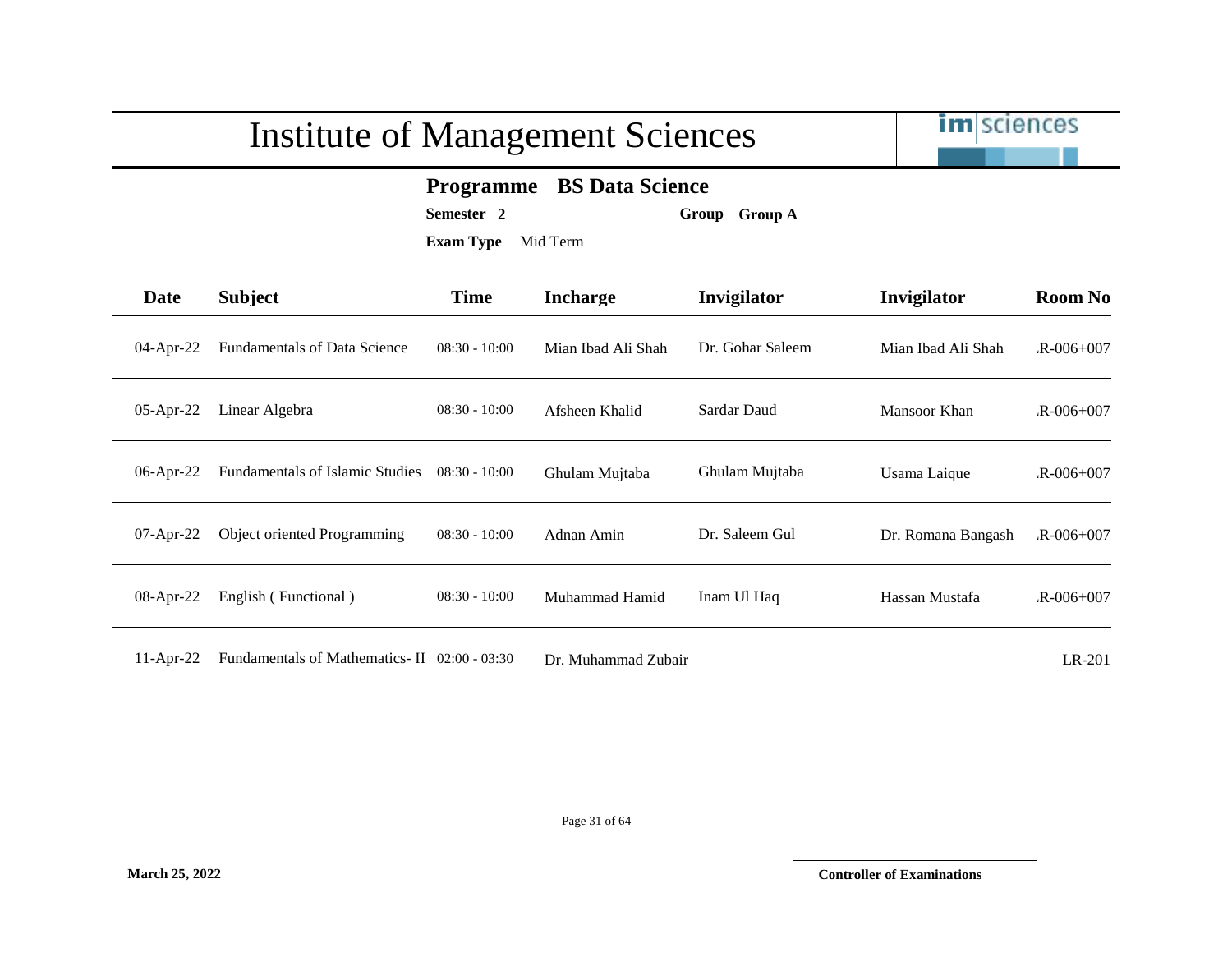

#### **Programme BS Data Science**

**Semester 4 Group Group A**

| <b>Date</b>  | <b>Subject</b>                | <b>Time</b>     | <b>Incharge</b>  | Invigilator      | Invigilator        | <b>Room No</b> |
|--------------|-------------------------------|-----------------|------------------|------------------|--------------------|----------------|
| 04-Apr-22    | Intro to Software Engineering | $10:30 - 12:00$ | Dr. Naveed Abbas | Dr. Naveed Abbas | Sattar Khan        | LR-008         |
| 05-Apr-22    | Introduction to Business      | $08:30 - 10:00$ | Adnan Malik      | Adnan Amin       | M. Afraz Abdur Reh | $LR-B14$       |
| 06-Apr-22    | <b>Operating Systems</b>      | $10:30 - 12:00$ | Duri Shahwar     | Duri Shahwar     | M. Afraz Abdur Reh | LR-008         |
| $07$ -Apr-22 | Database Systems              | $10:30 - 12:00$ | Dr. Imran Ahmad  | Shawana Zeeshan  | Dr. Ismail Wali    | LR-008         |
| 08-Apr-22    | English (Academic)            | $10:30 - 12:00$ | Dr. Ismail Wali  | Dr. Ismail Wali  | Fazli Subhan       | $LR-008$       |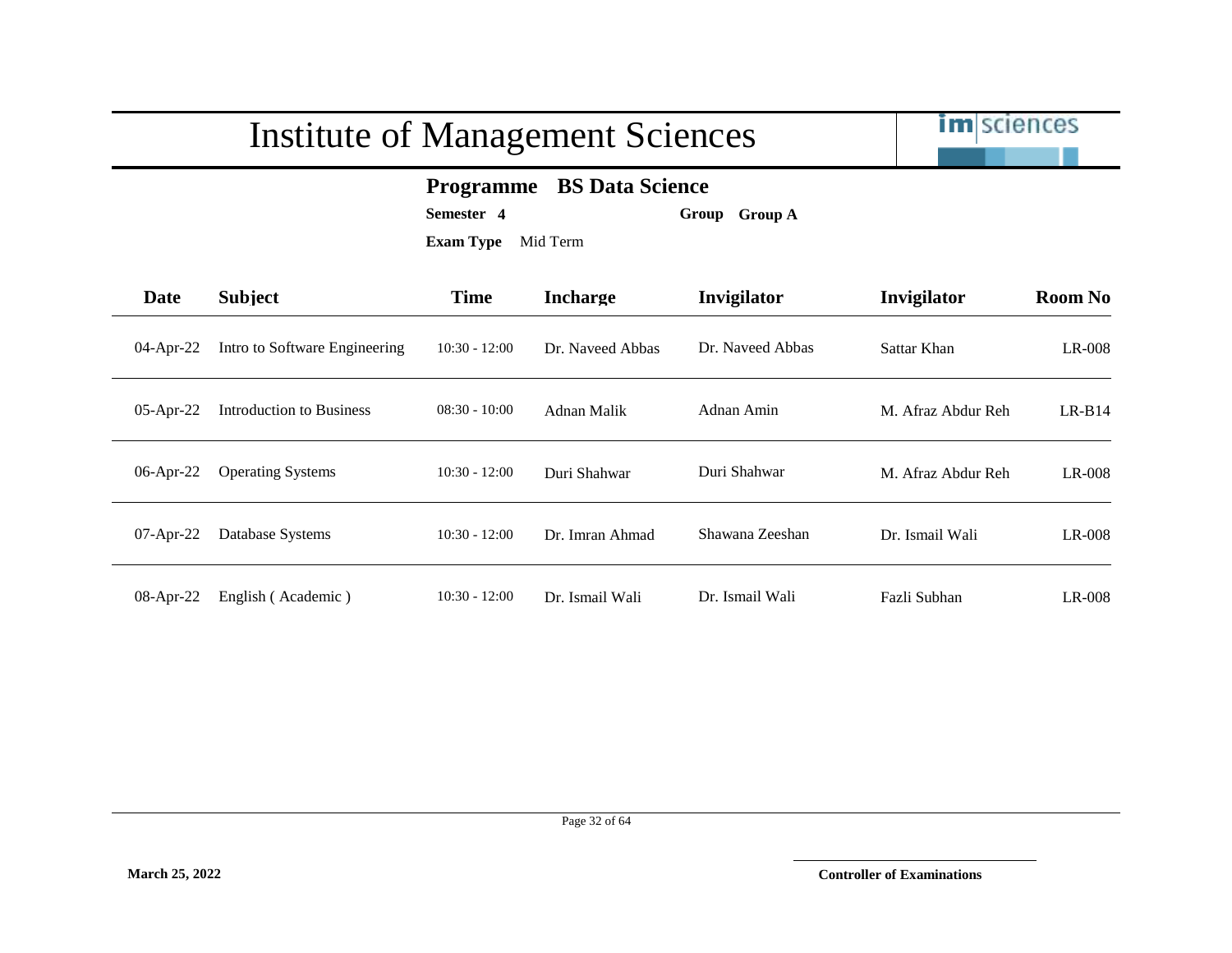

#### **Programme BS Data Science**

**Semester 6 Group Group A**

| Date         | <b>Subject</b>                                   | <b>Time</b>     | <b>Incharge</b>  | Invigilator      | Invigilator        | <b>Room No</b> |
|--------------|--------------------------------------------------|-----------------|------------------|------------------|--------------------|----------------|
| 04-Apr-22    | <b>Big Data Mining</b>                           | $12:30 - 02:00$ | Adnan Amin       | Adnan Amin       | Basit Ali          | LR-006         |
| $05$ -Apr-22 | Parallel and Distributed Computi 12:30 - 02:00   |                 | Dr. Bashir Hayat | Dr. Bashir Hayat | Dr. Owais Mufti    | $LR-006$       |
| $06$ -Apr-22 | Image Processing & Analysis                      | $12:30 - 02:00$ | Dr. Awais Adnan  | Dr. Zafar Zaheer | Basit Ali          | $LR-B14$       |
| $07$ -Apr-22 | Data Security & Encryption                       | $10:30 - 12:00$ | Dr. Zahid ullah  | Dr. Zahid ullah  | <b>Abdul Qadus</b> | $LR-B14$       |
| 08-Apr-22    | Selected Topic in Internet of Thin 02:00 - 03:30 |                 | Omar Bin Samin   | Omar Bin Samin   | Sikandar Tangi     | $LR-006$       |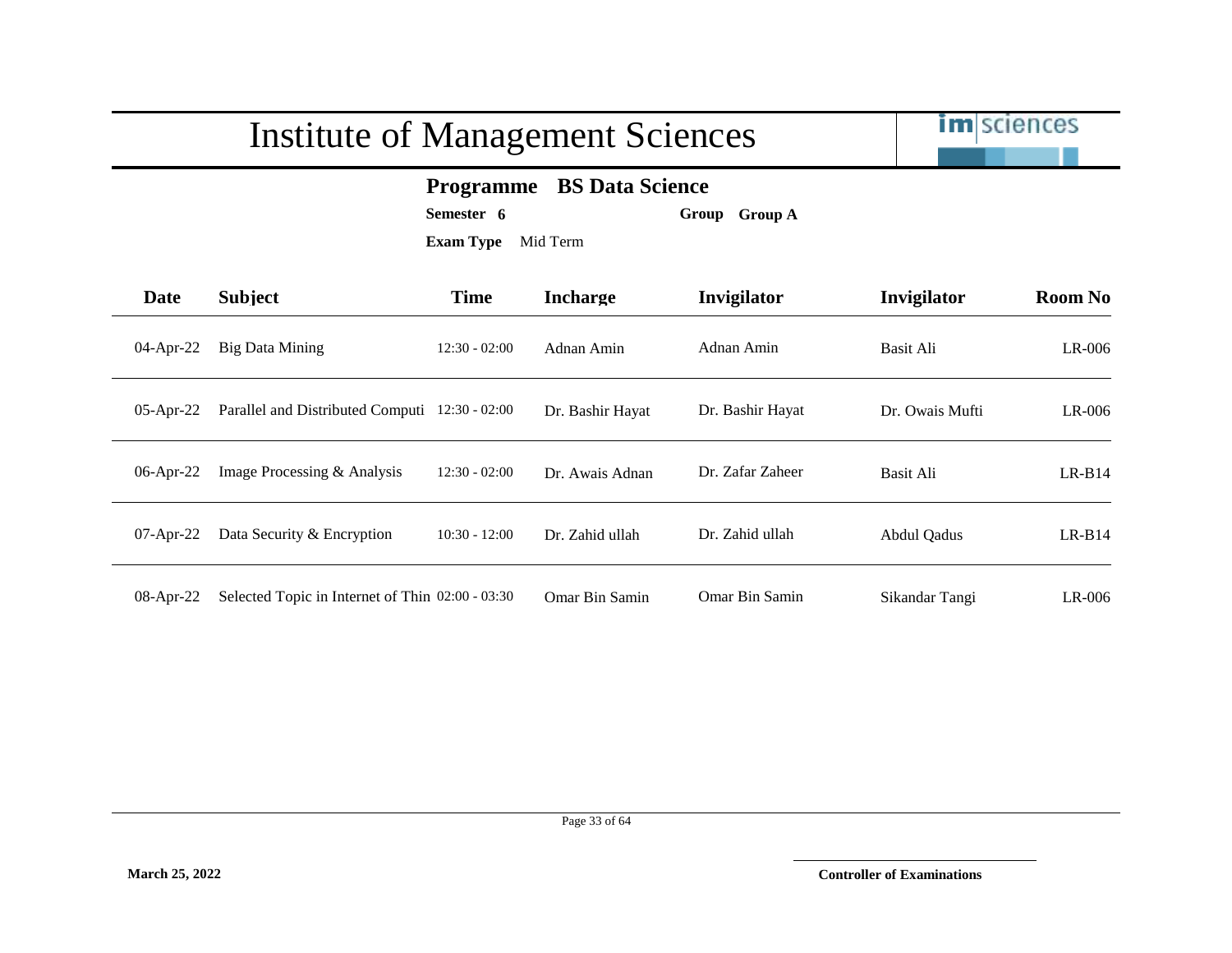

#### **Programme BS Economics**

**Semester 2 Group Group A**

| <b>Date</b>  | <b>Subject</b>                                 | <b>Time</b>     | <b>Incharge</b>    | Invigilator        | Invigilator    | <b>Room No</b> |
|--------------|------------------------------------------------|-----------------|--------------------|--------------------|----------------|----------------|
| 04-Apr-22    | <b>Fundamentals of Sociology</b>               | $08:30 - 10:00$ | Marium Durrani     | Marium Durrani     | Mansoor Khan   | $LR-010$       |
| $05$ -Apr-22 | Principles of Macroeconomics                   | $08:30 - 10:00$ | Dr. Zahoor Khan    | Dr. Zahoor Khan    | Adnan Amin     | $LR-010$       |
| 06-Apr-22    | <b>Fundamentals of Accounting</b>              | $08:30 - 10:00$ | Dr. Fahad Abdullah | Dr. Fahad Abdullah | Muhammad Hamid | $LR-010$       |
| $07$ -Apr-22 | Fundamentals of Pakistan Studies 08:30 - 10:00 |                 | Sikandar Tangi     | Mian Yasir Hayat   | Sikandar Tangi | $LR-010$       |
| 08-Apr-22    | <b>Office Management Tools</b>                 | $08:30 - 10:00$ | Dr. Awais Adnan    | Usman Ali          | Inam Ul Haq    | $LR-010$       |
| 09-Apr-22    | English (Functional)                           | $08:30 - 10:00$ | Rafiqullah Jan     | Rafiqullah Jan     | Adnan Sheikh   | $LR-010$       |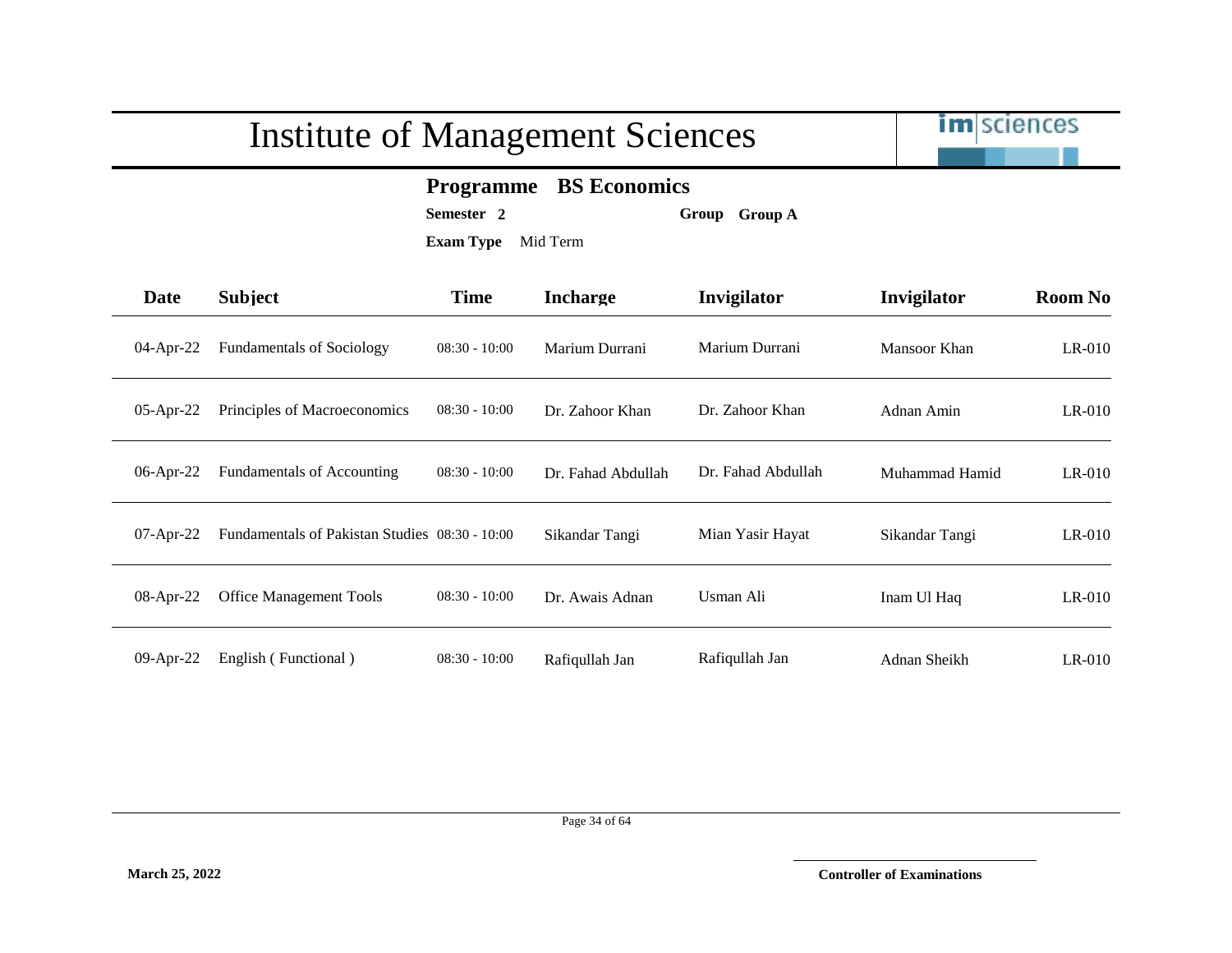|              | <b>Institute of Management Sciences</b> |                                                                                                        |                     |                     |                    | <b>im</b> sciences |  |
|--------------|-----------------------------------------|--------------------------------------------------------------------------------------------------------|---------------------|---------------------|--------------------|--------------------|--|
|              |                                         | <b>BS Economics</b><br><b>Programme</b><br>Semester 4<br>Group Group A<br><b>Exam Type</b><br>Mid Term |                     |                     |                    |                    |  |
| <b>Date</b>  | <b>Subject</b>                          | <b>Time</b>                                                                                            | <b>Incharge</b>     | Invigilator         | Invigilator        | <b>Room No</b>     |  |
| 04-Apr-22    | Intermediate Microeconomics             | $10:30 - 12:00$                                                                                        | Muska Mukhtar       | Muska Mukhtar       |                    | LR-006             |  |
| 05-Apr-22    | <b>Inferential Statistics</b>           | $10:30 - 12:00$                                                                                        | Mukamil Shah        | Inam ul Haq         | Dr. M. Atiq        | LR-006             |  |
| $06$ -Apr-22 | Macroeconomics Analysis                 | $10:30 - 12:00$                                                                                        | Dr. Rehmat Ali      | Mukhtar Ahmad       | Shawana Zeeshan    | LR-006             |  |
| $07$ -Apr-22 | Issues in Pakistan Economy              | $10:30 - 12:00$                                                                                        | Said Zamin Shah     | Said Zamin Shah     | <b>Tahir Nawaz</b> | $LR-B07$           |  |
| 08-Apr-22    | Chinese Language                        | $02:00 - 03:30$                                                                                        | M. Siyab Khan       |                     | M. Siyab Khan      | LR-007             |  |
| 09-Apr-22    | Intro to Philosophy                     | $08:30 - 10:00$                                                                                        | Syed Jawad Ali Shah | Syed Jawad Ali Shah | Hamood Ur Rehman   | LR-001             |  |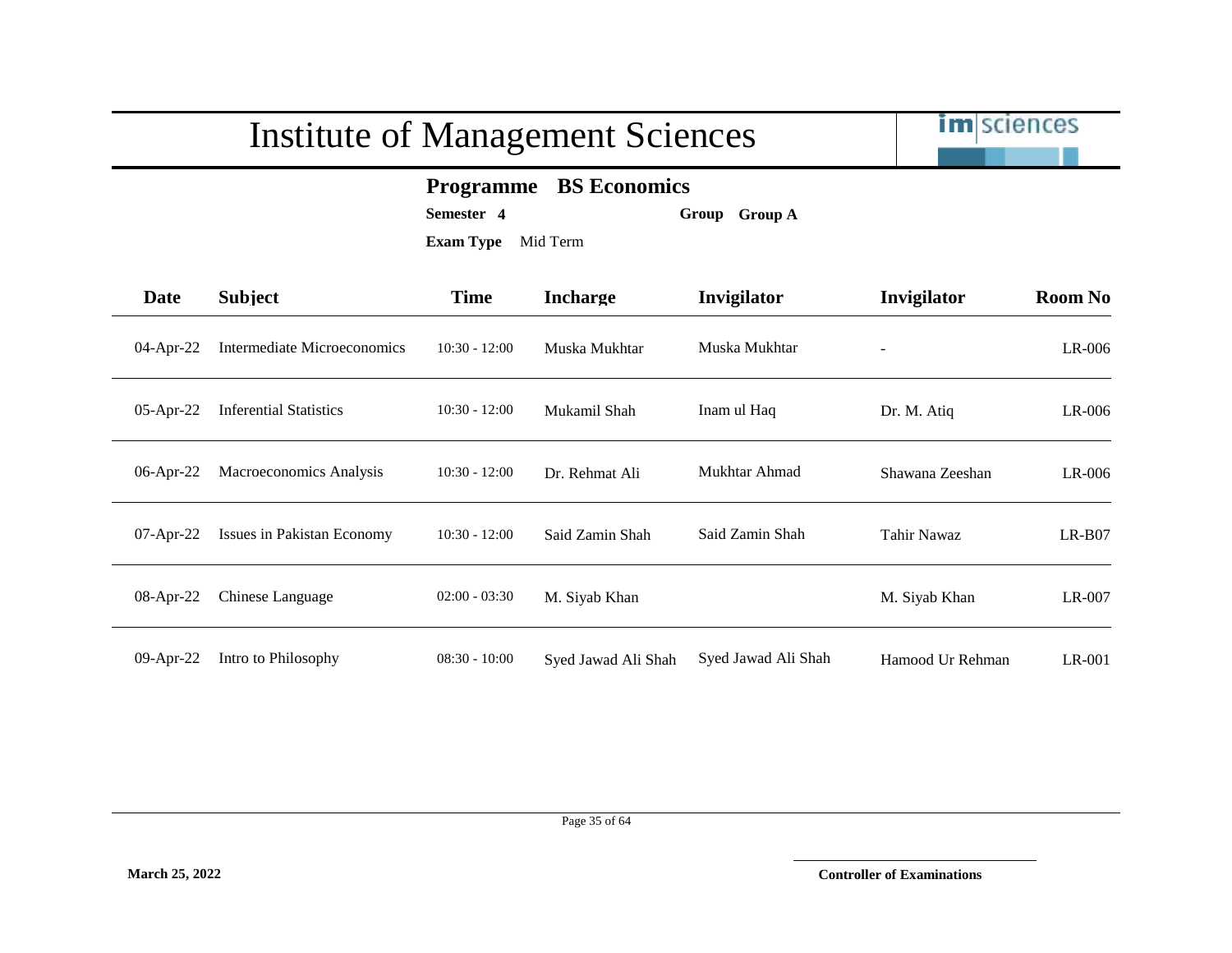

#### **Programme BS Economics**

**Semester 6 Group Group A**

| Date         | <b>Subject</b>                 | <b>Time</b>     | <b>Incharge</b>    | Invigilator        | Invigilator        | <b>Room No</b> |
|--------------|--------------------------------|-----------------|--------------------|--------------------|--------------------|----------------|
| 04-Apr-22    | <b>Monetary Economics</b>      | $12:30 - 02:00$ | Mukamil Shah       | Mukamil Shah       | Saad Rashad        | LR-003         |
| $05$ -Apr-22 | Econometrics II                | $12:30 - 02:00$ | Dr. Atta ur Rehman | Dr. Atta ur Rehman | Dr. Maryam Jabeen  | $LR-003$       |
| 06-Apr-22    | <b>Research Methods</b>        | $12:30 - 02:00$ | Dr. M Rafiq        | Dr. M Rafiq        | Abdul Qadus        | LR-003         |
| 07-Apr-22    | <b>International Economics</b> | $12:30 - 02:00$ | Syed Waqar Hussain | Fazli Subhan       | Qazi Waheed uz Zam | $LR-003$       |
| 08-Apr-22    | <b>Labour Economics</b>        | $10:30 - 12:00$ | Dr. Rehmat Ali     | Dr. Zahoor Khan    | Dr. Rehmat Ali     | $LR-B06$       |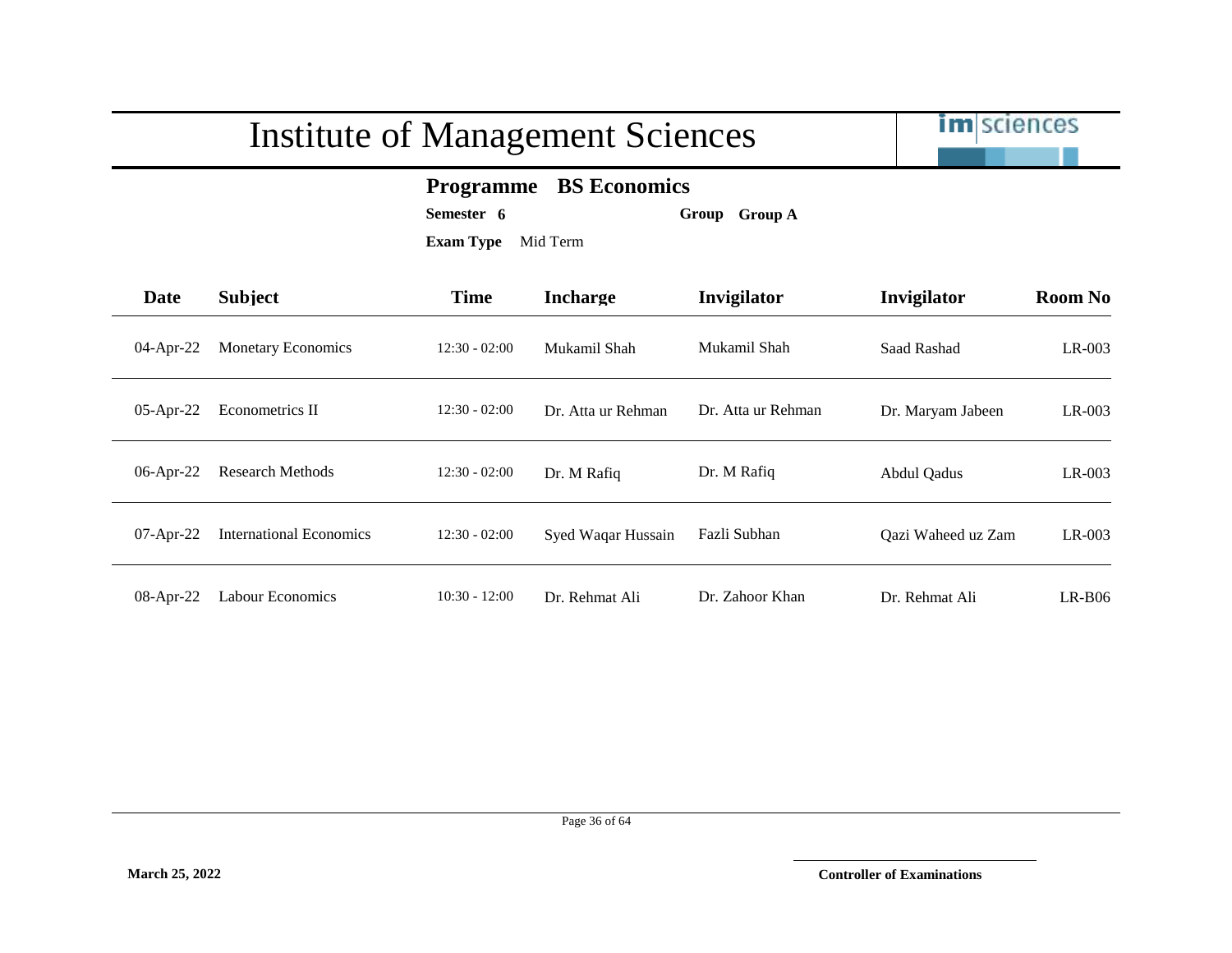|              |                                | <b>Institute of Management Sciences</b> |                                                                                |                | <b>im</b> sciences |                |
|--------------|--------------------------------|-----------------------------------------|--------------------------------------------------------------------------------|----------------|--------------------|----------------|
|              |                                | Semester 8<br><b>Exam Type</b>          | <b>BS Economics</b><br><b>Programme</b><br><b>Group A</b><br>Group<br>Mid Term |                |                    |                |
| <b>Date</b>  | <b>Subject</b>                 | <b>Time</b>                             | <b>Incharge</b>                                                                | Invigilator    | Invigilator        | <b>Room No</b> |
| 06-Apr-22    | Game Theory                    | $12:30 - 02:00$                         | Dr. Rehmat Ali                                                                 | Dr. Rehmat Ali |                    | LR-014         |
| $07$ -Apr-22 | <b>Health Economics</b>        | $12:30 - 02:00$                         | Mukhtar Ahmad                                                                  | Mukhtar Ahmad  | Javed Iqbal        | $LR-014$       |
| $08$ -Apr-22 | <b>International Relations</b> | $02:00 - 03:30$                         | Sikandar Tangi                                                                 | Dr. Atiq       | Dr. M. Nawaz       | $LR-014$       |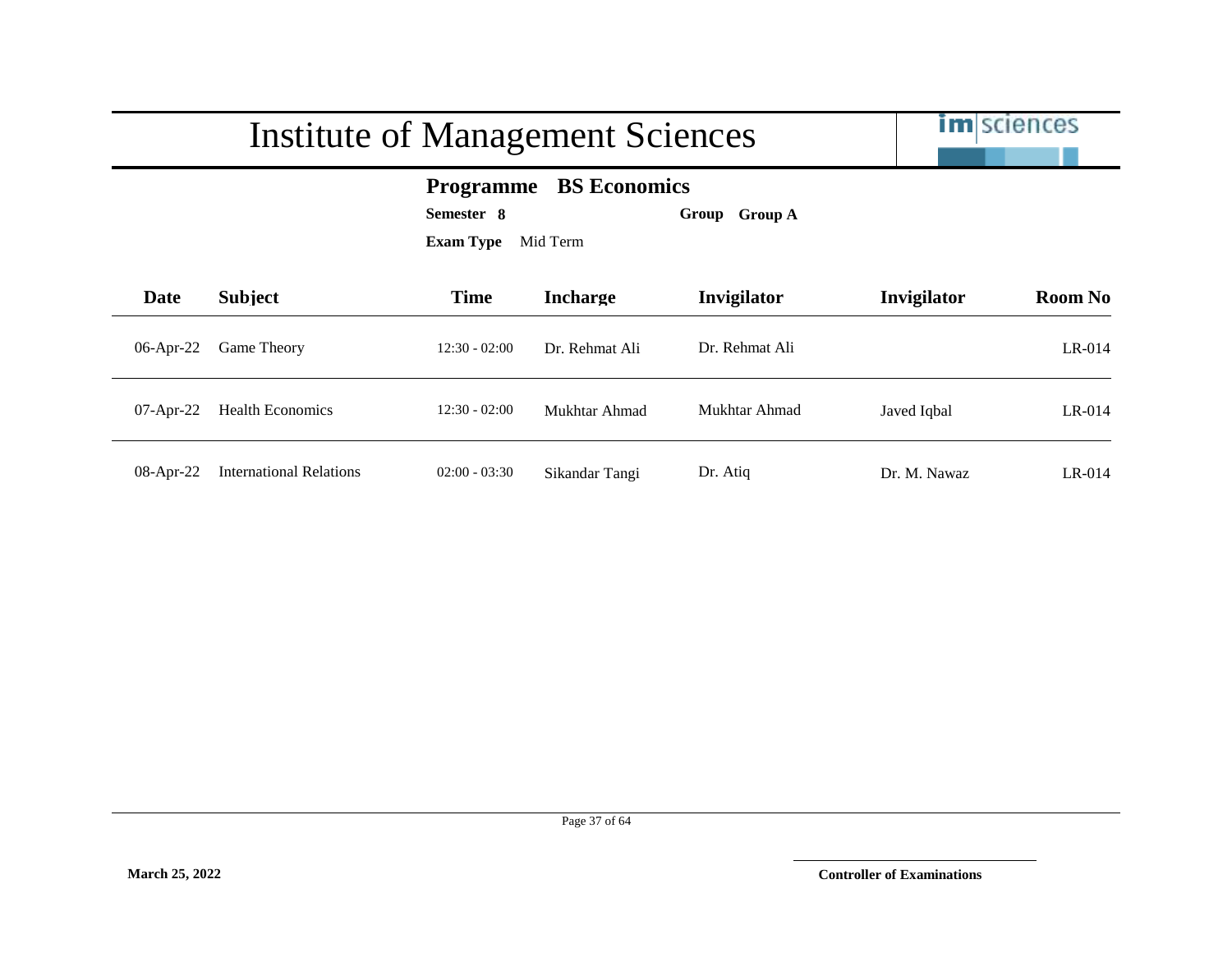

#### **Programme BS English**

**Semester 2 Group Group A**

| Date         | <b>Subject</b>                | <b>Time</b>     | <b>Incharge</b> | Invigilator        | Invigilator        | <b>Room No</b> |
|--------------|-------------------------------|-----------------|-----------------|--------------------|--------------------|----------------|
| 04-Apr-22    | Principles of Management      | $08:30 - 10:00$ | Maria Ishtiaq   | Maria Ishtiaq      | Sabeen             | $LR-B10$       |
| $05$ -Apr-22 | Phonetics and Phonology       | $08:30 - 10:00$ | Sabeen          | Sabeen             | Naheed Haq         | $LR-B10$       |
| 06-Apr-22    | <b>Mathematics</b>            | $08:30 - 10:00$ | Ourat ul Ain    | Maria Ishtiaq      | Qurat ul Ain       | $LR-B10$       |
| $07$ -Apr-22 | History of English Literature | $08:30 - 10:00$ | Mubashir Ahmad  | Mubashir Ahmad     | Syed Waqar Hussain | $LR-B10$       |
| 08-Apr-22    | English Poetry - I            | $08:30 - 10:00$ | Rafiqullah Jan  | <b>Tahir Nawaz</b> | Adnan Malik        | $LR-B10$       |
| 09-Apr-22    | English (Functional)          | $08:30 - 10:00$ | Wasiq ullah     | Usman Ali          | Wasiq ullah        | $LR-B10$       |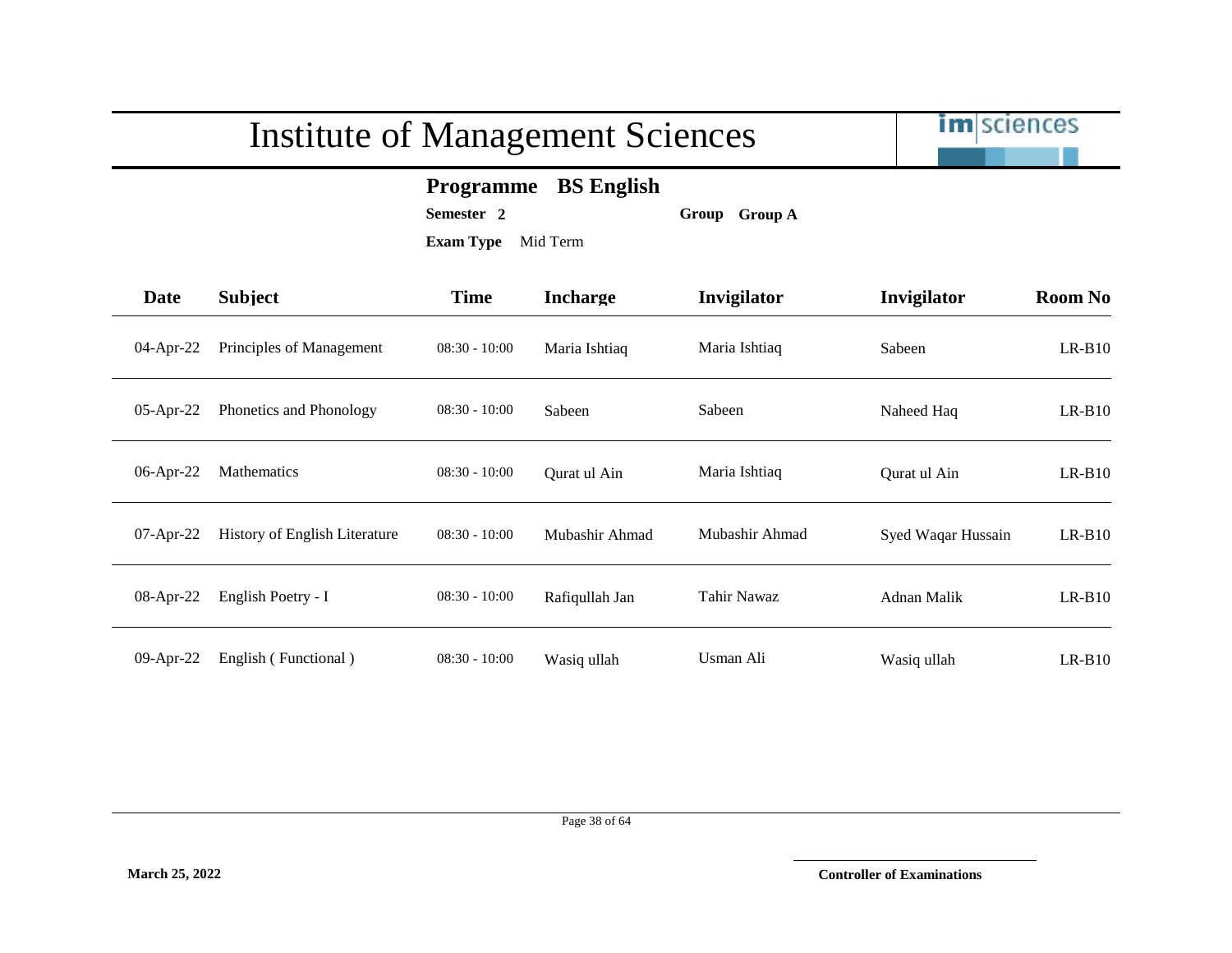

#### **Programme BS English**

**Semester 4 Group Group A**

| <b>Date</b>  | <b>Subject</b>           | <b>Time</b>     | <b>Incharge</b>     | Invigilator          | Invigilator  | <b>Room No</b>  |
|--------------|--------------------------|-----------------|---------------------|----------------------|--------------|-----------------|
| 04-Apr-22    | Principles of Economics  | $10:30 - 12:00$ | Syed Waqar Hussain  | Syed Waqar Hussain   | Fazli Subhan | $LR-012$        |
| $05$ -Apr-22 | English Poetry -III      | $10:30 - 12:00$ | Syed Zahid Ali Shah | Muska Mukhtar        | Naheed Haq   | $R-010+012$     |
| 06-Apr-22    | English Prose -I         | $10:30 - 12:00$ | Rafiqullah Jan      | M. Siyab Khan        | Sardar Daud  | $R - 010 + 012$ |
| 07-Apr-22    | Literary Appreciation    | $10:30 - 12:00$ | Yamima Edwin        | Yamima Edwin         | Sonia Ismat  | $R - 010 + 012$ |
| 08-Apr-22    | <b>Critical Theories</b> | $10:30 - 12:00$ | Dr. Ismail Wali     | Fahad Ali            | Sabeen       | $R - 010 + 012$ |
| 09-Apr-22    | English Drama-I          | $08:30 - 10:00$ | Naheed Haq          | Dr. Raza Rahman Khan | Tahir Nawaz  | $LR-012$        |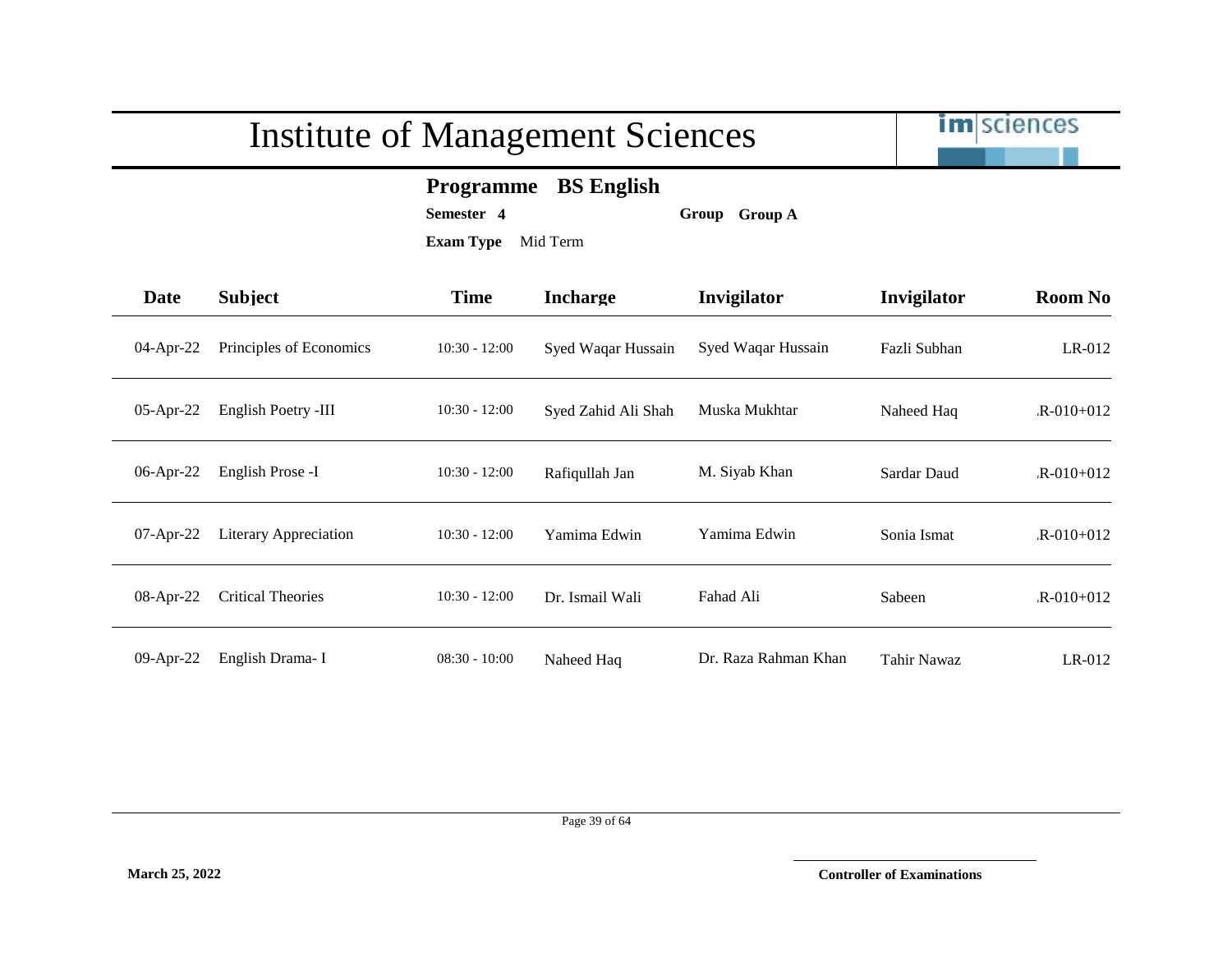

#### **Programme BS English**

**Semester 6 Group Group A**

**Exam Type** Mid Term

| <b>Date</b>  | <b>Subject</b>              | <b>Time</b>     | <b>Incharge</b> | Invigilator     | Invigilator        | <b>Room No</b> |
|--------------|-----------------------------|-----------------|-----------------|-----------------|--------------------|----------------|
| $04$ -Apr-22 | psychinguistics             | $12:30 - 02:00$ | Sabeen          | Sabeen          | Basit Ali          | LR-001         |
| $05$ -Apr-22 | English Drama -II           | $12:30 - 02:00$ | Anila Amir      | Anila Amir      | M. Nauman Khan     | LR-001         |
| 06-Apr-22    | English Novel -II           | $12:30 - 02:00$ | Falak Naz Khan  | Falak Naz Khan  | Maira Zeb          | LR-001         |
| $07$ -Apr-22 | <b>Research Methodology</b> | $10:30 - 12:00$ | Dr. Aamer Taj   | Dr. Aamer Taj   | M. Zeeshan Khattak | LR-001         |
| 08-Apr-22    | English Prose - II          | $02:00 - 03:30$ | Dr. Ismail Wali | Dr. Ismail Wali | Muhammad Ehtesha   | LR-001         |
| $09$ -Apr-22 | Logic & Critical Thinking   | $08:30 - 10:00$ | Fazli Subhan    | Fazli Subhan    | M. Nauman Khan     | $LR-B06$       |

Page 40 of 64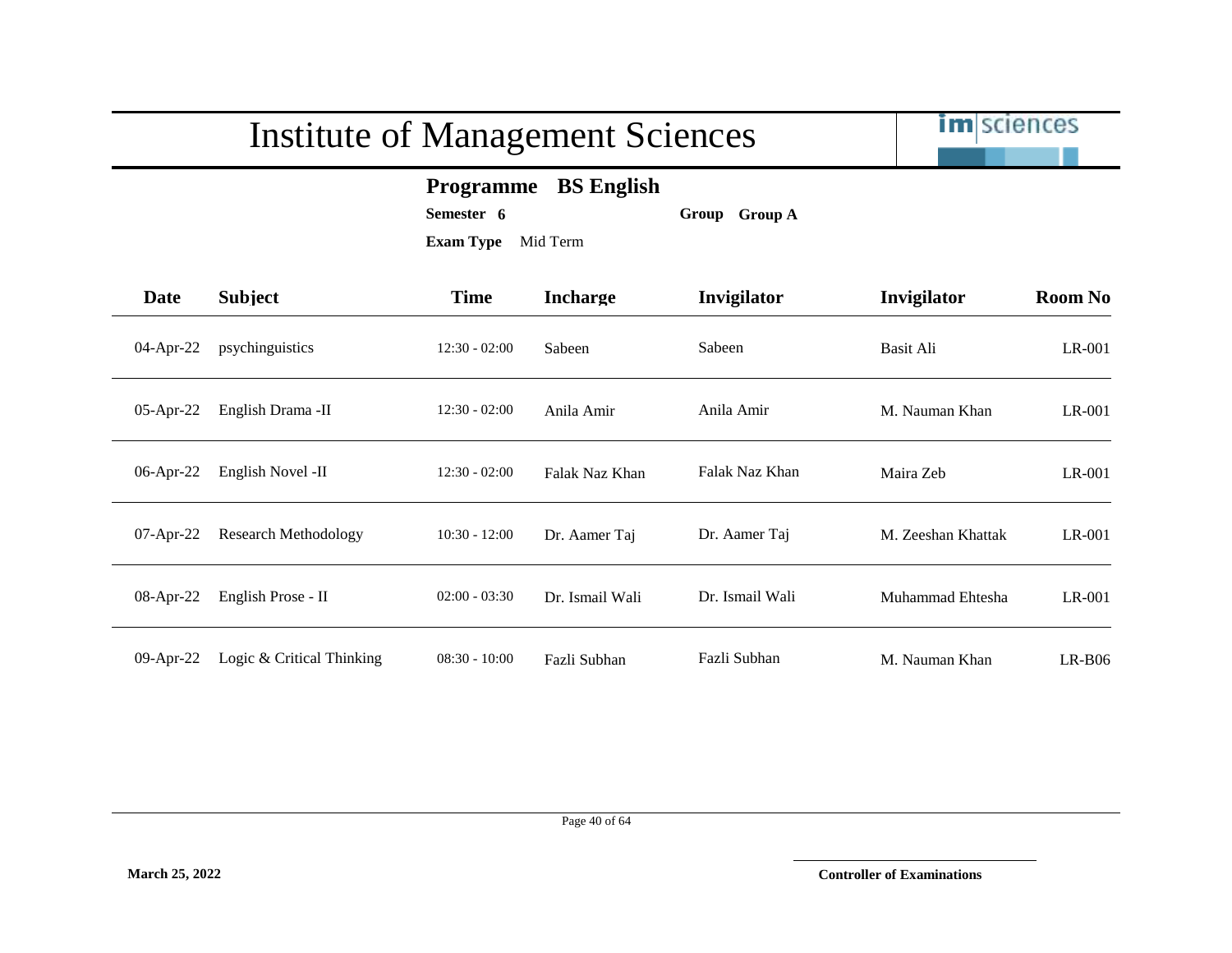

#### **Programme BS English**

**Semester 2 Group Group B**

| Date         | <b>Subject</b>                       | <b>Time</b>     | <b>Incharge</b>   | Invigilator        | Invigilator        | <b>Room No</b> |
|--------------|--------------------------------------|-----------------|-------------------|--------------------|--------------------|----------------|
| $04$ -Apr-22 | Principles of Management             | $08:30 - 10:00$ | Maria Ishtiaq     | Saad Rashad        | M. Zeeshan Khattak | $LR-B09$       |
| 05-Apr-22    | Phonetics and Phonology              | $08:30 - 10:00$ | Sabeen            | Syed Waqar Hussain | M. Zeeshan Khattak | $LR-B09$       |
| 06-Apr-22    | <b>Mathematics</b>                   | $08:30 - 10:00$ | Qurat ul Ain      | Shahzad Hanif      | Inam Ul Haq        | $LR-B09$       |
| $07$ -Apr-22 | <b>History of English Literature</b> | $08:30 - 10:00$ | Muhammad Zubair   | Abdul Qadus        | M. Zeeshan Khattak | $LR-B09$       |
| 08-Apr-22    | English Poetry - I                   | $08:30 - 10:00$ | Muhammad Ehtesham | Muhammad Ehtesham  | Naheed Haq         | $LR-B09$       |
| 09-Apr-22    | English (Functional)                 | $08:30 - 10:00$ | Wasiq ullah       | Wasiq Ullah        | Usama Laique       | $LR-B09$       |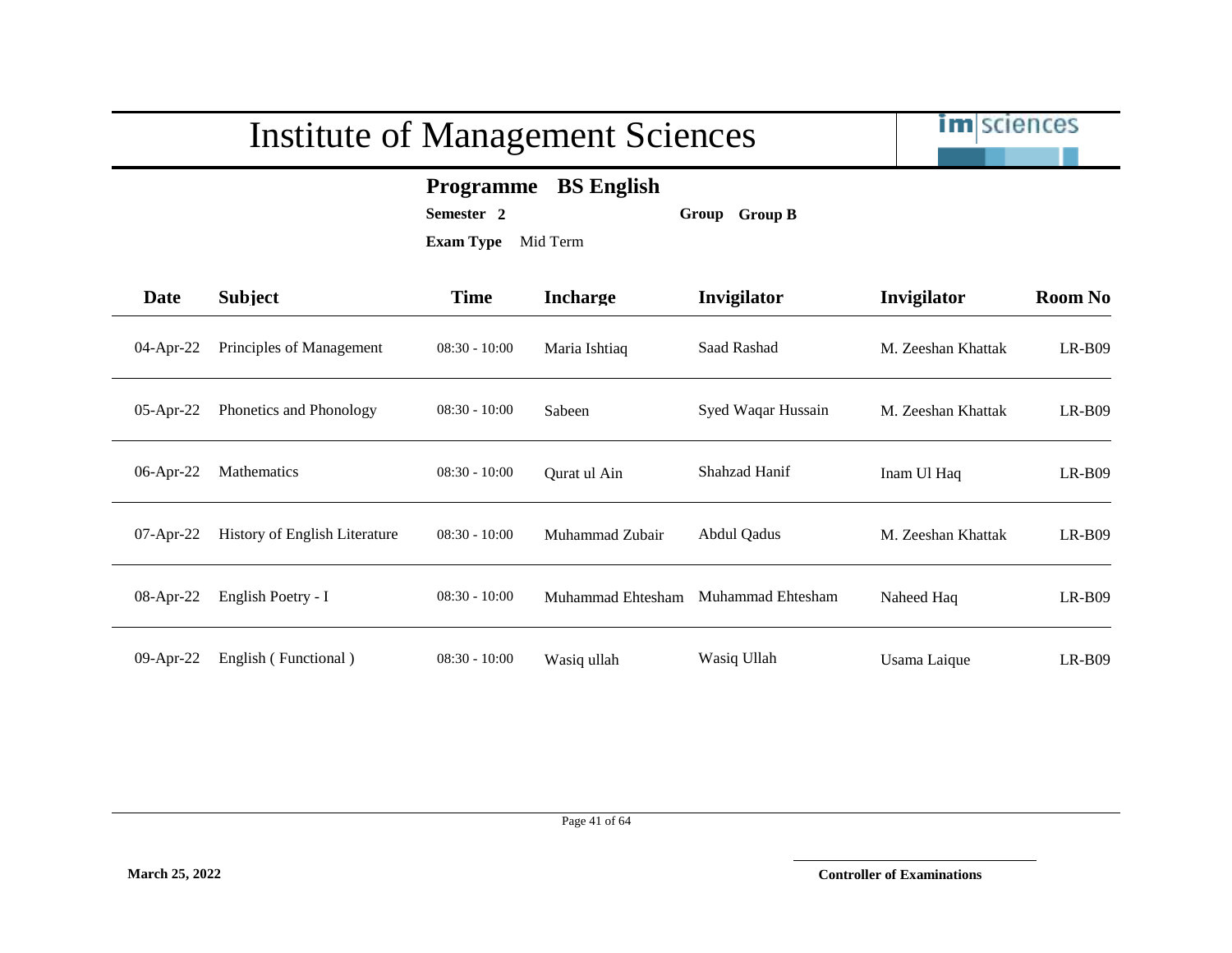

#### **Programme BS English**

**Semester 4 Group Group B**

| Date         | <b>Subject</b>               | <b>Time</b>     | <b>Incharge</b>     | Invigilator     | Invigilator           | <b>Room No</b>  |
|--------------|------------------------------|-----------------|---------------------|-----------------|-----------------------|-----------------|
| $04$ -Apr-22 | Principles of Economics      | $10:30 - 12:00$ | Syed Waqar Hussain  | M. Siyab Khan   | <b>Omar Bin Samin</b> | $R - 013 + 014$ |
| $05$ -Apr-22 | English Poetry -III          | $10:30 - 12:00$ | Syed Zahid Ali Shah | Marium Durrani  | Dr. Shafi Ullah Jan   | $R - 013 + 014$ |
| 06-Apr-22    | English Prose -I             | $10:30 - 12:00$ | Rafiqullah Jan      | Adnan Amin      | Jawad Ur Rahman       | $R - 013 + 014$ |
| $07$ -Apr-22 | <b>Literary Appreciation</b> | $10:30 - 12:00$ | Yamima Edwin        | Usama Laique    | Aisha Jabeen          | $R - 013 + 014$ |
| 08-Apr-22    | <b>Critical Theories</b>     | $10:30 - 12:00$ | Dr. Ismail Wali     | Dr. Awais Adnan | Naheed Haq            | $R - 013 + 014$ |
| 09-Apr-22    | English Drama-I              | $08:30 - 10:00$ | Naheed Haq          | Mukhtar Ahmad   | Fazli Subhan          | $LR-B14$        |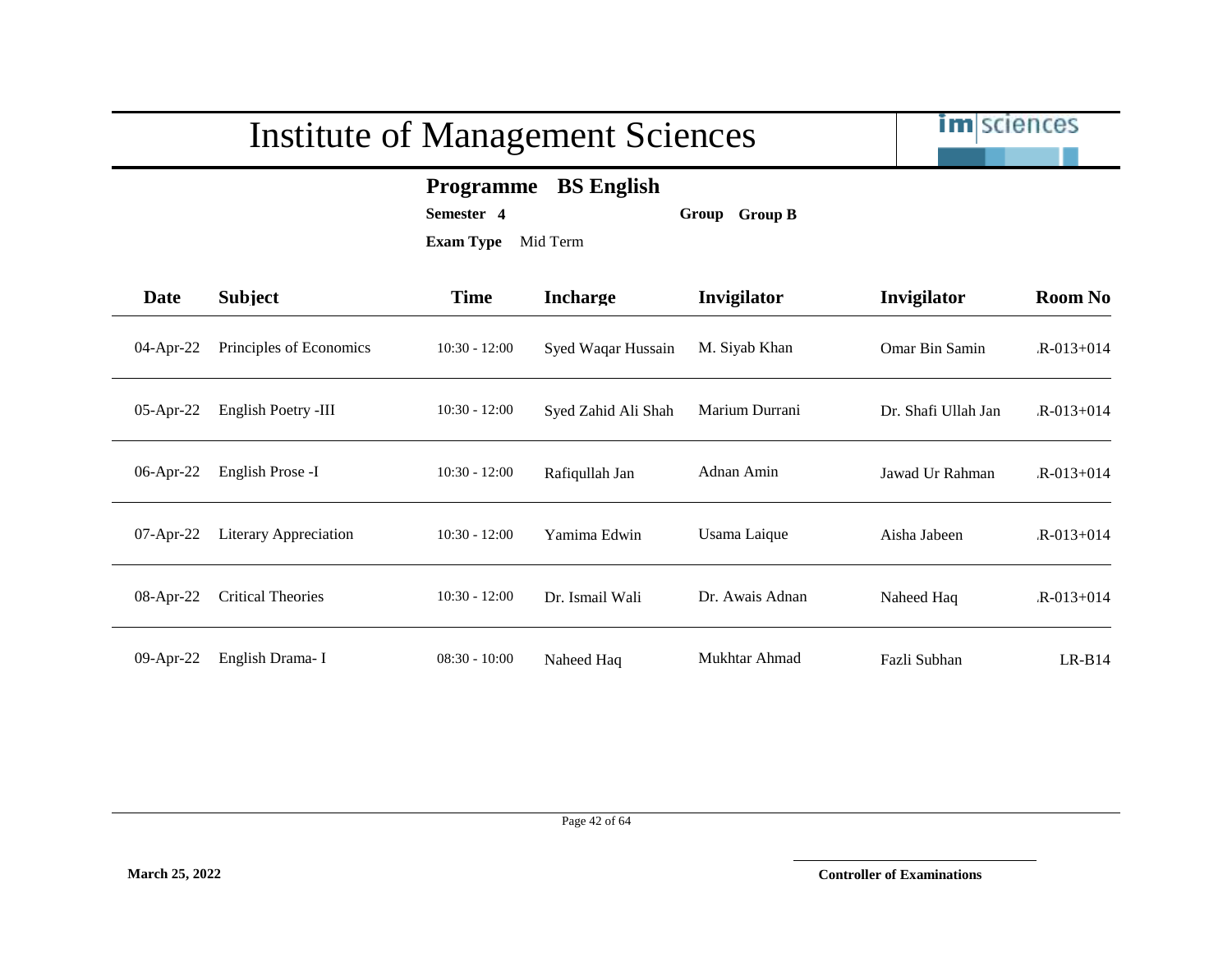|              |                             | <b>Institute of Management Sciences</b> |                                         |                     | im sciences         |                |
|--------------|-----------------------------|-----------------------------------------|-----------------------------------------|---------------------|---------------------|----------------|
|              |                             | Semester 6<br><b>Exam Type</b>          | <b>Programme</b> BS English<br>Mid Term | Group Group B       |                     |                |
| Date         | <b>Subject</b>              | <b>Time</b>                             | <b>Incharge</b>                         | Invigilator         | Invigilator         | <b>Room No</b> |
| 04-Apr-22    | psychinguistics             | $12:30 - 02:00$                         | Sabeen                                  | M. Nauman Khan      | Dr. Waseef Jamal    | LR-002         |
| 05-Apr-22    | English Drama -II           | $12:30 - 02:00$                         | Muhammad Ehtesham                       | Dr. M Rafiq         | Muhammad Ehtesha    | LR-002         |
| 06-Apr-22    | English Novel -II           | $12:30 - 02:00$                         | Falak Naz Khan                          | Dr. Imran Ahmad     | Maidah Waheed       | $LR-002$       |
| $07$ -Apr-22 | <b>Research Methodology</b> | $12:30 - 02:00$                         | Dr. Shandana Shoaib                     | Sonia Ismat         | Dr. Shandana Shoaib | LR-002         |
| 08-Apr-22    | English Prose - II          | $02:00 - 03:30$                         | Dr. Ismail Wali                         | Ahmad Hassan Afridi | Adnan Amin          | $LR-002$       |
| $09$ -Apr-22 | Logic & Critical Thinking   | $08:30 - 10:00$                         | Fazli Subhan                            | Muhammad Zubair     | Aisha Jabeen        | $LR-B07$       |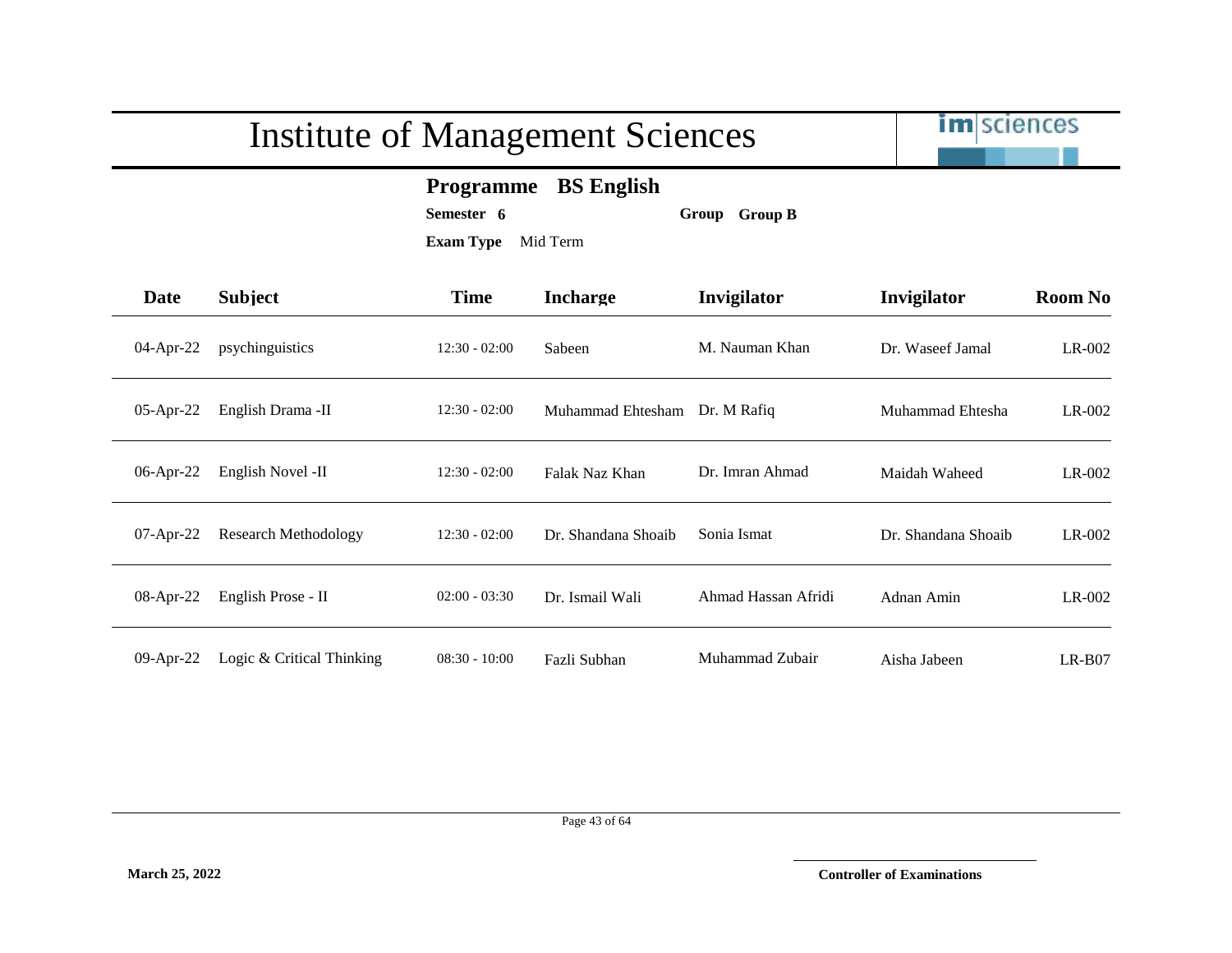

#### **Programme BS English**

**Semester 2 Group Group C**

| <b>Date</b>  | <b>Subject</b>                | <b>Time</b>     | <b>Incharge</b> | Invigilator       | Invigilator         | <b>Room No</b> |
|--------------|-------------------------------|-----------------|-----------------|-------------------|---------------------|----------------|
| 04-Apr-22    | Principles of Management      | $08:30 - 10:00$ | Maria Ishtiaq   | Usman Ali         | Dr. Romana Bangash  | $LR-B08$       |
| $05$ -Apr-22 | Phonetics and Phonology       | $08:30 - 10:00$ | Sabeen          | Muhammad Ehtesham | Maria Anwar         | $LR-B08$       |
| 06-Apr-22    | <b>Mathematics</b>            | $08:30 - 10:00$ | Qurat ul Ain    | Fazli Subhan      | Adnan Sheikh        | $LR-B08$       |
| $07$ -Apr-22 | History of English Literature | $08:30 - 10:00$ | Muhammad Zubair | Muhammad Zubair   | Qurat ul Ain        | $LR-B08$       |
| 08-Apr-22    | English Poetry - I            | $08:30 - 10:00$ | Rafiqullah Jan  | Wasiq Ullah       | Dr. Afia Saleem     | $LR-B08$       |
| 09-Apr-22    | English (Functional)          | $08:30 - 10:00$ | Wasiq ullah     | Sardar Daud       | Ahmad Hassan Afridi | $LR-B08$       |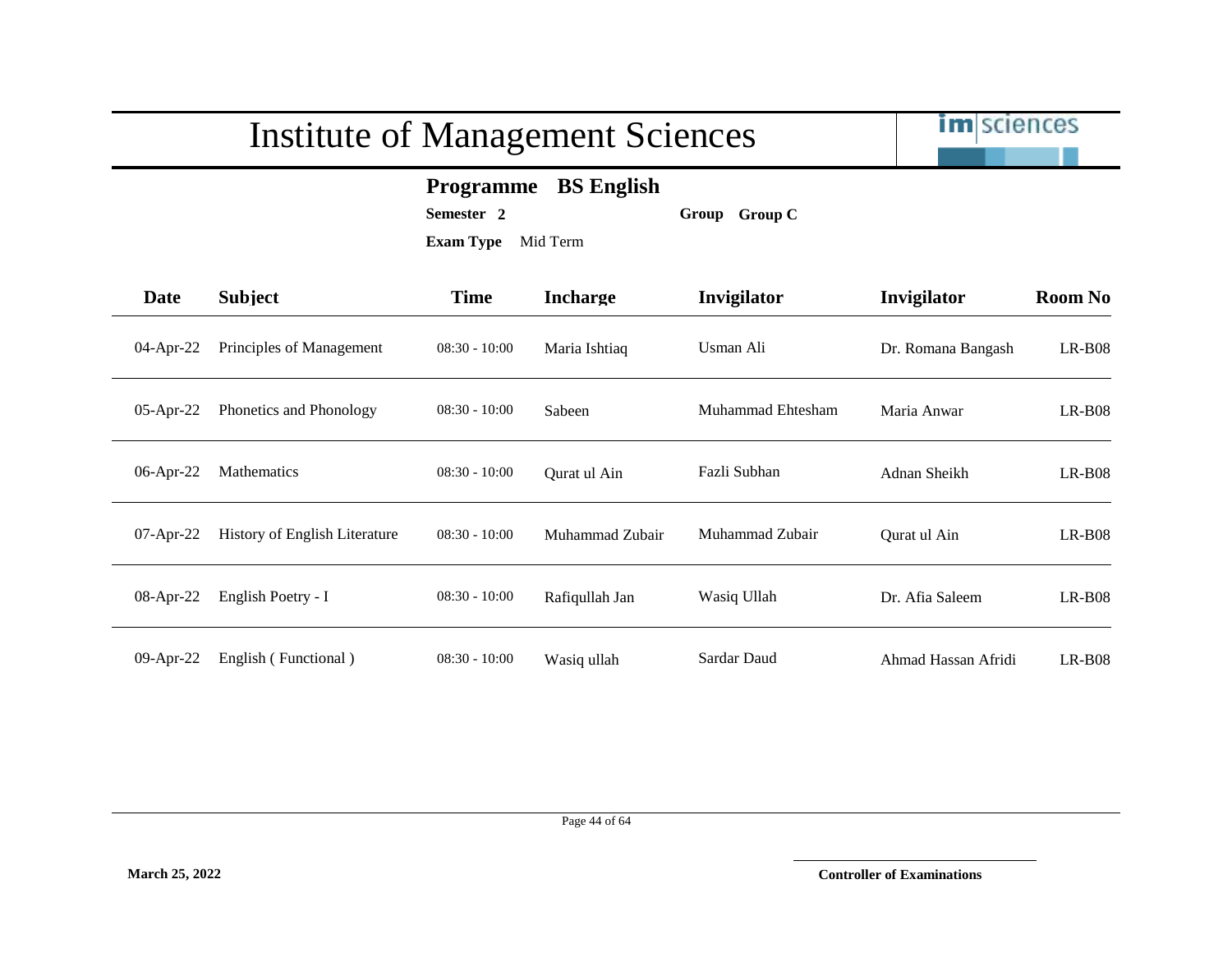

#### **Programme BS Social Scienc**

**Semester 2 Group Group A**

| <b>Date</b>  | <b>Subject</b>                   | <b>Time</b>     | <b>Incharge</b> | Invigilator     | Invigilator        | <b>Room No</b>  |
|--------------|----------------------------------|-----------------|-----------------|-----------------|--------------------|-----------------|
| 04-Apr-22    | <b>Fundamentals of Sociology</b> | $08:30 - 10:00$ | Marium Durrani  | Dr. Afia Saleem | M. Siyab Khan      | $R - 008 + 009$ |
| $05$ -Apr-22 | Principles of Macroeconomics     | $08:30 - 10:00$ | Muska Mukhtar   | Tahir Nawaz     | Dr. Saleem Gul     | $R - 008 + 009$ |
| 06-Apr-22    | Mathematics                      | $08:30 - 10:00$ | Qurat ul Ain    | Dr. Afia Saleem | Dr. Romana Bangash | $R - 008 + 009$ |
| $07$ -Apr-22 | English (Functional)             | $08:30 - 10:00$ | Maria Anwar     | Maria Anwar     | Marium Durrani     | $R - 008 + 009$ |
| 08-Apr-22    | <b>Office Management Tools</b>   | $08:30 - 10:00$ | Dr. Awais Adnan | Saad Rashad     | Marium Durrani     | $R - 008 + 009$ |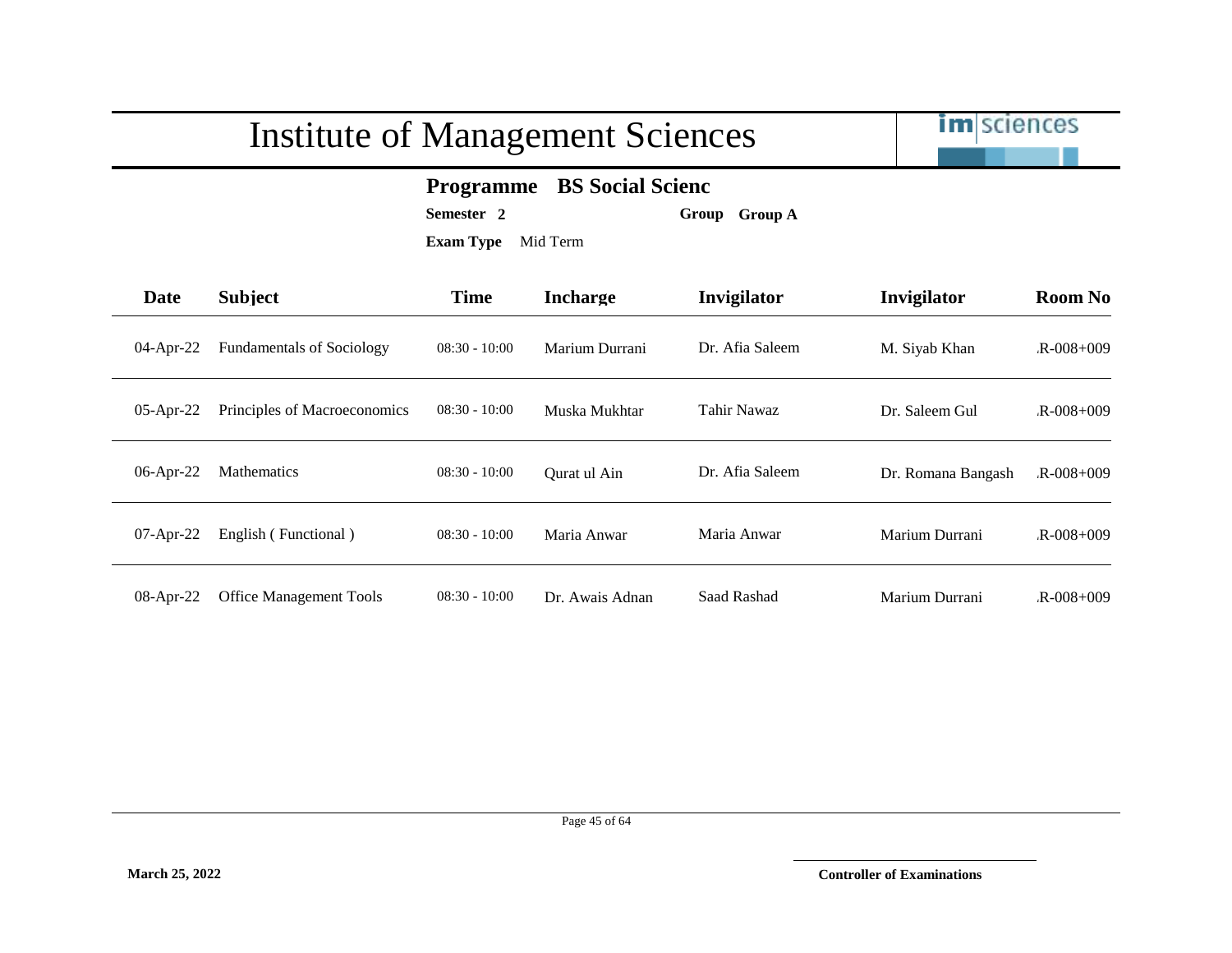

#### **Programme BS Social Scienc**

**Semester 4 Group Group A**

| Date         | <b>Subject</b>                                  | <b>Time</b>     | <b>Incharge</b>     | Invigilator       | Invigilator         | <b>Room No</b> |
|--------------|-------------------------------------------------|-----------------|---------------------|-------------------|---------------------|----------------|
| $04$ -Apr-22 | Principles of Public Administrati 10:30 - 12:00 |                 | Dr. Aamer Taj       | Dr. Owais Mufti   | Dr. Aamer Taj       | $LR-007$       |
| $05$ -Apr-22 | Fundamentals of Development St 10:30 - 12:00    |                 | Dr. Amin ullah      | Dr. Amin ullah    | Hamood Ur Rehman    | $LR-007$       |
| 06-Apr-22    | Intro to Anthropology                           | $08:30 - 10:00$ | Javed Iqbal         | Naheed Haq        | M. Afraz Abdur Reh  | $LR-012$       |
| $07$ -Apr-22 | <b>Fundamentals of Accounting</b>               | $08:30 - 10:00$ | Dr. Shahwali Khan   | Dr. Shahwali Khan | Sabeen              | $LR-012$       |
| $08$ -Apr-22 | Introduction to Quran And Hadit 08:30 - 10:00   |                 | Muhammad Aslam Kh   | Omar Bin Samin    | Muhammad Aslam K    | $LR-001$       |
| 09-Apr-22    | Introduction to Philosophy                      | $08:30 - 10:00$ | Syed Jawad Ali Shah | Sumaira Imtiaz    | Syed Jawad Ali Shah | LR-009         |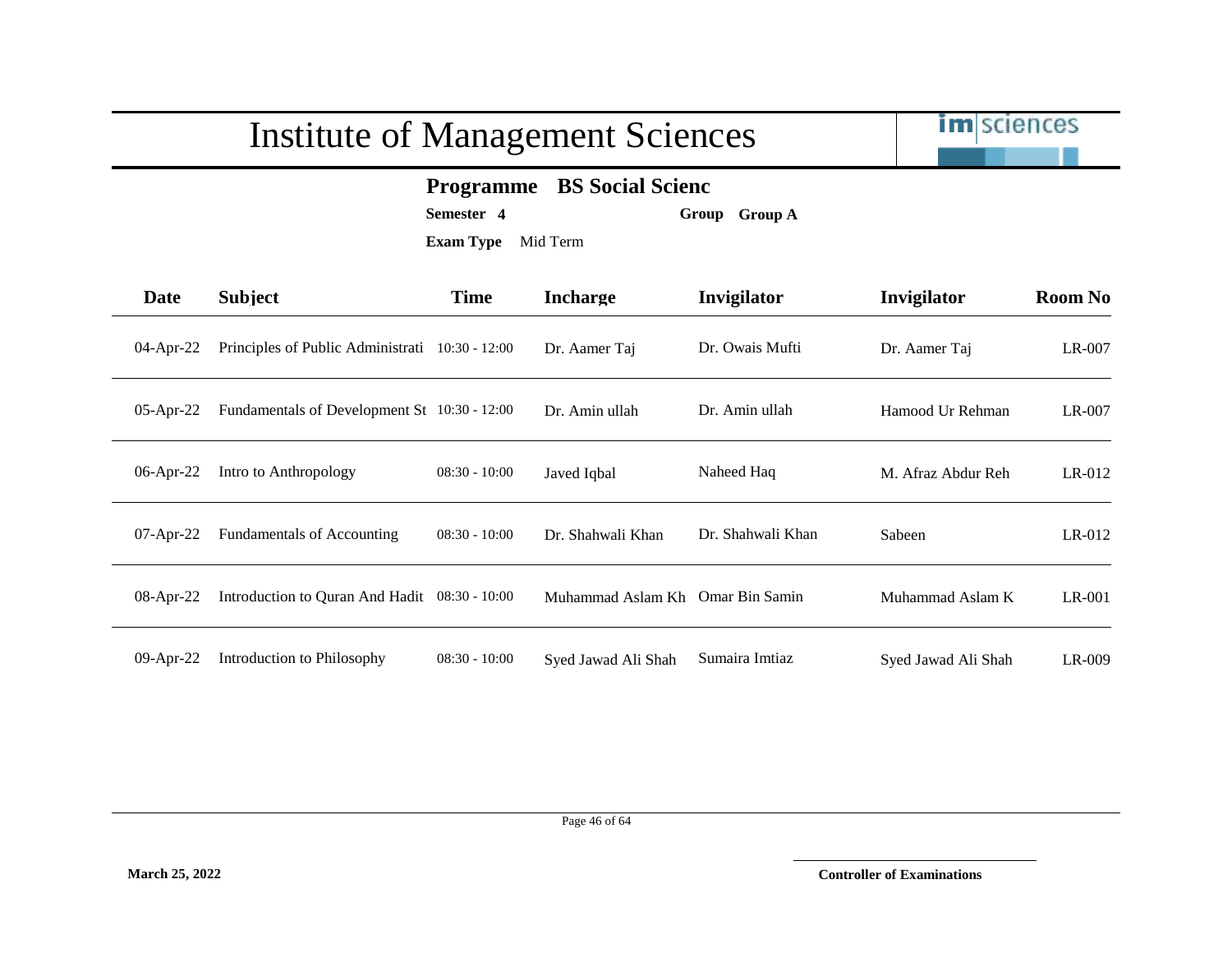

#### **Programme BS Social Scienc**

**Semester 6 Group Group A**

| Date         | <b>Subject</b>                                | <b>Time</b>     | <b>Incharge</b>     | Invigilator                              | Invigilator    | <b>Room No</b> |
|--------------|-----------------------------------------------|-----------------|---------------------|------------------------------------------|----------------|----------------|
| $04$ -Apr-22 | SMS & Enterpreneurship                        | $12:30 - 02:00$ |                     | Qazi Waheed uz Zama Qazi Waheed uz Zaman | Hassan Rashid  | $LR-005$       |
| $05$ -Apr-22 | <b>International Relations</b>                | $12:30 - 02:00$ | Zafar Habib         | Zafar Habib                              | Dr. Rehmat Ali | $LR-005$       |
| 06-Apr-22    | Environment & Sustainable Deve 10:30 - 12:00  |                 | Dr. Shakeel Hayat   | Dr. Shakeel Hayat                        | Dr. Saleem Gul | LR-001         |
| $07$ -Apr-22 | Research Methodology - 1                      | $10:30 - 12:00$ | Dr. Shandana Shoaib | Ali Abdullah                             | Maria Ishtiaq  | $LR-002$       |
| 08-Apr-22    | Civil Society & Social Movement 02:00 - 03:30 |                 | Dr. Shakeel Hayat   | Dr. Shakeel Hayat                        | Muhammad Hamid | LR-005         |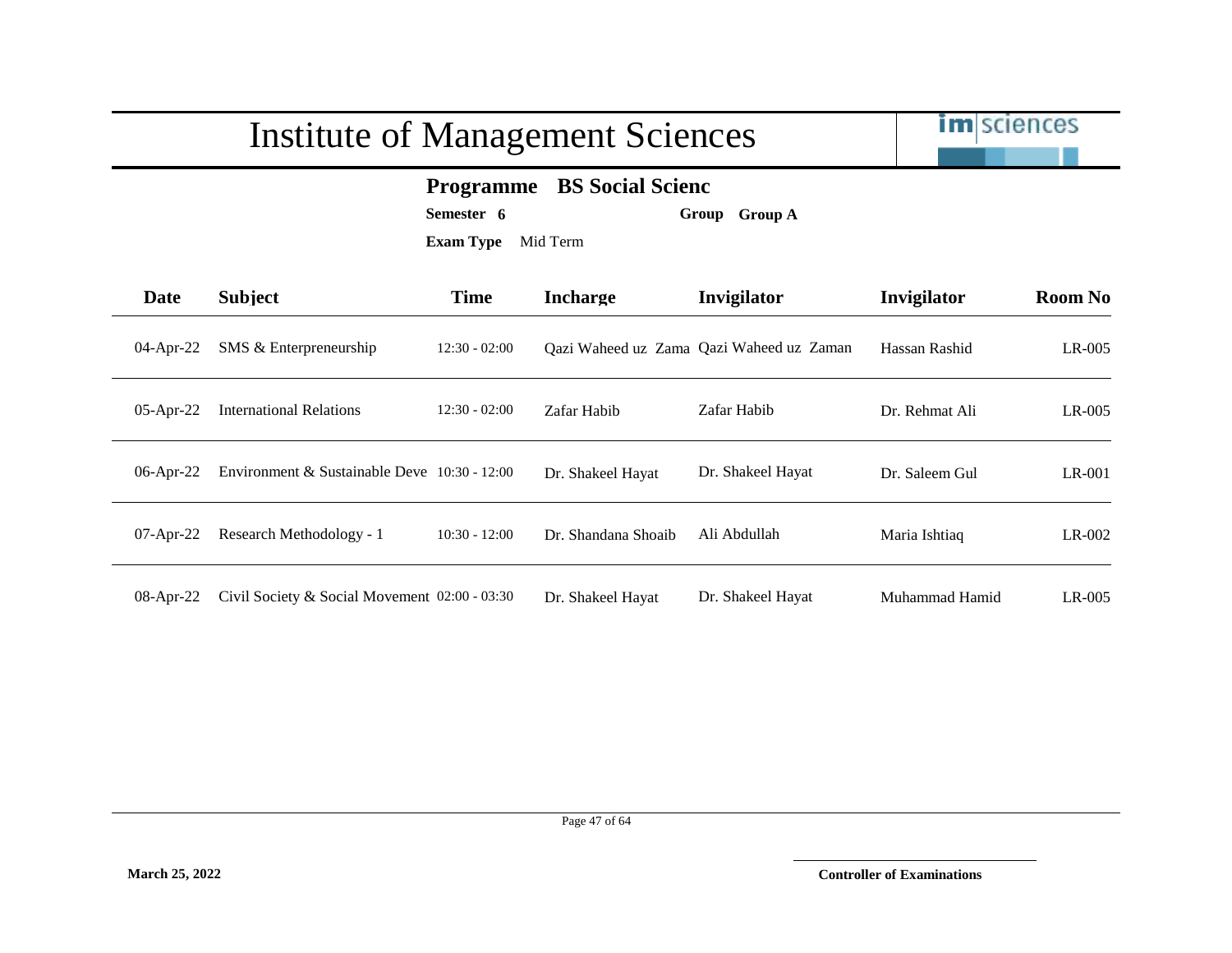

#### **Programme BS Social Scienc**

**Semester 8 Group Group A**

| Date         | <b>Subject</b>                   | <b>Time</b>     | <b>Incharge</b> | <b>Invigilator</b> | Invigilator     | <b>Room No</b> |
|--------------|----------------------------------|-----------------|-----------------|--------------------|-----------------|----------------|
| $04$ -Apr-22 | Governance & Reforms             | $12:30 - 02:00$ | Hassan Mustafa  | Hassan Mustafa     | Shabana Gul     | LR-007         |
| $05$ -Apr-22 | Gender Studies and               | $12:30 - 02:00$ | Dr. Salma Amir  | Dr. Shakeel Hayat  | Dr. Salma Amir  | LR-007         |
| $06$ -Apr-22 | Political Economy of             | $12:30 - 02:00$ | Zafar Habib     | Fayaz Ahmad        | Shawana Zeeshan | $LR-010$       |
| $07$ -Apr-22 | <b>Western Political Thought</b> | $12:30 - 02:00$ | Sikandar Tangi  | Syed Zulkifal      | M. Ismail       | $LR-B07$       |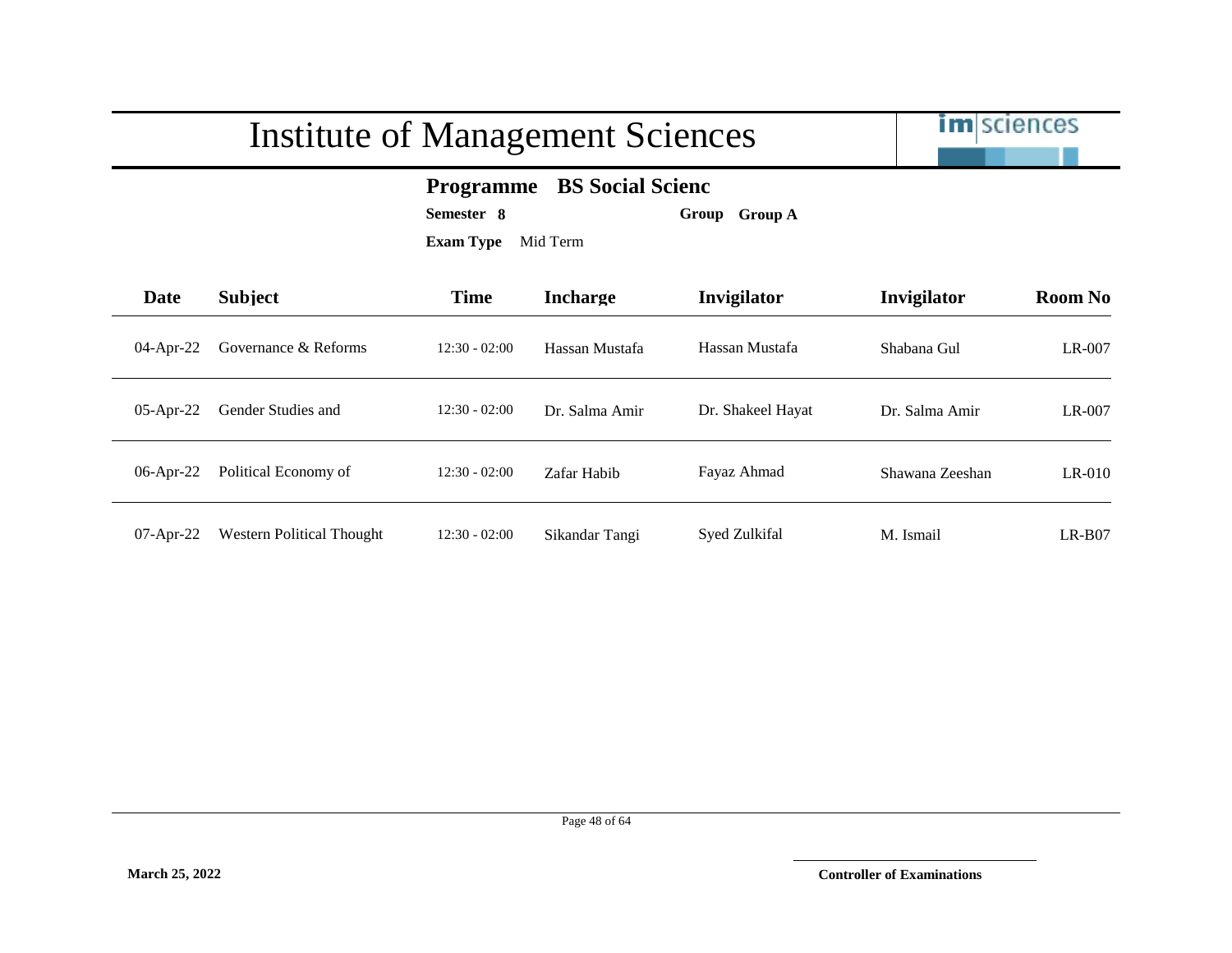

#### **Programme BS. (A&Finance)**

**Semester 2 Group Group A**

| Date         | <b>Subject</b>                | <b>Time</b>     | <b>Incharge</b>                     | Invigilator     | Invigilator        | <b>Room No</b> |
|--------------|-------------------------------|-----------------|-------------------------------------|-----------------|--------------------|----------------|
| 04-Apr-22    | Principles of Macro Economics | $08:30 - 10:00$ | Aisha Jabeen                        | Aisha Jabeen    | Sabeen             | LR-001         |
| $05$ -Apr-22 | <b>Financial Accounting</b>   | $08:30 - 10:00$ | Dr. Shahwali Khan                   | Nadia Iftikhar  | Dr. Shahwali Khan  | $LR-B12$       |
| 06-Apr-22    | Principles of Management      | $08:30 - 10:00$ | Qazi Waheed uz Zama Jawad Ur Rahman |                 | Qazi Waheed uz Za  | $LR-B12$       |
| $07-Apr-22$  | Introduction to Statistics    | $08:30 - 10:00$ | Dr. Zia Obaid                       | Ahmad Hassan    | Dr. Zia Obaid      | $LR-B12$       |
| 08-Apr-22    | Pakistan Studies              | $08:30 - 10:00$ | Mian Yasir Hayat                    | Shawana Zeeshan | Muhammad Arif      | $LR-B12$       |
| 09-Apr-22    | <b>Business English II</b>    | $08:30 - 10:00$ | Sardar Daud                         | Maria Anwar     | Syed Waqar Hussain | $LR-B12$       |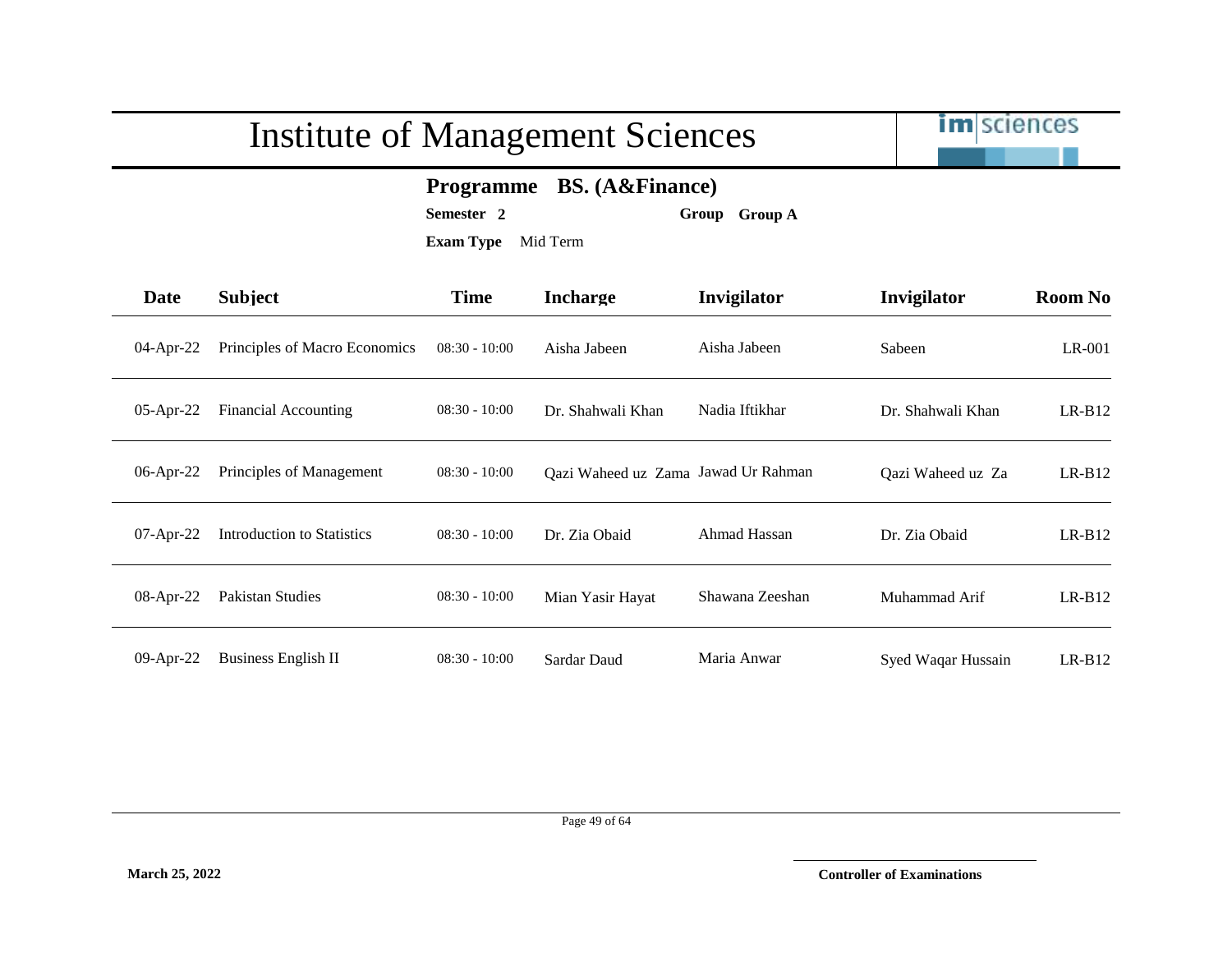

**Programme BS. (A&Finance)**

**Semester 4 Group Group A**

| Date         | <b>Subject</b>                                  | <b>Time</b>     | <b>Incharge</b>   | <b>Invigilator</b>  | Invigilator       | <b>Room No</b> |
|--------------|-------------------------------------------------|-----------------|-------------------|---------------------|-------------------|----------------|
| 04-Apr-22    | <b>Advanced Financial Accounting</b>            | $10:30 - 12:00$ | Adnan Sheikh      | Adnan Sheikh        | Mukhtar Ahmad     | $LR-B10$       |
| $05$ -Apr-22 | Central Commercial and Corporat 10:30 - 12:00   |                 | Ali Abdullah      | Adnan Sheikh        | Ghulam Mujtaba    | $LR-B10$       |
| 06-Apr-22    | <b>Financial Management</b>                     | $10:30 - 12:00$ | Dr. Maryam Jabeen | Sonia Ismat         | Dr. Maryam Jabeen | $LR-B10$       |
| $07$ -Apr-22 | Financial Markets and Institution 10:30 - 12:00 |                 | Laila Taskin Qazi | Laila Taskin Qazi   | Hassan Mustafa    | $LR-B10$       |
| 08-Apr-22    | Islamic Studies                                 | $10:30 - 12:00$ | M. Shahzad Khan   | Dr. Shafi Ullah Jan | Dr. Zafar Zaheer  | $LR-B10$       |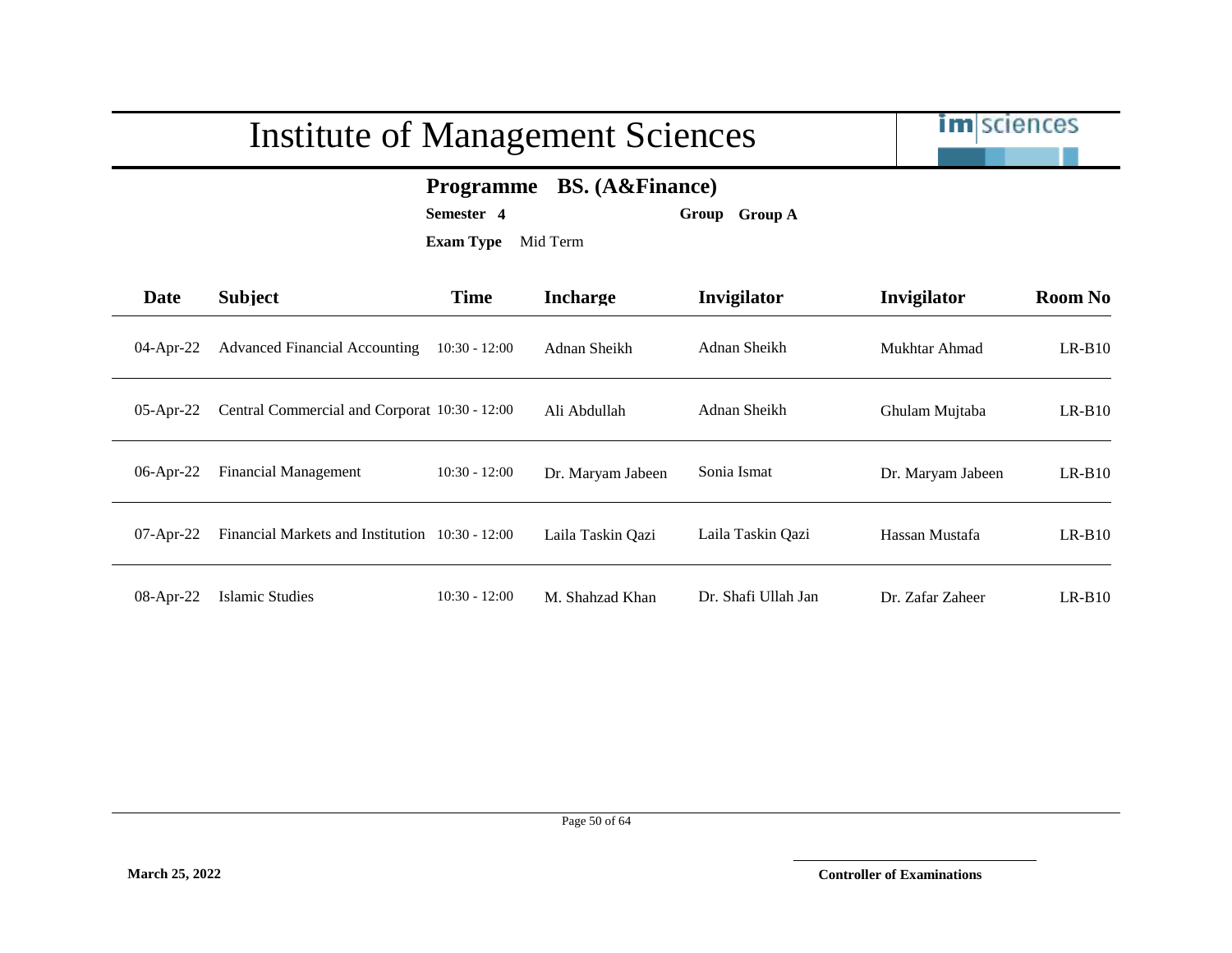

#### **Programme BS. (A&Finance)**

**Semester 6 Group Group A**

| Date         | <b>Subject</b>                                 | <b>Time</b>     | <b>Incharge</b>     | Invigilator    | Invigilator    | <b>Room No</b> |
|--------------|------------------------------------------------|-----------------|---------------------|----------------|----------------|----------------|
| $04$ -Apr-22 | Investment Analysis & portfolio                | $08:30 - 10:00$ | M. Afraz Abdur Rehm | Muhammad Hamid | Fayaz Ahmad    | $LR-B12$       |
| $05$ -Apr-22 | <b>Accounting Information System</b>           | $12:30 - 02:00$ | M. Hamza Zeb        | M. Hamza Zeb   | Ali Abdullah   | $LR-B08$       |
| $06$ -Apr-22 | Small Business Mgt & Entrepren $10:30 - 12:00$ |                 | Hassan Mustafa      | M. Ismail      | Hassan Mustafa | $LR-B12$       |
| $07$ -Apr-22 | Advnced Managerial Accounting 12:30 - 02:00    |                 | M. Nauman Khan      | M. Nauman Khan | Zohaib Ali     | $LR-B08$       |
| 08-Apr-22    | <b>Business Research Methods</b>               | $02:00 - 03:30$ | Shabana Gul         | Hassan Rashid  | Shabana Gul    | $LR-B08$       |
| 09-Apr-22    | Taxation                                       | $10:30 - 12:00$ | Sohail Khalil       | Muska Mukhtar  | Mansoor Khan   | $LR-B08$       |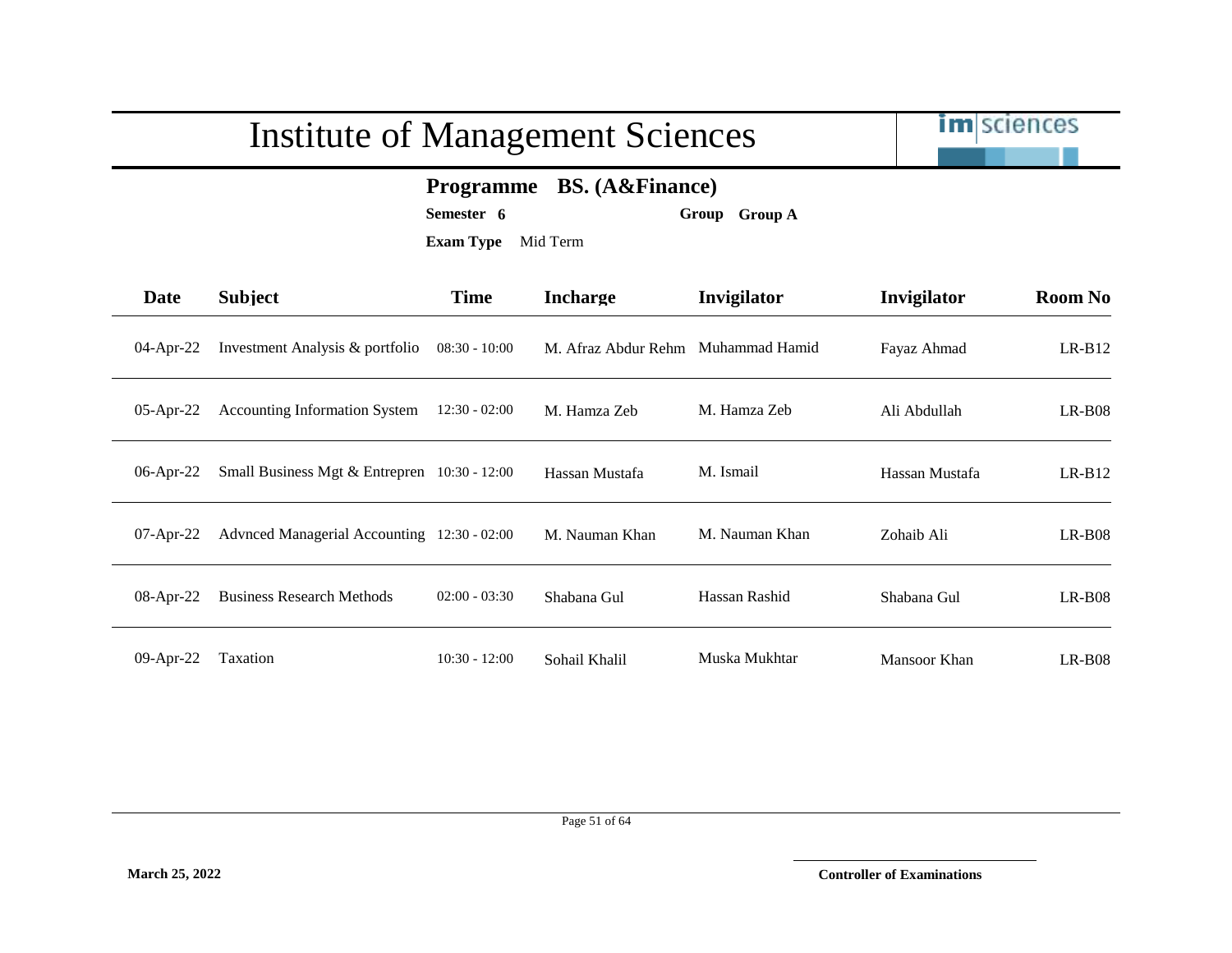|              | <b>Institute of Management Sciences</b> |                                                                                                           | <b>im</b> sciences |                       |                    |                |
|--------------|-----------------------------------------|-----------------------------------------------------------------------------------------------------------|--------------------|-----------------------|--------------------|----------------|
|              |                                         | <b>BS.</b> (A&Finance)<br><b>Programme</b><br>Semester 8<br>Group Group A<br><b>Exam Type</b><br>Mid Term |                    |                       |                    |                |
| Date         | <b>Subject</b>                          | Time                                                                                                      | <b>Incharge</b>    | Invigilator           | Invigilator        | <b>Room No</b> |
| 04-Apr-22    | Mergers and Acquisitions                | $12:30 - 02:00$                                                                                           | Sohail Khalil      | M. Afraz Abdur Rehman | Fahad Ali          | $LR-106$       |
| $05$ -Apr-22 | <b>Advanced Corporate Finance</b>       | $12:30 - 02:00$                                                                                           | Nadia Iftikhar     | Dr. M. Nawaz          | Dr. Attaullah Shah | $LR-B12$       |
| 06-Apr-22    | <b>Advanced Auditing</b>                | $10:30 - 12:00$                                                                                           | Adnan Sheikh       | Adnan Sheikh          | Dr. Fahad Abdullah | $LR-002$       |
| $07$ -Apr-22 | <b>Advanced Financial</b>               | $12:30 - 02:00$                                                                                           | Ravish Sajjad      | Shahzad Hanif         | Marium Durrani     | $LR-B12$       |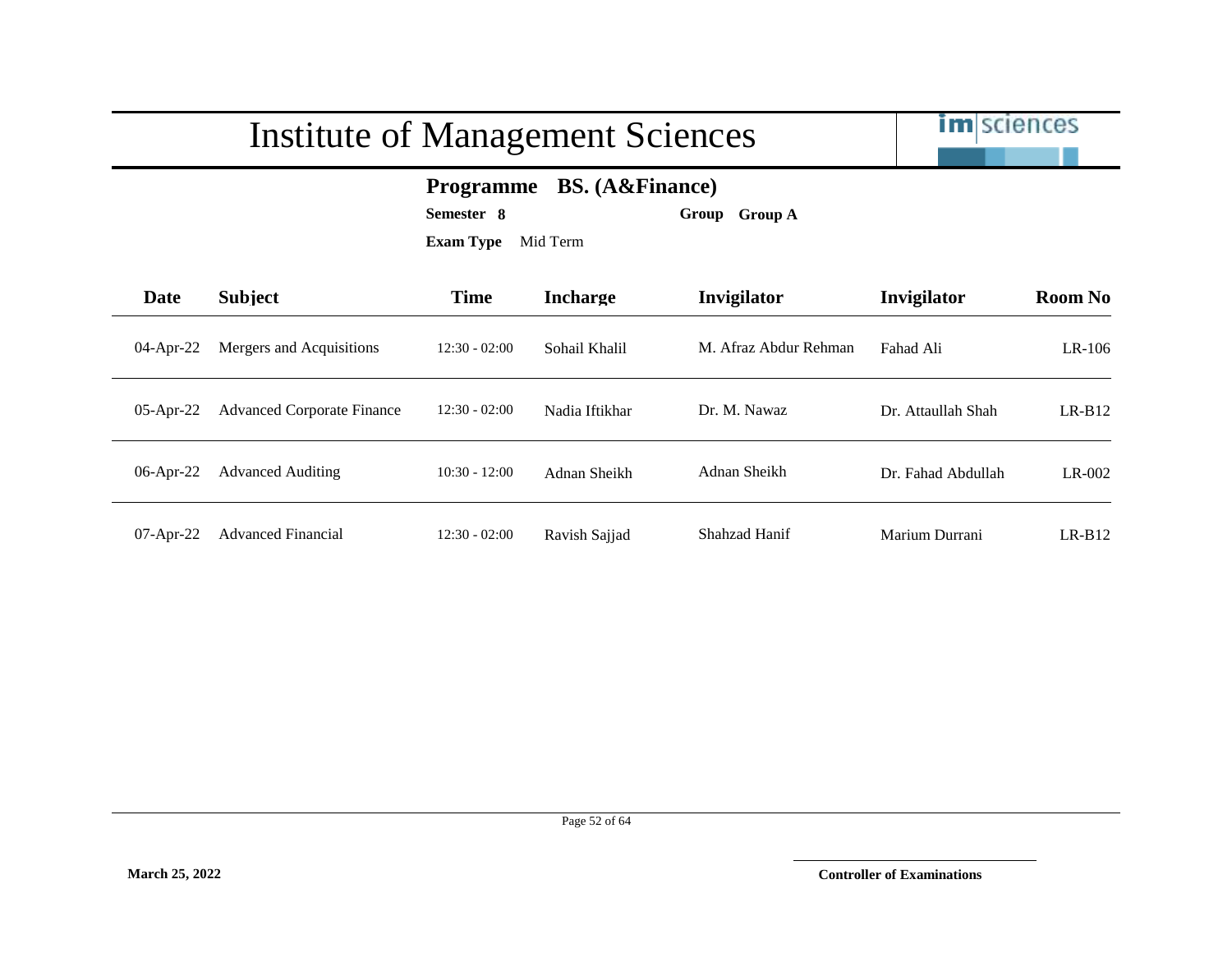

#### **Programme BS. (A&Finance)**

**Semester 2 Group Group B**

| <b>Date</b>  | Subject                           | <b>Time</b>     | <b>Incharge</b>                   | Invigilator        | Invigilator     | <b>Room No</b> |
|--------------|-----------------------------------|-----------------|-----------------------------------|--------------------|-----------------|----------------|
| $04$ -Apr-22 | Principles of Macro Economics     | $08:30 - 10:00$ | Dr. Rehmat Ali                    | Dr. Rehmat Ali     | M. Shahzad Khan | $LR-002$       |
| $05$ -Apr-22 | Financial Accounting              | $08:30 - 10:00$ | Muhammad Arif                     | Hassan Rashid      | Saad Rashad     | $LR-B13$       |
| 06-Apr-22    | Principles of Management          | $08:30 - 10:00$ | Qazi Waheed uz Zama M.Imran Wazir |                    | Aisha Jabeen    | $LR-B13$       |
| $07-Apr-22$  | <b>Introduction to Statistics</b> | $08:30 - 10:00$ | Dr. Zia Obaid                     | Shahzad Hanif      | Rafiqullah Jan  | $LR-B13$       |
| 08-Apr-22    | Pakistan Studies                  | $08:30 - 10:00$ | Mian Yasir Hayat                  | Syed Waqar Hussain | Usama Laique    | $LR-B13$       |
| 09-Apr-22    | <b>Business English II</b>        | $08:30 - 10:00$ | Sardar Daud                       | Shahzad Hanif      | Mansoor Khan    | $LR-B05$       |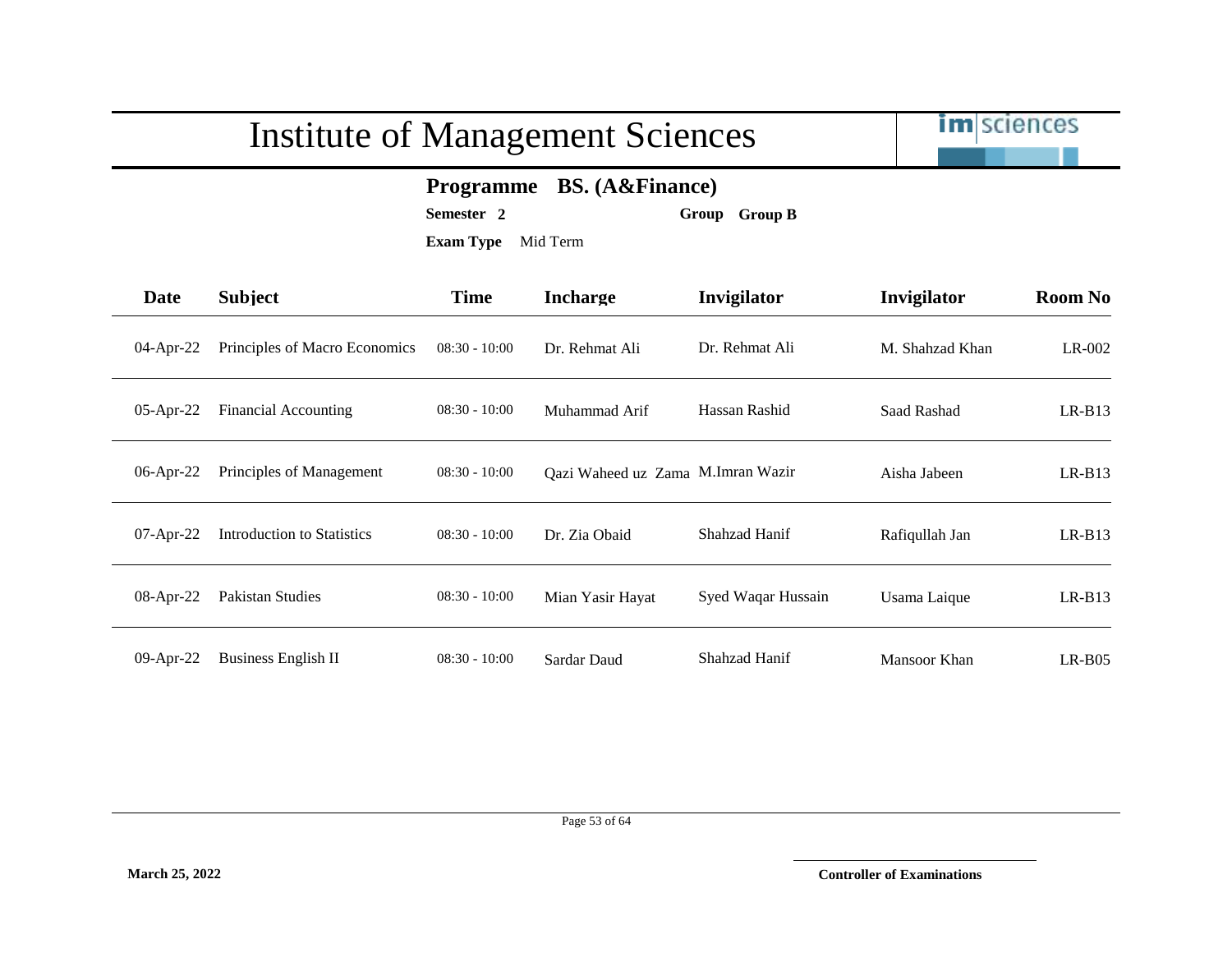

**Programme BS. (A&Finance)**

**Semester 4 Group Group B**

| <b>Date</b>  | <b>Subject</b>                                  | <b>Time</b>     | <b>Incharge</b>   | <b>Invigilator</b>  | Invigilator        | <b>Room No</b> |
|--------------|-------------------------------------------------|-----------------|-------------------|---------------------|--------------------|----------------|
| $04$ -Apr-22 | <b>Advanced Financial Accounting</b>            | $10:30 - 12:00$ | Adnan Sheikh      | Dr. Shandana Shoaib | M. Shahzad Khan    | $LR-B08$       |
| 05-Apr-22    | Central Commercial and Corporat 10:30 - 12:00   |                 | Ali Abdullah      | Dr. Shahid Ali      | Maria Anwar        | $LR-B08$       |
| 06-Apr-22    | Financial Management                            | $10:30 - 12:00$ | Dr. Maryam Jabeen | Mian Yasir Hayat    | <b>Abdul Qadus</b> | $LR-B08$       |
| $07$ -Apr-22 | Financial Markets and Institution 10:30 - 12:00 |                 | Laila Taskin Qazi | Basit Ali           | Dr. Shahid Ali     | $LR-B08$       |
| 08-Apr-22    | <b>Islamic Studies</b>                          | $10:30 - 12:00$ | M. Shahzad Khan   | Saad Rashad         | Inam Ul Haq        | $LR-B08$       |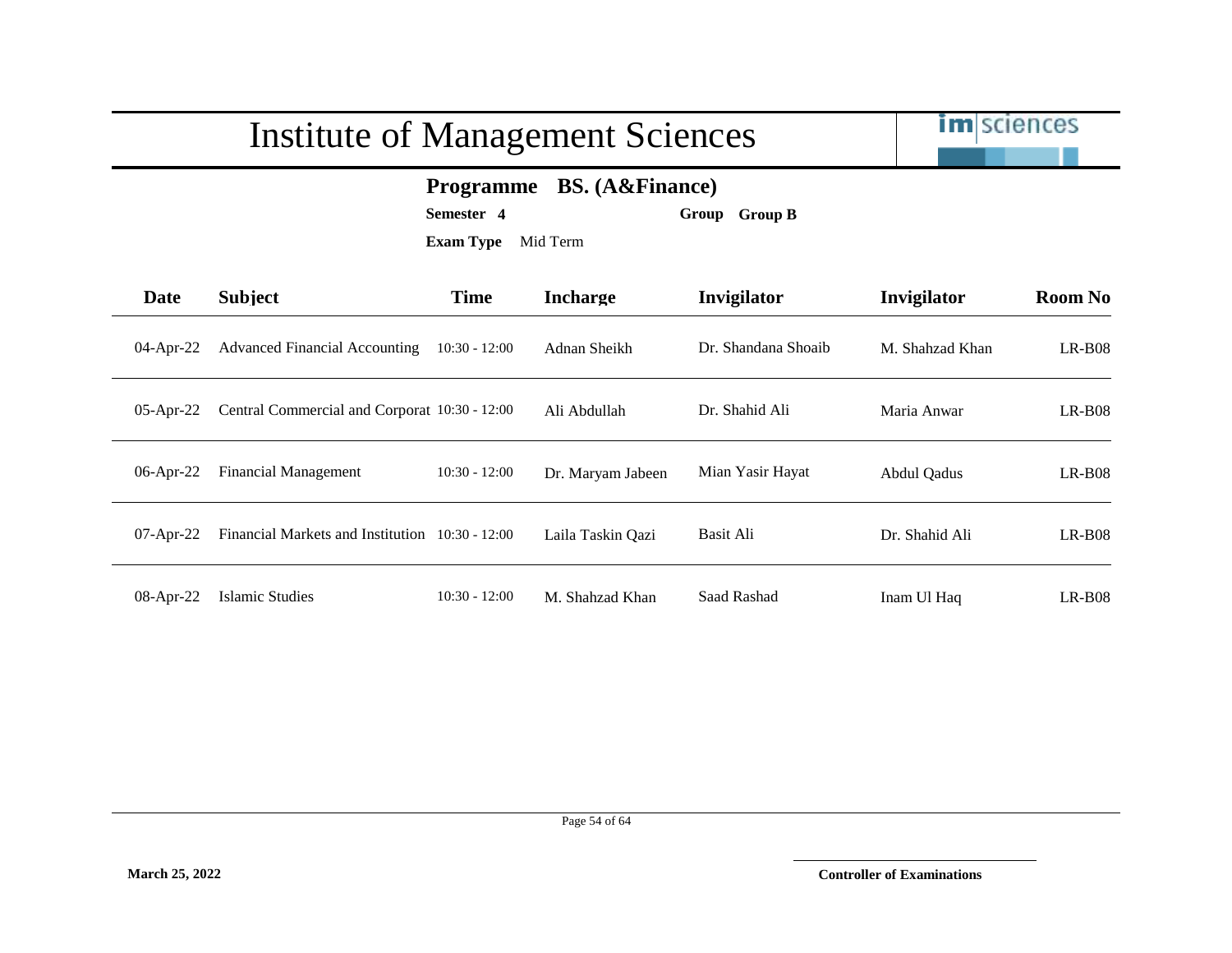|             | <b>Institute of Management Sciences</b>                                                                             | <b>im</b> sciences |                                 |                     |                    |                |  |
|-------------|---------------------------------------------------------------------------------------------------------------------|--------------------|---------------------------------|---------------------|--------------------|----------------|--|
|             | <b>BS.</b> (A&Finance)<br><b>Programme</b><br>Semester 6<br><b>Group B</b><br>Group<br><b>Exam Type</b><br>Mid Term |                    |                                 |                     |                    |                |  |
| <b>Date</b> | <b>Subject</b>                                                                                                      | <b>Time</b>        | <b>Incharge</b>                 | Invigilator         | Invigilator        | <b>Room No</b> |  |
| 04-Apr-22   | Investment Analysis & portfolio                                                                                     | $08:30 - 10:00$    | M. Afraz Abdur Rehm Abdul Qadus |                     |                    | $LR-B13$       |  |
| 05-Apr-22   | <b>Accounting Information System</b>                                                                                | $12:30 - 02:00$    | M. Hamza Zeb                    | Romy Sajjad         | Laila Taskin Qazi  | $LR-B09$       |  |
| 06-Apr-22   | Small Business Mgt & Entrepren 10:30 - 12:00                                                                        |                    | Dr. M. Atiq                     | Dr. M. Atiq         | Qurat ul Ain       | $LR-B13$       |  |
| 07-Apr-22   | Advnced Managerial Accounting 12:30 - 02:00                                                                         |                    | M. Nauman Khan                  | Dr. Waseef Jamal    | Muhammad Hamid     | $LR-B09$       |  |
| 08-Apr-22   | <b>Business Research Methods</b>                                                                                    | $02:00 - 03:30$    | Shabana Gul                     | <b>Mansoor Khan</b> | Mehhrunnisa Saleem | $LR-B09$       |  |
| 09-Apr-22   | Taxation                                                                                                            | $10:30 - 12:00$    | Sohail Khalil                   | Sattar Khan         | Mehhrunnisa Saleem | $LR-B09$       |  |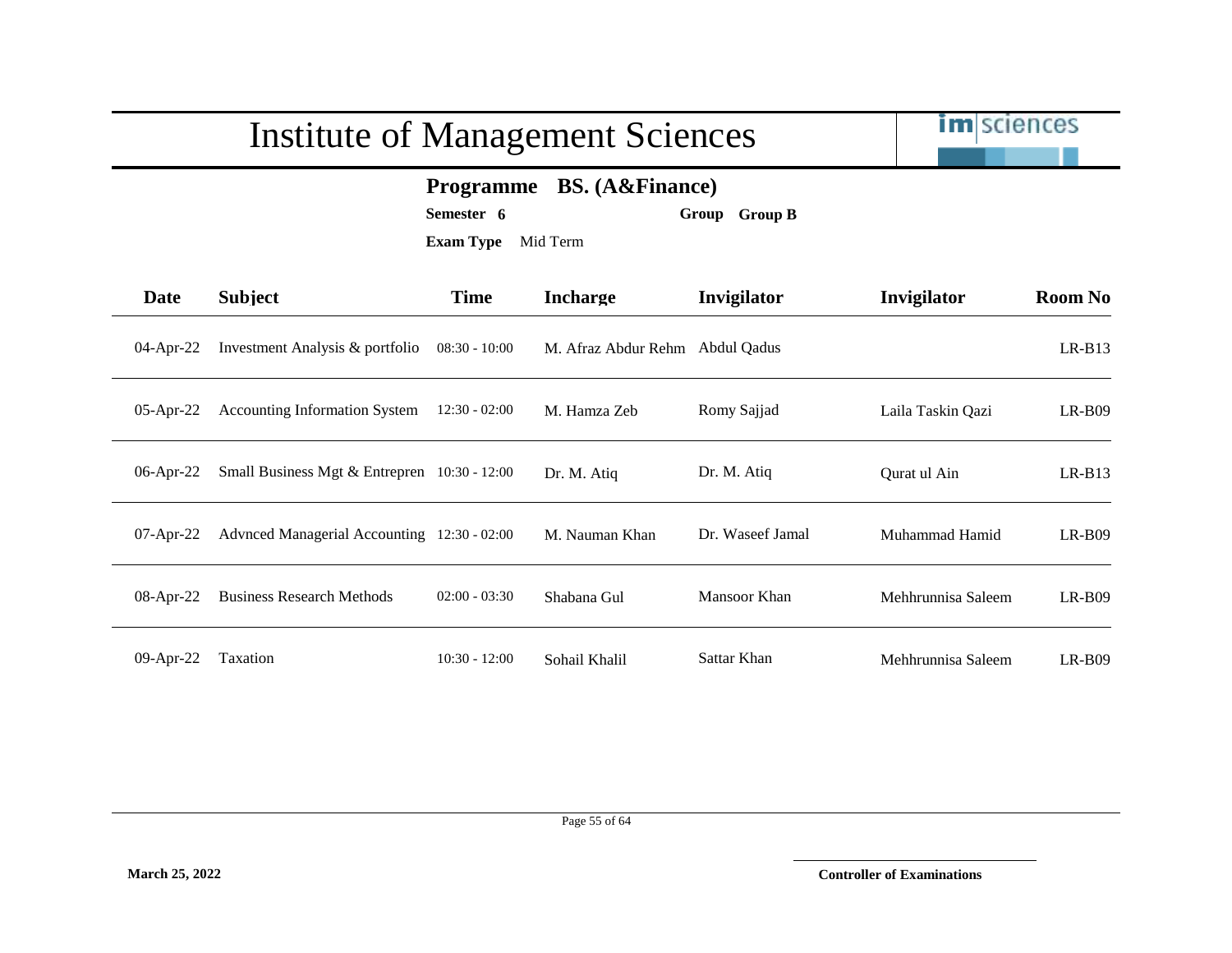|              |                                   | <b>Institute of Management Sciences</b>                                                                   |                 |                    | <b>im</b> sciences |                |
|--------------|-----------------------------------|-----------------------------------------------------------------------------------------------------------|-----------------|--------------------|--------------------|----------------|
|              |                                   | <b>BS.</b> (A&Finance)<br><b>Programme</b><br>Semester 8<br>Group Group B<br><b>Exam Type</b><br>Mid Term |                 |                    |                    |                |
| Date         | <b>Subject</b>                    | <b>Time</b>                                                                                               | <b>Incharge</b> | Invigilator        | Invigilator        | <b>Room No</b> |
| $04$ -Apr-22 | Mergers and Acquisitions          | $12:30 - 02:00$                                                                                           | Sohail Khalil   | Sikandar Tangi     | Sumaira Imtiaz     | LR-107         |
| $05$ -Apr-22 | <b>Advanced Corporate Finance</b> | $12:30 - 02:00$                                                                                           | Nadia Iftikhar  | Zafar Habib        | Rafiqullah Jan     | $LR-B13$       |
| 06-Apr-22    | <b>Advanced Auditing</b>          | $10:30 - 12:00$                                                                                           | Adnan Sheikh    | Dr. Attaullah Shah | Usama Laique       | LR-007         |
| $07$ -Apr-22 | <b>Advanced Financial</b>         | $12:30 - 02:00$                                                                                           | Ravish Sajjad   | Sardar Daud        | Dr. Shahwali Khan  | $LR-B13$       |

### $I \cup I \cup I$  C Management Sciences of Management Sciences of Management Sciences of Management Sciences of Management Sciences of Management Sciences of Management Sciences of Management Sciences of Management Sciences of Ma

Page 56 of 64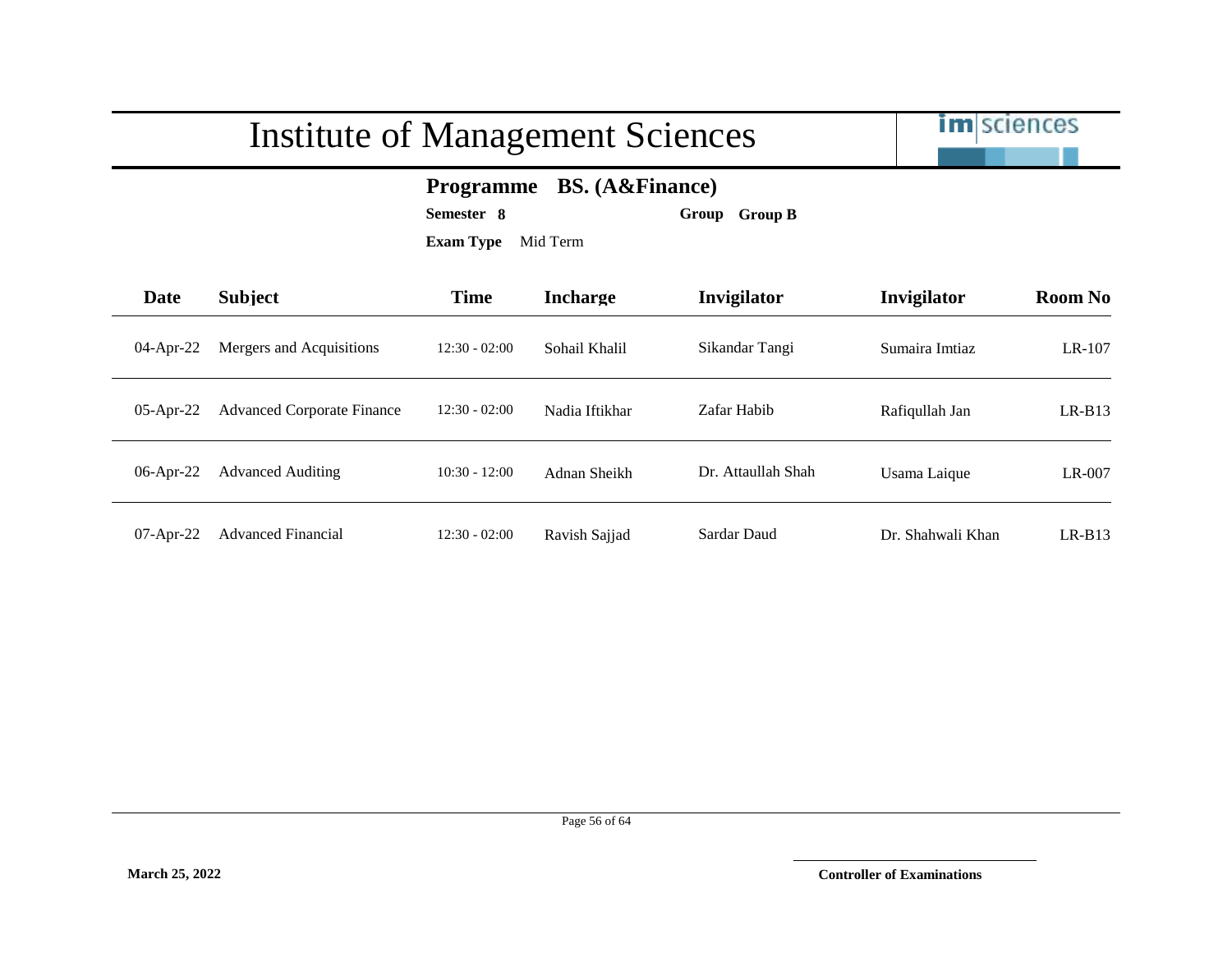

**Programme BS. (A&Finance)**

**Semester 4 Group Group C**

| <b>Date</b>  | <b>Subject</b>                                  | <b>Time</b>     | <b>Incharge</b>    | <b>Invigilator</b> | Invigilator        | <b>Room No</b> |
|--------------|-------------------------------------------------|-----------------|--------------------|--------------------|--------------------|----------------|
| $04$ -Apr-22 | <b>Advanced Financial Accounting</b>            | $10:30 - 12:00$ | Adnan Sheikh       | Sonia Ismat        | Inam Ul Haq        | $LR-B09$       |
| $05$ -Apr-22 | Central Commercial and Corporat 10:30 - 12:00   |                 | Adnan Malik        | M. Shahzad Khan    | Usman Ali          | $LR-B09$       |
| $06$ -Apr-22 | <b>Financial Management</b>                     | $10:30 - 12:00$ | Dr. Romana Bangash | Mansoor Khan       | Dr. Romana Bangash | $LR-B09$       |
| $07$ -Apr-22 | Financial Markets and Institution 10:30 - 12:00 |                 | Laila Taskin Qazi  | Rafiqullah Jan     | Ourat ul Ain       | $LR-B09$       |
| 08-Apr-22    | Islamic Studies                                 | $10:30 - 12:00$ | Ghulam Mujtaba     | Ghulam Mujtaba     | Sattar Khan        | $LR-B09$       |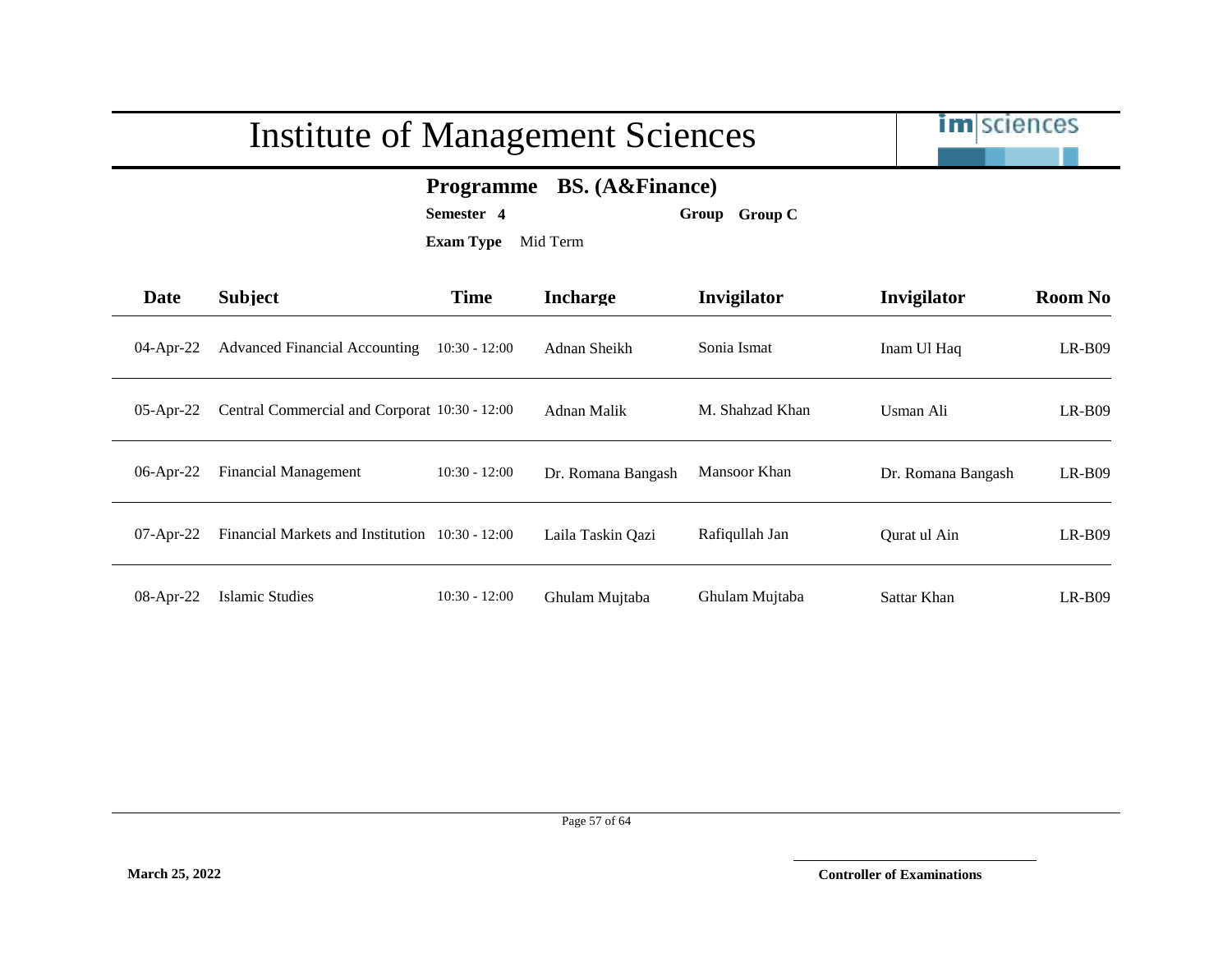

#### **Programme BS. (A&Finance)**

**Semester 6 Group Group C**

**Exam Type** Mid Term

| <b>Date</b>  | <b>Subject</b>                                 | <b>Time</b>     | <b>Incharge</b>     | Invigilator           | Invigilator     | <b>Room No</b> |
|--------------|------------------------------------------------|-----------------|---------------------|-----------------------|-----------------|----------------|
| $04$ -Apr-22 | Investment Analysis & portfolio                | $08:30 - 10:00$ | M. Afraz Abdur Rehm | M. Afraz Abdur Rehman | Dr. Owais Mufti | $LR-B14$       |
| $05$ -Apr-22 | Accounting Information System                  | $12:30 - 02:00$ | Ravish Sajjad       | Mukhtar Ahmad         | Ravish Sajjad   | $LR-B10$       |
| $06$ -Apr-22 | Small Business Mgt & Entrepren $10:30 - 12:00$ |                 | Dr. M. Atiq         | Muska Mukhtar         | Saad Rashad     | $LR-B14$       |
| $07$ -Apr-22 | Advnced Managerial Accounting 12:30 - 02:00    |                 | M. Nauman Khan      | Maidah Waheed         | Sohail Khalil   | $LR-B10$       |
| 08-Apr-22    | <b>Business Research Methods</b>               | $02:00 - 03:30$ | Muhammad Arif       | Fayaz Ahmad           | Muhammad Arif   | $LR-B10$       |
| 09-Apr-22    | Taxation                                       | $10:30 - 12:00$ | Sohail Khalil       | Sohail Khalil         | Falak Naz Khan  | $LR-B10$       |

Page 58 of 64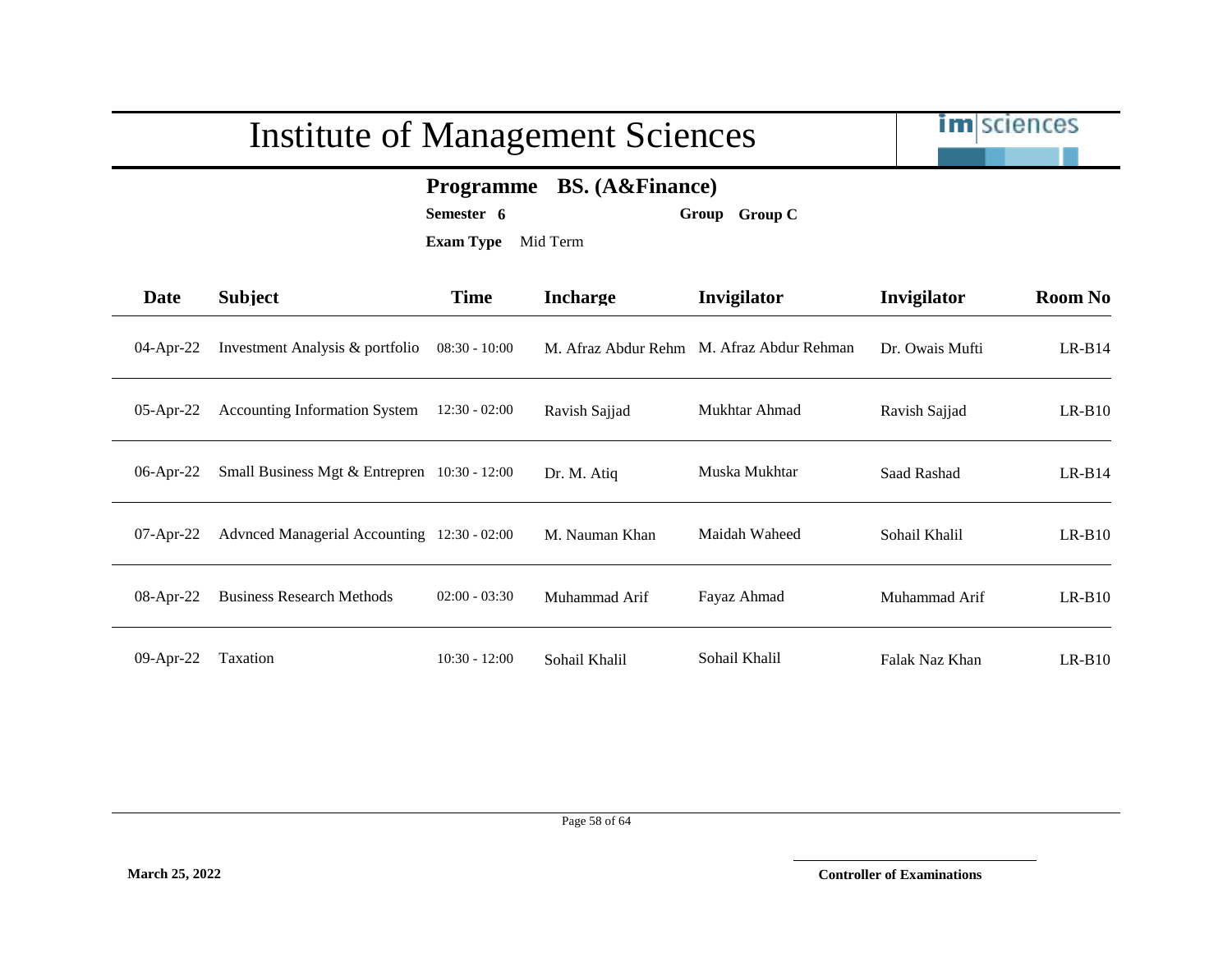

**Programme BSSE**

**Semester 2 Group Group A**

| Date         | <b>Subject</b>                         | <b>Time</b>     | <b>Incharge</b>    | Invigilator                             | Invigilator        | <b>Room No</b>  |
|--------------|----------------------------------------|-----------------|--------------------|-----------------------------------------|--------------------|-----------------|
| 04-Apr-22    | Discrete Structures                    | $08:30 - 10:00$ | Dr. M. Nawaz       | Nadia Iftikhar                          | Ahmad Hassan       | $R - 003 + 005$ |
| 05-Apr-22    | <b>Introduction to Business</b>        | $08:30 - 10:00$ | Adnan Malik        | Fazli Subhan                            | Inam Ul Haq        | $R - 003 + 005$ |
| 06-Apr-22    | Digital Electronics                    | $08:30 - 10:00$ | Dr. Zeeshan Shafiq | Nadia Iftikhar                          | Naheed Haq         | $R - 013 + 014$ |
| $07$ -Apr-22 | <b>Object Oriented Programming</b>     | $08:30 - 10:00$ | Adnan Amin         | Maria Ishtiaq                           | Omar Bin Samin     | $R - 003 + 005$ |
| 08-Apr-22    | <b>Fundamentals of Islamic Studies</b> | $08:30 - 10:00$ | M. Shahzad Khan    | Dr. Bashir Hayat                        | Naheed Haq         | $R - 003 + 005$ |
| $09$ -Apr-22 | English (Functional)                   | $08:30 - 10:00$ | Muhammad Hamid     | M. Afraz Abdur Rehman                   | M. Zeeshan Khattak | $R - 003 + 005$ |
| $11-Apr-22$  | Fundamentals of Mathematics II         | $02:00 - 03:30$ |                    | Dr. Muhammad Zubair Dr. Muhammad Zubair | Mansoor Khan       | LR-201          |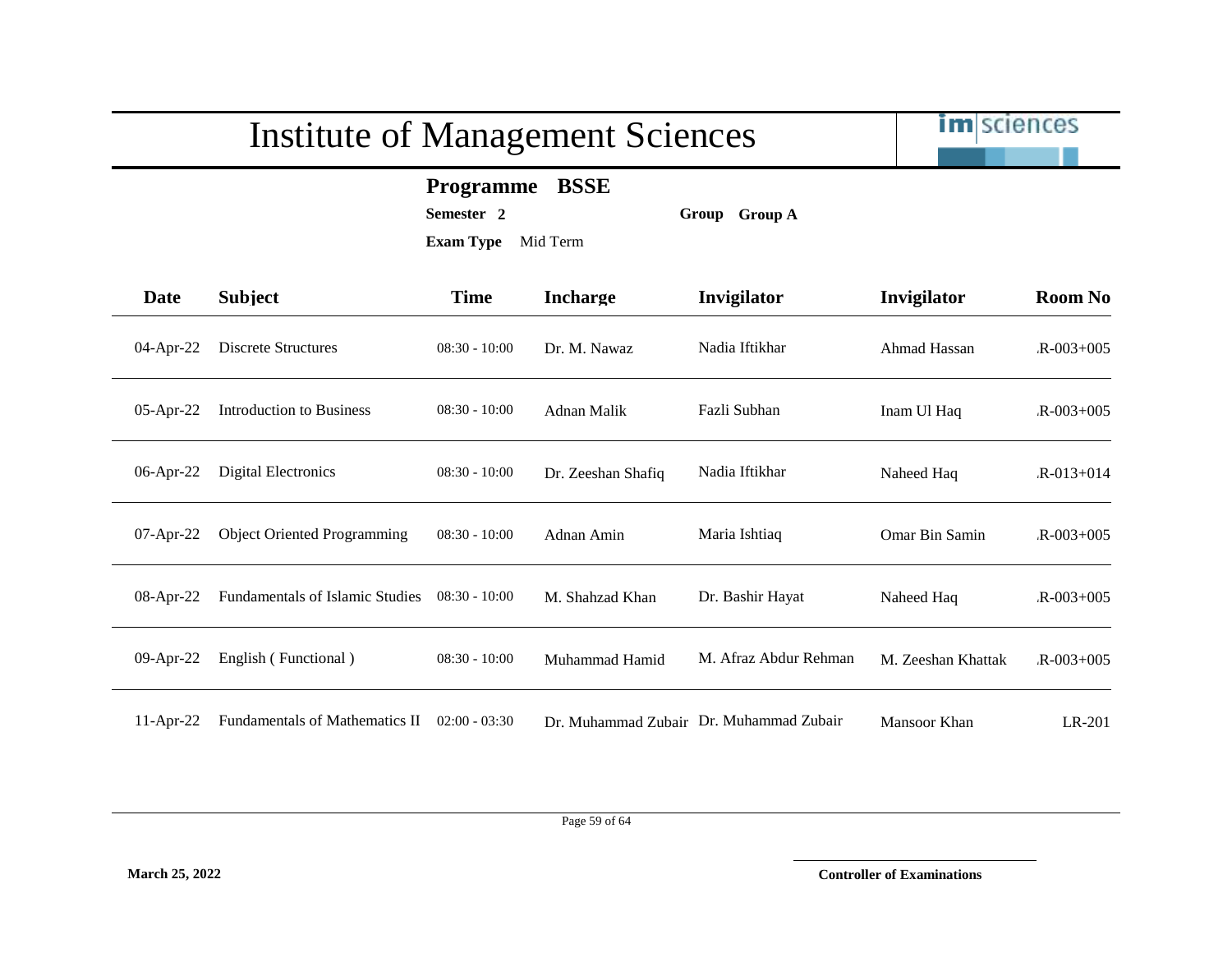# im sciences Institute of Management Sciences **Programme BSSE Semester 4 Group Group A Exam Type** Mid Term **Date Subject Time Incharge Invigilator Invigilator Room No** 04-Apr-22 operating Systems 10:30 - 12:00 Dr. Zahid ullah Aisha Jabeen Muhammad Hamid LR-001 05-Apr-22 Natural Language Processing 10:30 - 12:00 Afsheen Khalid Dr. M. Nawaz Fazli Subhan LR-001 06-Apr-22 Object Oriented Analysis and De 12:30 - 02:00 Dr. Sajid Anwar Adnan Sheikh Afsheen Khalid LR-006 07-Apr-22 Introdcution to Bioinfromatics 12:30 - 02:00 Dr. Laiq Hasan Dr. Atta ur Rehman Tahir Nawaz LR-010 08-Apr-22 Database Systems 10:30 - 12:00 Tahir Nawaz Dr. Maryam Jabeen Falak Naz Khan LR-001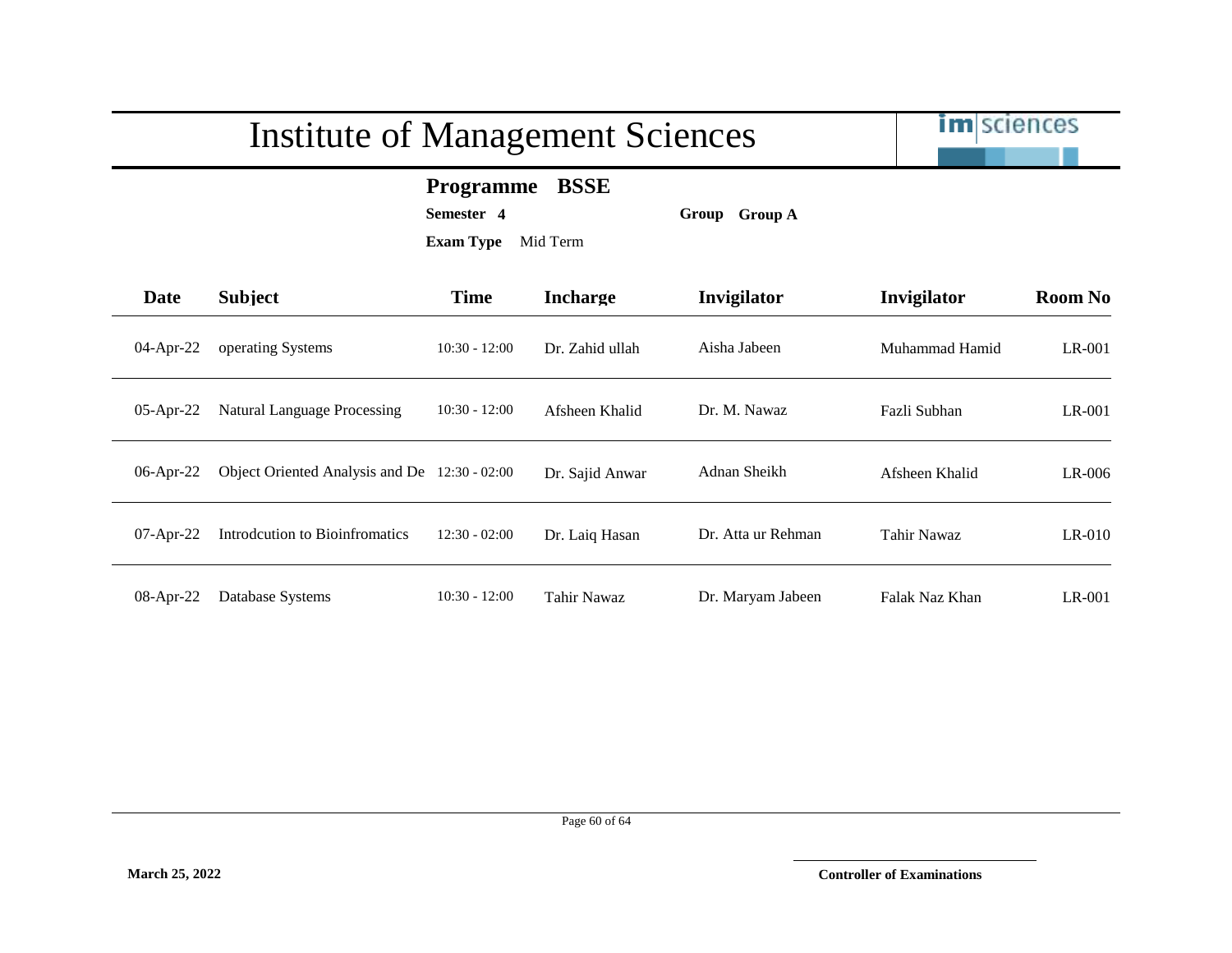

**Programme BSSE**

**Semester 6 Group Group A**

| <b>Date</b>  | <b>Subject</b>                                | <b>Time</b>     | <b>Incharge</b>  | Invigilator      | Invigilator   | <b>Room No</b> |
|--------------|-----------------------------------------------|-----------------|------------------|------------------|---------------|----------------|
| 04-Apr-22    | Human Computer Interaction                    | $12:30 - 02:00$ | Hamood Ur Rehman | Hamood Ur Rehman | Basit Ali     | $LR-012$       |
| 05-Apr-22    | <b>Stochastic Processes</b>                   | $12:30 - 02:00$ | Dr. Amaad Khalil | Adnan Amin       | Maria Ishtiaq | $LR-012$       |
| 06-Apr-22    | Multimedia, Game, And Entertain 12:30 - 02:00 |                 | Dr. Awais Adnan  | Dr. Awais Adnan  | Awais Alam    | $LR-012$       |
| $07-Apr-22$  | English - $III$                               | $12:30 - 02:00$ | Maria Anwar      | Maria Anwar      | Dr. Aamer Taj | LR-007         |
| 08-Apr-22    | Artifical Intelligence                        | $02:00 - 03:30$ | Ahmad Hassan     | Ahmad Hassan     | Qurat ul Ain  | $LR-012$       |
| $09$ -Apr-22 | Software Architecture & Design                | $10:30 - 12:00$ | Ahsan Ashfaq     | M. Nauman Khan   | Basit Ali     | $LR-012$       |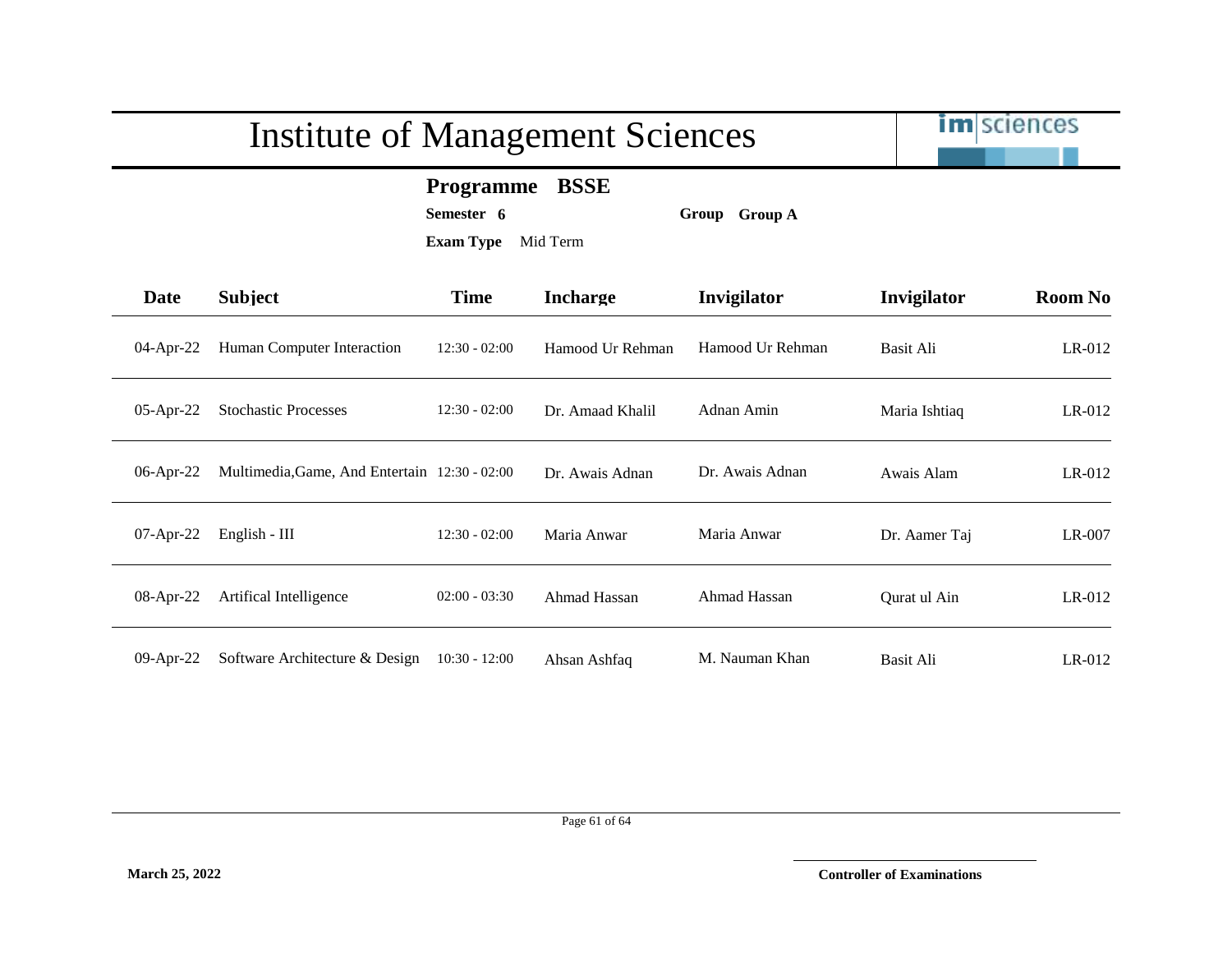

**Programme BSSE**

**Semester 8 Group Group A**

| Date         | <b>Subject</b>               | <b>Time</b>     | <b>Incharge</b> | Invigilator       | Invigilator     | <b>Room No</b>  |
|--------------|------------------------------|-----------------|-----------------|-------------------|-----------------|-----------------|
| $06$ -Apr-22 | Psychology                   | $10:30 - 12:00$ | Maidah Waheed   | Muhammad Ehtesham | Dr. Afia Saleem | $R - B06 + B07$ |
| $07$ -Apr-22 | Data Security and Encryption | $10:30 - 12:00$ | Dr. Zahid Ullah | Dr. Bashir Hayat  | Mansoor Khan    | $R - B12 + B13$ |
| $08$ -Apr-22 | Artificial Intelligence      | $02:00 - 03:30$ | Ahmad Hassan    | Mian Yasir Hayat  | M. Ismail       | $R - B12 + B13$ |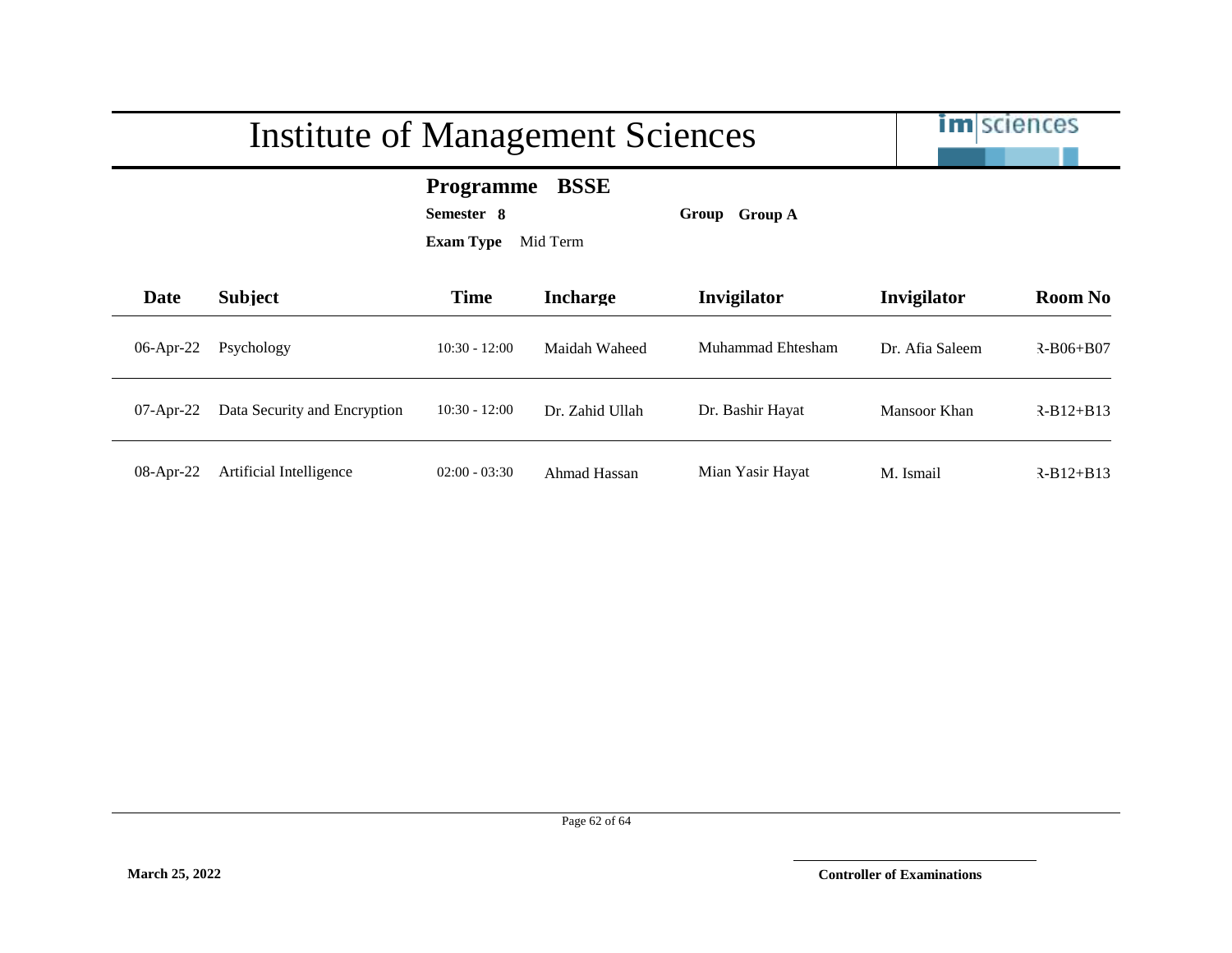# im sciences Institute of Management Sciences **Programme BSSE Semester 4 Group Group B Exam Type** Mid Term **Date Subject Time Incharge Invigilator Invigilator Room No** 04-Apr-22 operating Systems 10:30 - 12:00 Dr. Zahid ullah Ghulam Mujtaba Shahzad Hanif LR-002 05-Apr-22 Natural Language Processing 10:30 - 12:00 Afsheen Khalid Afsheen Khalid Ahmad Hassan LR-002 06-Apr-22 Object Oriented Analysis and De 12:30 - 02:00 Dr. Sajid Anwar Qurat ul Ain Dr. Bashir Hayat LR-007 07-Apr-22 Introdcution to Bioinfromatics 12:30 - 02:00 Dr. Laiq Hasan Dr. Laiq Hasan Dr. Salma Amir LR-012 08-Apr-22 Database Systems 10:30 - 12:00 Tahir Nawaz Dr. Salma Amir Dr. Tamleek Ali LR-002